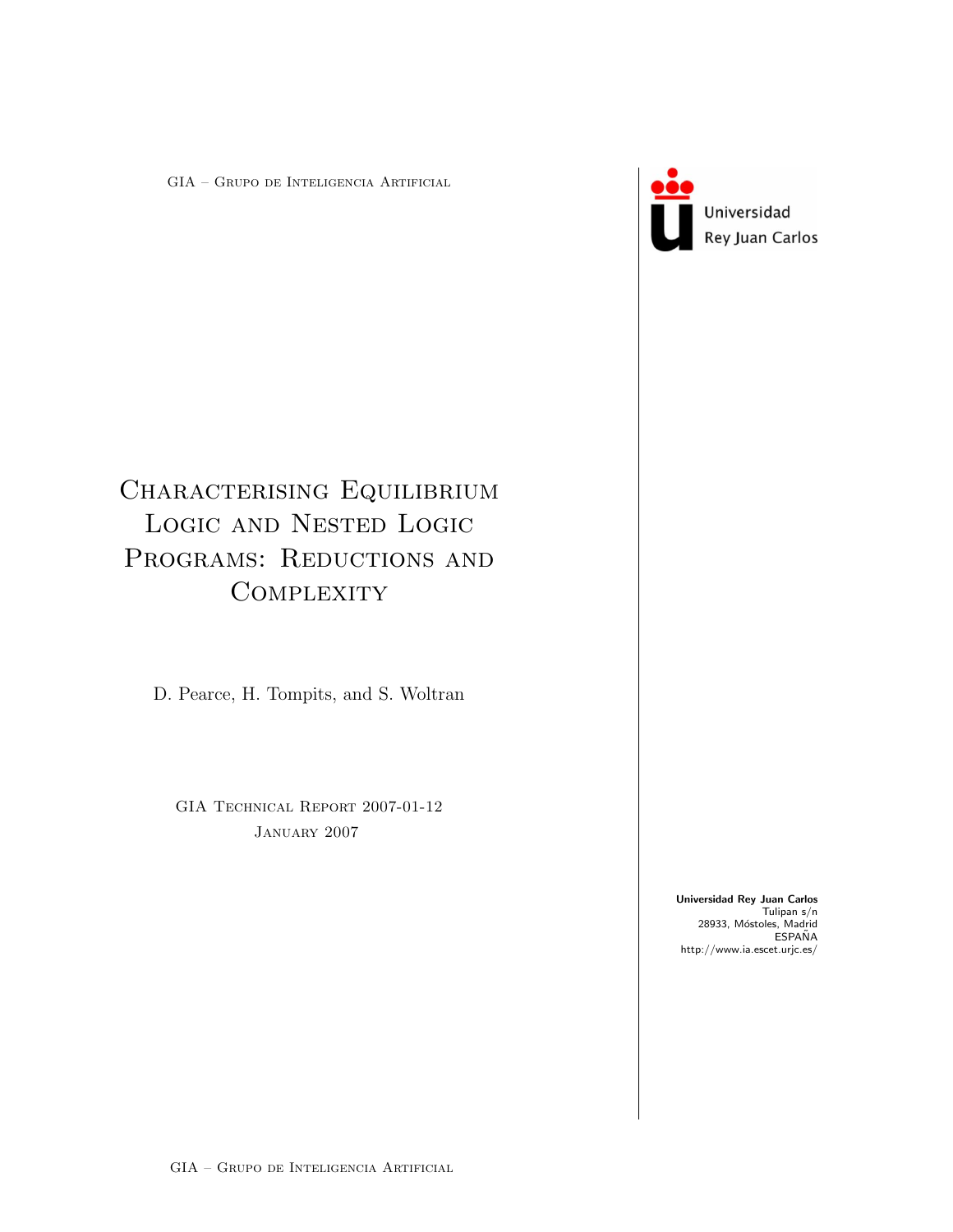## GIA Technical Report GIA Technical Report 2007-01-12, January 2007

## Characterising Equilibrium Logic and Nested Logic PROGRAMS: REDUCTIONS AND COMPLEXITY

DAVID PEARCE

Universidad Rey Juan Carlos, Computing Science and Artificial Intelligence, Calle Tulipan s/n, E-28933 Madrid, Spain davidandrew.pearce@urjc.es HANS TOMPITS, STEFAN WOLTRAN Technische Universität Wien, Institut für Informationssysteme 184/3, Favoritenstrasse 9-11, A-1040 Vienna, Austria [stefan,tompits]@kr.tuwien.ac.at

Abstract. Equilibrium logic is an approach to nonmonotonic reasoning that extends the stable model and answer-set semantics for logic programs. In particular, it includes the general case of nested logic programs, where arbitrary Boolean combinations are permitted in heads and bodies of rules, as special kinds of theories. In this paper, we present efficient reductions of the main reasoning tasks associated with equilibrium logic and nested logic programs into quantified propositional logic, an extension of classical propositional logic where quantifications over atomic formulas are permitted. Thus, quantified propositional logic is a fragment of second-order logic, and its formulas are usually referred to as *quantified Boolean formulas* (QBFs). We provide reductions not only for decision problems, but also for the central semantical objects of equilibrium logic and nested logic programs. In particular, our encodings map a given reasoning task into some QBF such that the latter is valid precisely in case the former holds. The reasoning tasks we deal with here are the consistency problem, brave reasoning, and skeptical reasoning. Additionally, we also provide encodings for testing equivalence of theories or programs under different notions of equivalence, viz. ordinary, strong, and uniform equivalence. For all considered reasoning tasks, we analyse their computational complexity and give strict complexity bounds. Hereby, our encodings yield upper bounds in a direct manner. Besides this convenient feature, our approach has the following benefits: Firstly, our encodings yield a uniform axiomatisation of differing problems in a common language. Secondly, extant solvers for QBFs can be used as back-end inference engines to realise implementations of the encoded task in a rapid prototyping manner. Thirdly, our axiomatisations also allow us to straightforwardly relate equilibrium logic with circumscription, showing that they generalise an early result by Lin given for disjunctive logic programs.

<sup>&</sup>lt;sup>1</sup>Part of the material in this paper has appeared, in preliminary form, in the Proceedings of the 10th Portuguese Conference on Artificial Intelligence (EPIA 2001), pp. 306-320, LNCS vol. 2258, Springer, 2001.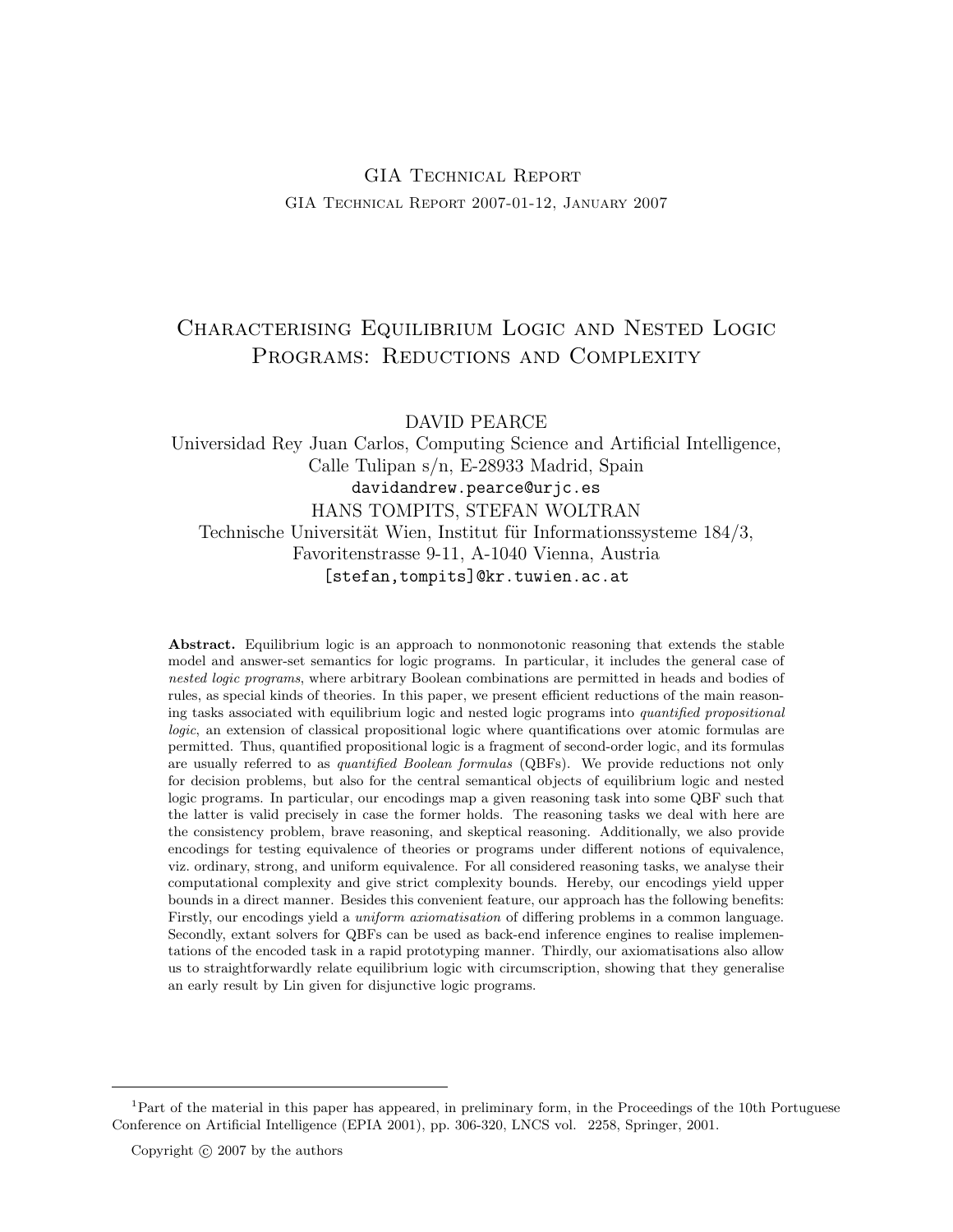#### 1 Introduction

Equilibrium logic, introduced by Pearce (1997), is a general purpose propositional formalism for nonmonotonic reasoning. It is a form of minimal-model reasoning in the non-classical logic of here-and-there, which is basically intuitionistic logic restricted to two worlds, "here" and "there". One of the main features of equilibrium logic is that, under all the usual classes of logic programs, it is equivalent to reasoning under answer set semantics and therefore amounts to a conservative extension of answer set inference to the full propositional language. It even includes the general case of nested logic programs (Lifschitz et al. 1999), where arbitrary Boolean expressions are permitted in heads and bodies of program rules. With the emergence of answer-set solvers such as DLV (Leone et al. 2006), Smodels (Simons et al. 2002), or ASSat (Lin and Zhao 2002), answer-set programming (ASP) now provides a practical and viable environment for knowledge representation and declarative problem solving. (For an overview of equilibrium logic, see Pearce (2006); an excellent treatise on ASP is the compehensive textbook by Baral (2003); a survey of applications is compiled by Woltran (ed.) (2005).)

Our main contribution in this work is to provide a uniform axiomatisation of various problems associated with equilibrium logic and nested logic programs. In fact, we reformulate these problems within a common language such that a sentence in that language is valid iff the encoded problem holds. Moreover, the resulting sentences are not only useful for decision problems, but also characterise via models certain semantical objects in the original setting of equilibrium logic and stable semantics. Finally, our axiomatisations allow us to draw in a direct manner upper complexity bounds for the problems in question. We strengthen these results by providing matching lower bounds, thus giving strict complexity results for the encoded problems. At the same time, these complexity results show that our axiomatisations are adequate in the sense of Besnard et al. (2005), i.e., roughly speaking, they reflect the inherent complexity of the original problems.

The target language for our endeavour is *quantified propositional logic*, an extension of classical propositional logic where quantifications over atomic formulas are permitted. Thus, quantified propositional logic is a fragment of second-order logic, and its sentences are usually referred to as quantified Boolean formulas (QBFs). We describe polynomial-time constructible encodings providing characterisations of the problems under consideration by means of QBFs. Moreover, since logic programming under the answer set semantics is just a special form of equilibrium logic, our encodings for the latter yield also encodings for the former. While the general encodings are quadratic in size of the input problem, we improve them for logic programs and obtain linear encodings.

The general approach of using reductions to QBFs as adopted here has already been applied to several diverse reasoning problems from the area of artificial intelligence. Examples include the following areas:

- nonmonotonic formalisms like logic-based abduction, default logic, and modal nonmonotonic logics (Egly et al. 2000; Eiter et al. 2002);
- consistency-based belief revision (Delgrande et al. 2004);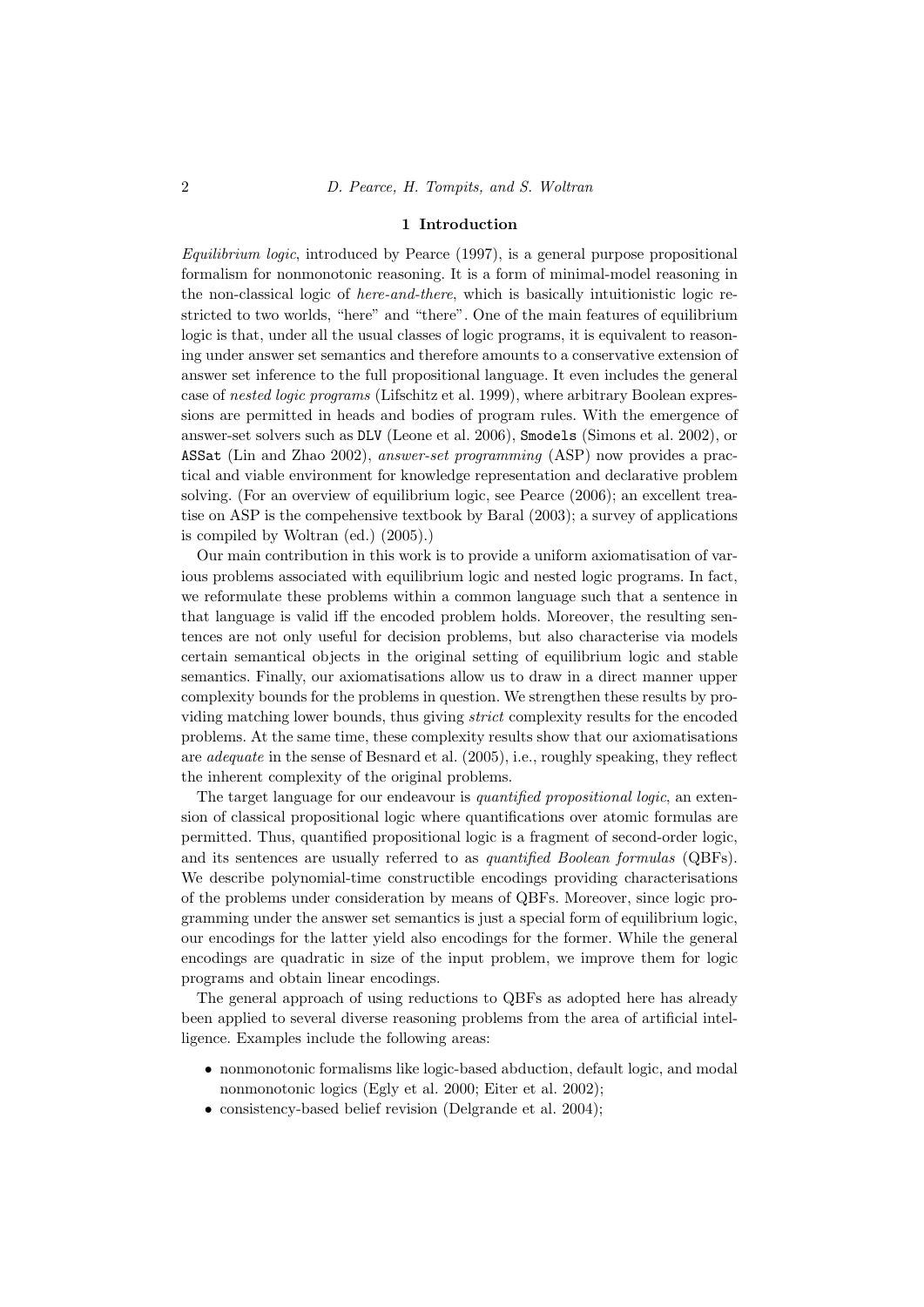- paraconsistent reasoning (Arieli and Denecker 2003; Besnard et al. 2005); and
- planning (Rintanen 1999).

Concerning the specific encodings discussed in this paper, for both equilibrium logic and logic programs with nested expressions we provide encodings for the basic reasoning tasks associated with these formalisms. To wit, we consider the consistency problem, brave reasoning, and skeptical reasoning. In the context of equilibrium logic, these tasks are the following:

- decide whether a given theory possesses some equilibrium model;
- decide whether a given formula is contained in at least one equilibrium model of a given theory; and
- decide whether a given formula is contained in all equilibrium models of a given theory.

The corresponding tasks for logic programs are defined analogously. Additionally, we also provide encodings for testing the equivalence of theories or programs under different notions of equivalence. Besides ordinary equivalence, which, in case of equilibrium logic, tests whether two theories have the same equilibrium models, we also consider more refined ones, viz. strong equivalence (Lifschitz et al. 2001) and uniform equivalence (Eiter and Fink 2003; Pearce and Valverde 2004c). In detail, two theories are

- strongly equivalent iff, for any addition of formulas, the two augmented theories are ordinarily equivalent, and
- uniformly equivalent iff, for any addition of *atoms*, the two augmented theories are ordinarily equivalent.

(Again, above concepts are defined with respect to theories of equilibrium logic; for logic programs, the corresponding notions are defined *mutatis mutandis*.) Intuitively, while strong equivalence realises some form of substitution principle, uniform equivalence, first studied in the context of datalog programs (Maher 1988; Sagiv 1988), is useful for dealing with hierarchically structured program components. Importantly, these notions serve as formal underpinnings for program simplification and modular programming (Eiter et al. 2004b; Pearce 2004), issues which are gaining increasing attention in the literature on answer-set programming.

As equilibrium logic is based on the logic of here-and-there, we also address the latter in our work, not only because it is underlying equilibrium logic, but also since it is closely related to strong and uniform equivalence. Indeed, a QBF module representing reasoning in here-and-there plays a central role in all axiomatisations we provide. This module, together with other simple modules, will serve as sort of a tool box for arranging the encodings of the different problems considered. Hence, our reductions to quantified propositional logic provide an elegant axiomatisation of the considered reasoning tasks. In this way, a whole variety of prima facie distinct problems becomes comparable in a uniform setting.

Regarding the concrete complexity results shown in this paper, we obtain that the consistency problem and brave reasoning are  $\Sigma_2^P$ -complete, while skeptical reasoning is  $\Pi_2^P$ -complete. Furthermore, checking ordinary or uniform equivalence is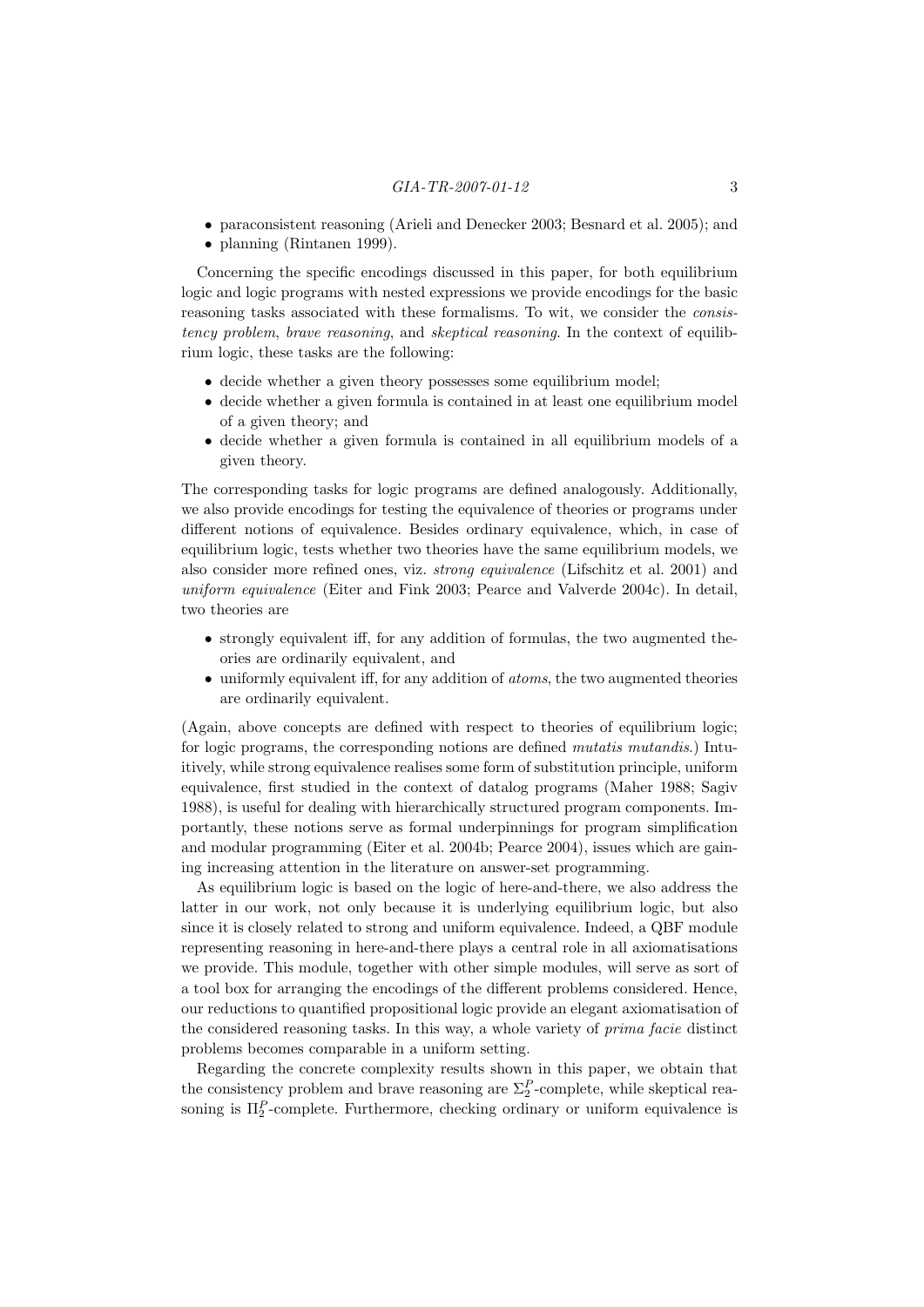$\Pi_2^P$ -complete, while checking strong equivalence is co-NP-complete. All these results hold for both equilibrium logic as well as for nested logic programs. This shows that, with respect to the considered reasoning tasks, equilibrium logic and nested logic programs behave complexitywise precisely as disjunctive logic programs.

Let us now have some words about the advantages of our reduction approach to quantified propositional logic. First of all, as already pointed out above, reductions to QBFs allow us to axiomatise diverse problems in a uniform language. As well, they enable us to derive upper complexity bounds with ease. Secondly, an increasing number of practicably efficient solvers for quantified propositional logic emerged in recent years (see, for instance, Le Berre et al. (2005) for an overview). These can be used as back-end inference engines for our encoded tasks, allowing us to build implementations for the considered reasoning tasks in a rapid-prototyping manner. Thirdly, our axiomatisations allow us also to relate equilibrium logic to circumscription (McCarthy 1980). For the case of disjunctive logic programs, an early result on the relation between answer sets and circumscription was given by Lin (1991). Our encodings generalise Lin's result not only to logic programs with nested expressions but also to full equilibrium logic.

The remainder of the paper is laid out as follows. First, we review the nonclassical logic of here-and-there and its nonmonotonic extension, equilibrium logic. Then, we introduce logic programs as a special case of this logic and discuss the basic elements of quantified propositional logic. We then turn in Section 3 to the main issue of the paper, the characterisation of equilibrium logic in terms of QBFs. As an underlying task, we show how to re-express satisfiability in here-and-there in the setting of classical logic. We then address logic programs with nested expressions, providing reductions which are optimisations of the ones for equilibrium logic. We continue with relating our approach to circumscription, and the final part of Section 3 deals with the encodings for ordinary, uniform, and strong equivalence. In Section 4, we turn to the complexity of the considered reasoning tasks, and Section 5 briefly discusses issues which concern the addition of a second negation, which is usually termed strong negation or (with a bit of a misnomer) classical negation. Section 6 addresses related work and Section 7 concludes the paper with a brief summary and outlook. A more involving proof is relegated to an appendix.

## 2 Background

Throughout this paper, we use a propositional language whose alphabet consists of (i) the primitive logical connectives  $\neg$ ,  $\vee$ ,  $\wedge$ , and  $\supset$ , (ii) the logical constants  $\top$ and  $\perp$ , (iii) the punctuation symbols '(' and ')', and (iv) a class of (propositional) variables. The class of (propositional) formulas is constructed in the usual inductive fashion. Propositional variables are also referred to as atomic formulas, or simply atoms. We use  $p, q, r, \ldots$  to denote propositional variables and Greek lower-case letters to denote arbitrary formulas; in either case, the letters may also contain subscripts. In order to improve the readability of formulas, we also allow the use of other kinds of punction symbols besides '(' and ')'. A propositional formula which does not contain the sentential connective  $\supset$  is called an *expression*. As usual, a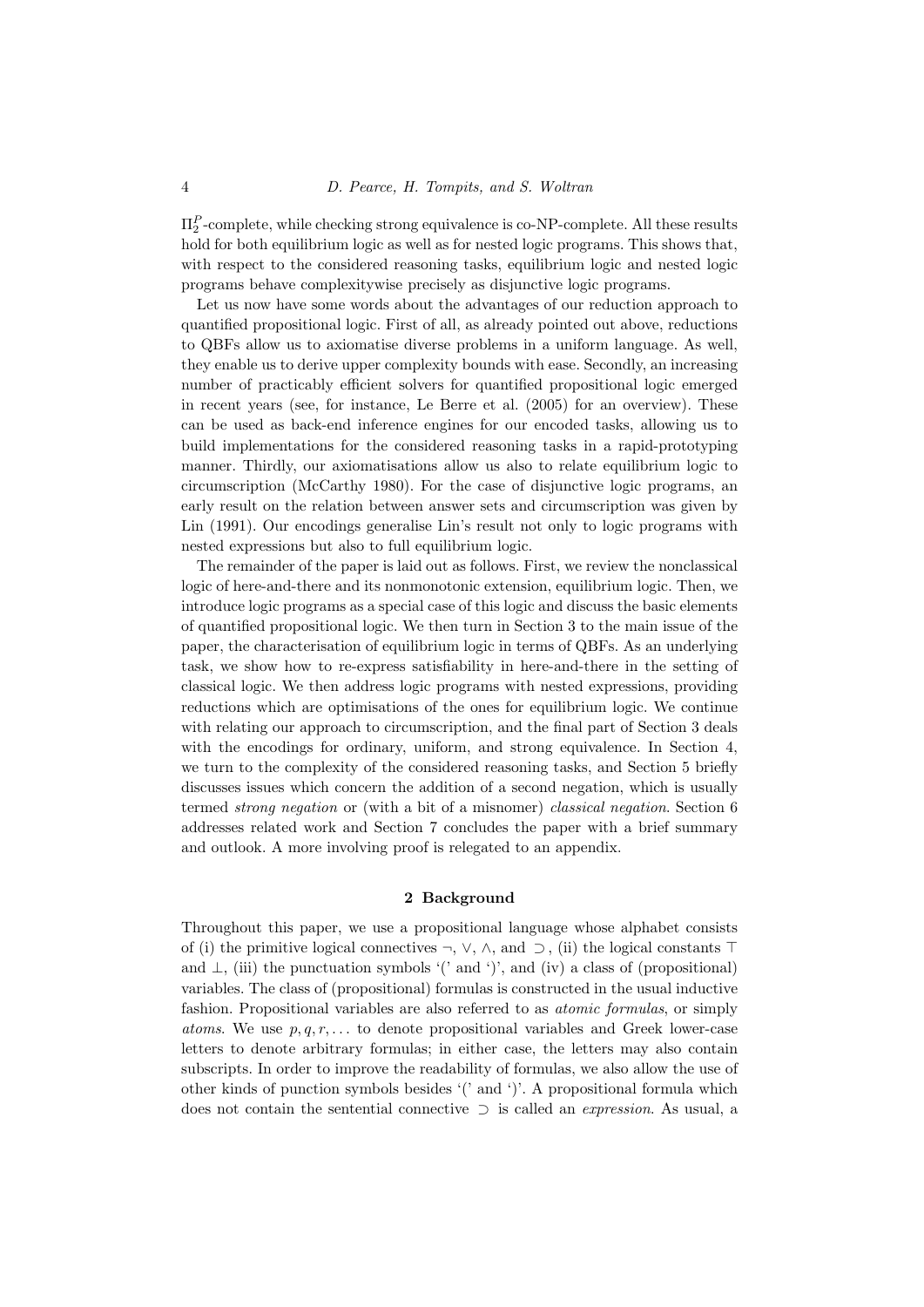literal is either a propositional variable (a positive literal) or a propositional variable preceded by the negation symbol  $\neg$  (a *negative literal*). Furthermore,  $\varphi \equiv \psi$  is an abbreviation of the formula  $(\varphi \supset \psi) \wedge (\psi \supset \varphi)$ .

The *logical complexity*,  $lc(\varphi)$ , of a formula  $\varphi$  is the number of occurrences of the logical symbols  $\neg$ ,  $\vee$ ,  $\wedge$ , and  $\supset$  in  $\varphi$ .

By  $var(\varphi)$  we understand the set of all variables occurring in a formula  $\varphi$ . Likewise, for a set T of formulas,  $var(T)$  refers to the set of all variables occurring in the formulas in T, i.e.,  $var(T) = \bigcup_{\varphi \in T} var(\varphi)$ .

A finite set of formulas is called a *theory*. Usually, a theory  $T$  will be identified with the conjunction  $\bigwedge_{\varphi \in T} \varphi$  of its elements. For  $T = \emptyset$ , we define  $\bigwedge_{\varphi \in T} \varphi = \top$ .

By a (classical) interpretation, I, we understand a set of variables. Informally, a variable p is true under I iff  $p \in I$ . The *truth value* of a formula  $\varphi$ , in the sense of classical propositional logic, is denoted by  $\nu_I(\varphi)$  and is defined in the usual way. We write  $\models \varphi$  to indicate that  $\varphi$  is valid in classical propositional logic, and accordingly, we write  $T \models \phi$  to denote that  $\phi$  is a logical consequence of T.

We employ the following notational convention: Given a formula  $\varphi$ , by  $\varphi'$  we understand the result of replacing each variable  $p$  occurring in  $\varphi$  by a globally new variable  $p'$ . This is applied analogously for sets of formulas. In particular, if  $I$  is an interpretation, then I' is the interpretation  $\{p' \mid p \in I\}$  which is disjoint to I. Whenever needed, we apply this concept iteratively, i.e., we also use new variables  $p'', p''',$  etc.

## 2.1 Equilibrium Logic

We recall the basic concepts of equilibrium logic, an approach to nonmonotonic reasoning developed by Pearce (1997) as a generalisation of the answer-set semantics for logic programs. We give only the relevant aspects here; for more details the reader is referred to (Pearce 1997; Pearce 1999; Lifschitz et al. 2001; Pearce et al. 2000b; Pearce et al. 2000a; Pearce 2006) and the logic texts cited below. Besides the propositional version discussed here, a first-order variant of equilibrium logic has been introduced as well (Pearce and Valverde 2004b).

Equilibrium logic is based on the non-classical logic of here-and-there, which we denote by HT. The language of HT is given by the class of propositional formulas as described above, and the axioms and rules of inference of HT are those of intuitionistic logic (cf., e.g., van Dalen (1986)) together with the axiom schema

$$
(\neg \varphi \supset \psi) \supset (((\psi \supset \varphi) \supset \psi) \supset \psi)
$$

which characterises the three-valued here-and-there logic of Heyting (1930) and Gödel (1932) (hence, HT is sometimes known as  $Gödel's three-valued logic$ ). The standard version of equilibrium logic has two kinds of negation, intuitionistic negation, ¬, and strong negation, ∼. For simplicity, we deal first with the restricted version containing just the first negation. Later, in Section 5, we show how strong negation can be added.

The model theory of HT is based on the usual Kripke semantics for intuitionistic logic, which is given in terms of Kripke frames of form  $\langle W, \leq \rangle$ , where W is a set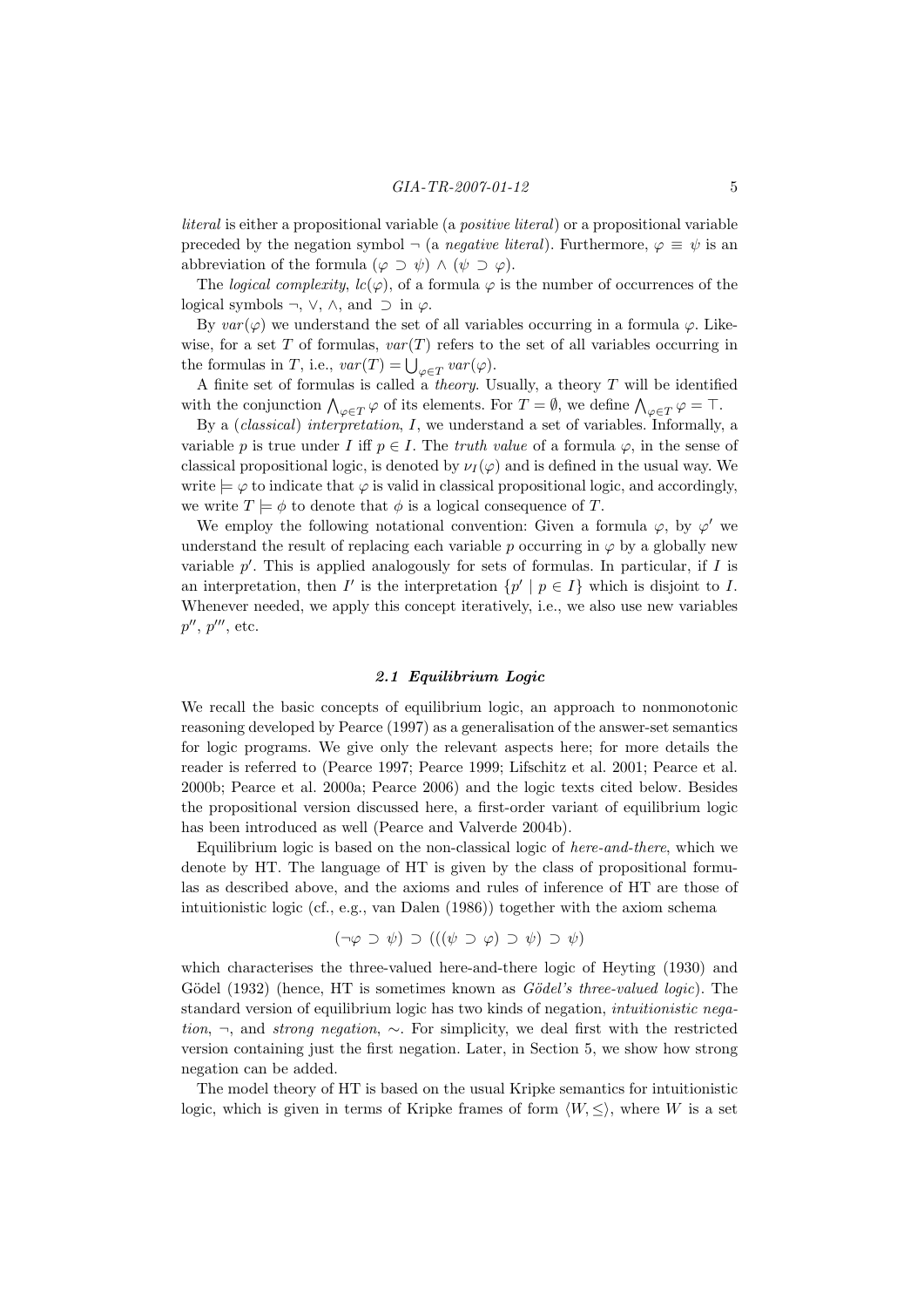of points, or worlds, and  $\leq$  is a partial-ordering on W (cf., e.g., van Dalen (1986)), except that Kripke frames for HT are restricted to just one containing exactly two worlds, say H ("here") and T ("there"), with  $H \leq T$ . As in ordinary Kripke semantics for intuitionistic logic, we can imagine that in each world a set of atoms is verified and that, once verified "here", an atom remains verified "there".

In view of the restricted nature of Kripke frames for HT, it is convenient to define the semantics of HT in terms of HT-interpretations, which are ordered pairs of form  $\langle I_H, I_T \rangle$ , where  $I_H$  and  $I_T$  are sets of variables such that  $I_H \subseteq I_T$ . For an HT-interpretation  $\mathcal{I} = \langle I_H, I_T \rangle$ , a world  $w \in \{H, T\}$ , and a formula  $\varphi$ , the truth value,  $\nu_{\mathcal{I}}(w, \varphi)$ , of  $\varphi$  in w under  $\mathcal{I}$  is given as follows:

- 1. if  $\varphi = \top$ , then  $\nu_{\mathcal{I}}(w, \varphi) = 1$ ;
- 2. if  $\varphi = \bot$ , then  $\nu_{\mathcal{I}}(w, \varphi) = 0$ ;
- 3. if  $\varphi = v$ , for some variable v, then  $\nu_{\mathcal{I}}(w, \varphi) = 1$  if  $v \in I_w$ , and  $\nu_{\mathcal{I}}(w, \varphi) = 0$ otherwise;
- 4. if  $\varphi = \neg \psi$ , then  $\nu_{\mathcal{I}}(w, \varphi) = 1$  if, for every world u such that  $w \leq u$ ,  $\nu_{\mathcal{I}}(u, \psi) =$ 0, and  $\nu_{\mathcal{I}}(w, \varphi) = 0$  otherwise;
- 5. if  $\varphi = (\varphi_1 \wedge \varphi_2)$ , then  $\nu_{\mathcal{I}}(w, \varphi) = min(\{\nu_{\mathcal{I}}(w, \varphi_1), \nu_{\mathcal{I}}(w, \varphi_2)\})$ ;
- 6. if  $\varphi = (\varphi_1 \lor \varphi_2)$ , then  $\nu_{\mathcal{I}}(w, \varphi) = max({\nu_{\mathcal{I}}(w, \varphi_1), \nu_{\mathcal{I}}(w, \varphi_2)});$
- 7. if  $\varphi = (\varphi_1 \supset \varphi_2)$ , then  $\nu_{\mathcal{I}}(w, \varphi) = 1$  if, for every world u such that  $w \leq u$ ,  $\nu_{\mathcal{I}}(u, \varphi_1) \leq \nu_{\mathcal{I}}(u, \varphi_2)$ , and  $\nu_{\mathcal{I}}(w, \varphi) = 0$  otherwise.

We say that  $\varphi$  is *true under*  $\mathcal I$  *in w* if  $\nu_{\mathcal I}(w, \varphi) = 1$ , otherwise  $\varphi$  is false under  $\mathcal I$ in w. An HT-interpretation  $\mathcal{I} = \langle I_H, I_T \rangle$  satisfies  $\varphi$ , or  $\mathcal I$  is an HT-model of  $\varphi$ , iff  $\nu_{\mathcal{I}}(H,\varphi) = 1$ . If  $\varphi$  possesses some HT-interpretation satisfying it, then  $\varphi$  is said to be HT-satisfiable, and if every HT-interpretation satisfies  $\varphi$ , then  $\varphi$  is HT-valid. An HT-interpretation is an HT-model of a set T of formulas iff it is an HT-model of all elements of T. Finally, an HT-interpretation  $\langle I_H, I_T \rangle$  is said to be total if  $I_H = I_T$ .

It is easily seen that any HT-valid formula is valid in classical logic, but the converse does not always hold. For instance,  $p \vee \neg p$  and  $\neg \neg p \supset p$  are valid in classical logic but not in the logic of here-and-there, because  $\mathcal{I} = \langle \emptyset, \{p\} \rangle$  is not an HT-model for either of these formulas.

We say that two theories are equivalent in the logic of here-and-there, or HTequivalent, iff they possess the same HT-models. Two formulas,  $\varphi$  and  $\psi$ , are HTequivalent iff the theories  $\{\varphi\}$  and  $\{\psi\}$  are HT-equivalent.

Equilibrium logic is characterised in terms of a particular minimal-model construction in HT. Formally, an *equilibrium model* of a theory  $T$  is a total HTinterpretation  $\langle I, I \rangle$  such that (i)  $\langle I, I \rangle$  is an HT-model of T, and (ii) for every proper subset J of I,  $\langle J, I \rangle$  is not an HT-model of T.  $\langle I, I \rangle$  is an equilibrium model of a formula  $\varphi$  iff  $\langle I, I \rangle$  is an equilibrium model of  $\{\varphi\}.$ 

A formula  $\varphi$  is a *brave consequence* of a theory T, symbolically  $T \vdash_b \varphi$ , iff some equilibrium model of T satisfies  $\varphi$ . Dually,  $\varphi$  is a skeptical consequence of T, symbolically  $T \vdash_s \varphi$ , iff all equilibrium models of T satisfy  $\varphi$ .

The basic reasoning tasks in the context of equilibrium logic are the following decision problems:

• Decide whether a given theory  $T$  possesses some equilibrium model.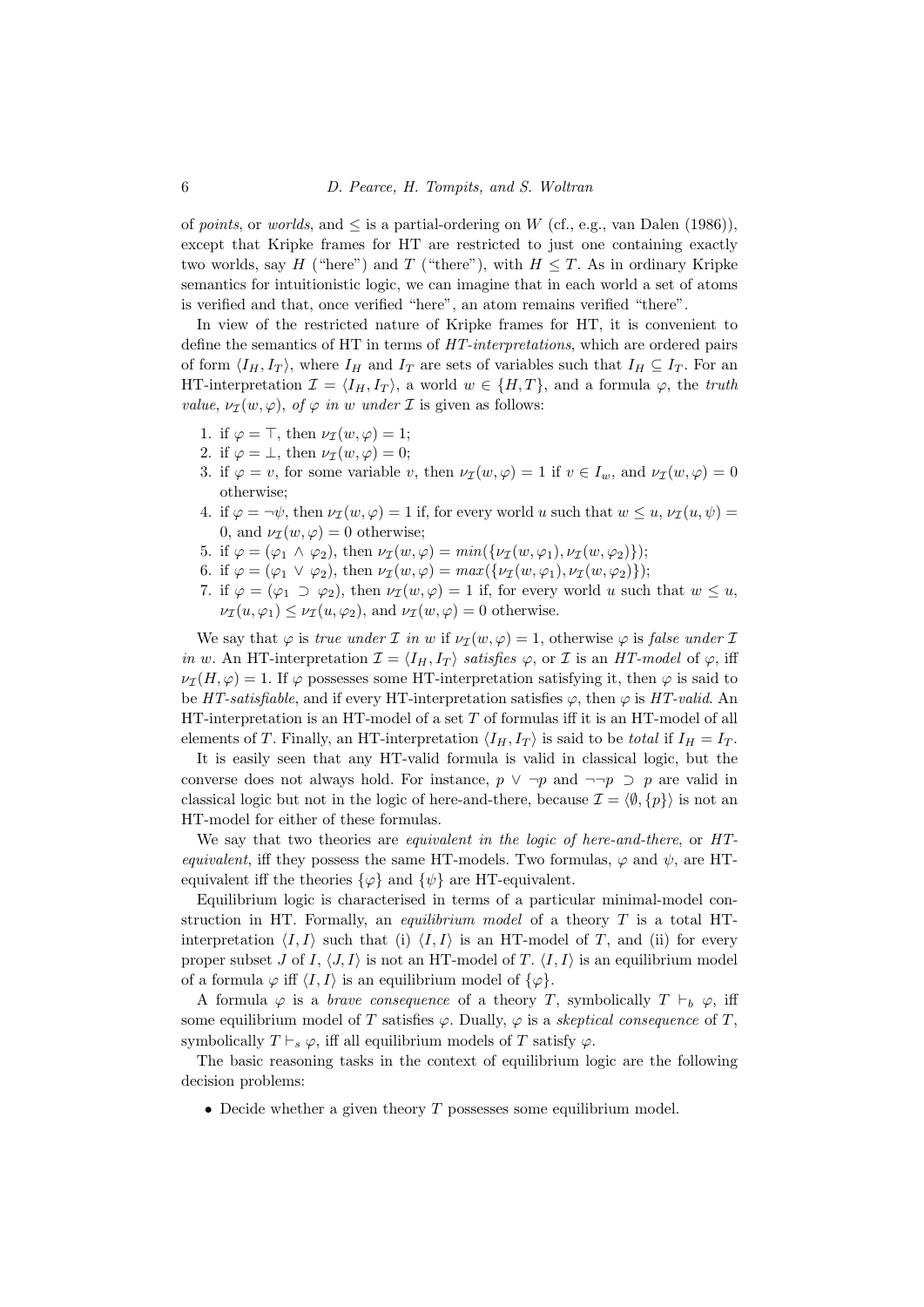- Given a theory T and a formula  $\varphi$ , decide whether  $T \vdash_b \varphi$  holds.
- Given a theory T and a formula  $\varphi$ , decide whether  $T \vdash_s \varphi$  holds.

The first task is called the consistency problem; the second and third tasks are respectively called brave reasoning and skeptical reasoning.

The following two propositions are straightforward and will be useful later on:

#### Proposition 1

For any HT-interpretation  $\mathcal{I} = \langle I_H, I_T \rangle$  and any propositional formula  $\varphi$ , the following relations hold:

- 1.  $\nu_{\mathcal{I}}(T,\varphi) = 1$  iff  $\nu_{I_T}(\varphi) = 1$ ;
- 2.  $\nu_{\mathcal{I}}(H, \varphi) = 1$  implies  $\nu_{\mathcal{I}}(T, \varphi) = 1$ ; and
- 3.  $\nu_{\mathcal{I}}(H, \varphi) = 1$  iff  $\nu_{I_H}(\varphi) = 1$ , providing  $\varphi$  is an expression without a negation.

Notice that the first part of this proposition states that  $\varphi$  is true under  $\mathcal{I} =$  $\langle I_H, I_T \rangle$  in the world T iff  $\varphi$  is true under  $I_T$  in classical logic. The second part is a direct consequence of the notion of an HT-interpretation, viz. in view of the proviso  $I_H \subseteq I_T$ , which holds for each HT-interpretation  $\langle I_H, I_T \rangle$ . The third part states that formulas without negations and implications can be evaluated by pure classical means, i.e., in both worlds seperately.

## Proposition 2

A total HT-interpretation  $\langle I, I \rangle$  is an HT-model of  $\varphi$  iff I is a model of  $\varphi$  in classical logic.

## 2.2 Logic Programs

Next, we review logic programs with nested expressions under the stable-model semantics, following Lifschitz et al.  $(1999).<sup>1</sup>$  Programs of this kind are characterised by allowing bodies and heads of rules to be comprised of arbitrary expressions, i.e., formulas composed of  $\wedge$ ,  $\vee$ , and  $\neg$  only.

Formally, by a rule,  $r$ , we understand an ordered pair of the form

$$
H(r) \leftarrow B(r),
$$

where  $B(r)$  and  $H(r)$  are expressions. We call  $B(r)$  the body of r and  $H(r)$  the head of r. A nested logic program, or simply a program, Π, is a finite set of rules. A fact is a rule of form  $p \leftarrow$  where p is an atom.

We employ for rules and programs the same notational convention concerning priming as we did for formulas, i.e.,  $r'$  shall be the result of replacing each atom  $p$ in r by p' and, similarly,  $\Pi'$  is given by  $\{r' \mid r \in \Pi\}.$ 

Note that programs properly generalise *disjunctive logic programs* (Gelfond and Lifschitz 1991), which are characterised by the condition that bodies of rules are conjunctions of literals and heads are disjunctions of atoms.

 $<sup>1</sup>$  Analogously as for equilibrium logic, here we consider programs with only one kind of negation</sup> first, however, corresponding to default negation; the case of strong negation will be discussed later.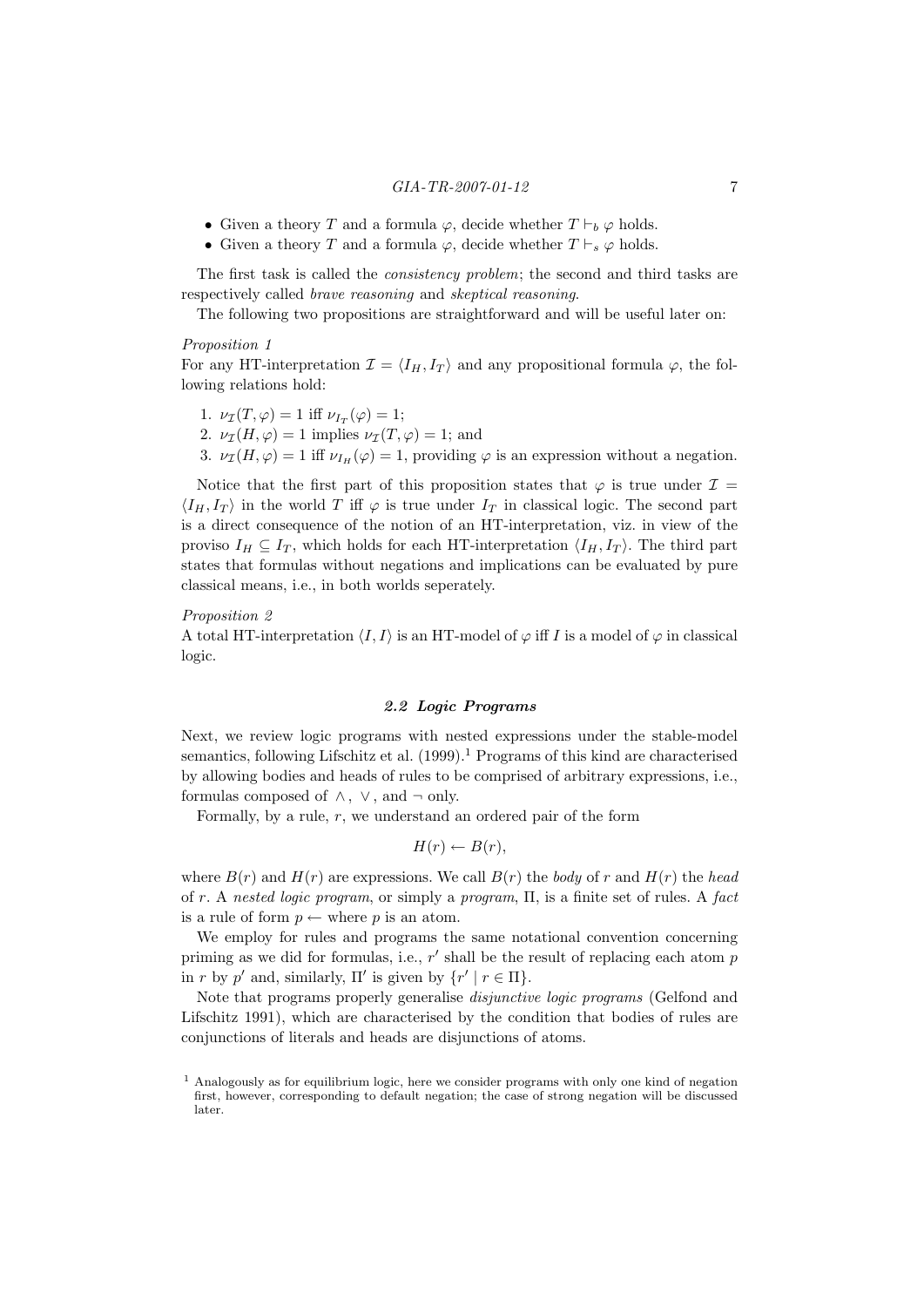In what follows, we associate to each rule r a corresponding propositional formula

$$
\hat{r} = B(r) \supset H(r)
$$

and, accordingly, to each program  $\Pi$  a corresponding set of formulas

$$
\hat{\Pi} = \{ \hat{r} \mid r \in \Pi \}.
$$

Furthermore, we define  $var(\Pi)$  as the set of all variables occurring in  $\Pi$ , i.e.,  $var(\Pi) = var(\hat{\Pi}).$ 

We call expressions, rules, and programs *basic* iff they do not contain the operator  $\neg$ . An interpretation I is a model of a basic program  $\Pi$  if it is a model of the associated set  $\Pi$  of formulas.

Given an interpretation I and an (arbitrary) program  $\Pi$ , the reduct,  $\Pi^I$ , of  $\Pi$  with respect to I is the basic program obtained from Π by replacing every occurrence of an expression  $\neg \psi$  in  $\Pi$  which is not in the scope of any other negation by  $\top$  if  $\neg \psi$ is true under I (i.e., if  $\nu_I(\neg \psi) = 1$ ), and by  $\bot$  otherwise. I is a *stable model* of  $\Pi$ iff it is a minimal model (with respect to set inclusion) of the reduct  $\Pi^I$ .

## Example 1

Consider a logic program Π consisting of the single rule

$$
p \leftarrow (q \land r) \lor (\neg q \land \neg s). \tag{1}
$$

Let us check whether  $I = \{p\}$  is a stable model of  $\Pi$ . Since both  $\neg q$  and  $\neg s$  are true under  $I$ , we obtain

$$
\Pi^I = \{ p \leftarrow (q \land r) \lor (\top \land \top) \}.
$$

Since  $(q \wedge r) \vee (\top \wedge \top)$  is classically equivalent to  $\top$ , the only minimal model of  $\Pi<sup>I</sup>$  is {p}. So, *I* is a stable model of Π. In fact, there is no other stable model of Π.

A formula  $\varphi$  is said to be a *brave consequence* of a logic program  $\Pi$ , symbolically  $\Pi \vdash_b \varphi$ , iff there is a stable model I of  $\Pi$  such that  $\varphi$  is true under I, and  $\varphi$  is a skeptical consequence of  $\Pi$ , symbolically  $\Pi \vdash_s \varphi$ , iff  $\varphi$  is true under all stable models I of Π.

The basic reasoning tasks in the context of logic programs are defined, mutatis mutandis, as for equilibrium logic and are likewise referred to as the *consistency* problem, brave reasoning, and skeptical reasoning, respectively.

It is well known that disjunctive logic programs satisfy the so-called *anti-chain* property, which expresses that, for all stable models I and J of a program  $\Pi$ , if  $I \subseteq J$ , then  $I = J$ . The next example shows that programs with nested expressions do not meet the anti-chain property in general.

## Example 2

Let  $\Pi = \{p \leftarrow \neg \neg p\}$ . We show that  $\Pi$  possesses two stable models, viz.  $I_1 = \emptyset$ and  $I_2 = \{p\}$ . Concerning  $I_1$ , we have that  $\neg p$  is true under  $I_1$ , and therefore  $\Pi^{I_1} = \{p \leftarrow \perp\}$ , which has  $\emptyset$  as its minimal model. As for  $I_2$ , here it holds that  $\neg p$  is false under  $I_2$ , and so  $\Pi^{I_2} = \{p \leftarrow \top\}$ , which has  $\{p\}$  as its minimal model. Consequently, we have stable models  $I_1$  and  $I_2$  of  $\Pi$  such that  $I_1 \subseteq I_2$  but  $I_1 \neq I_2$ . Hence, the anti-chain property is violated.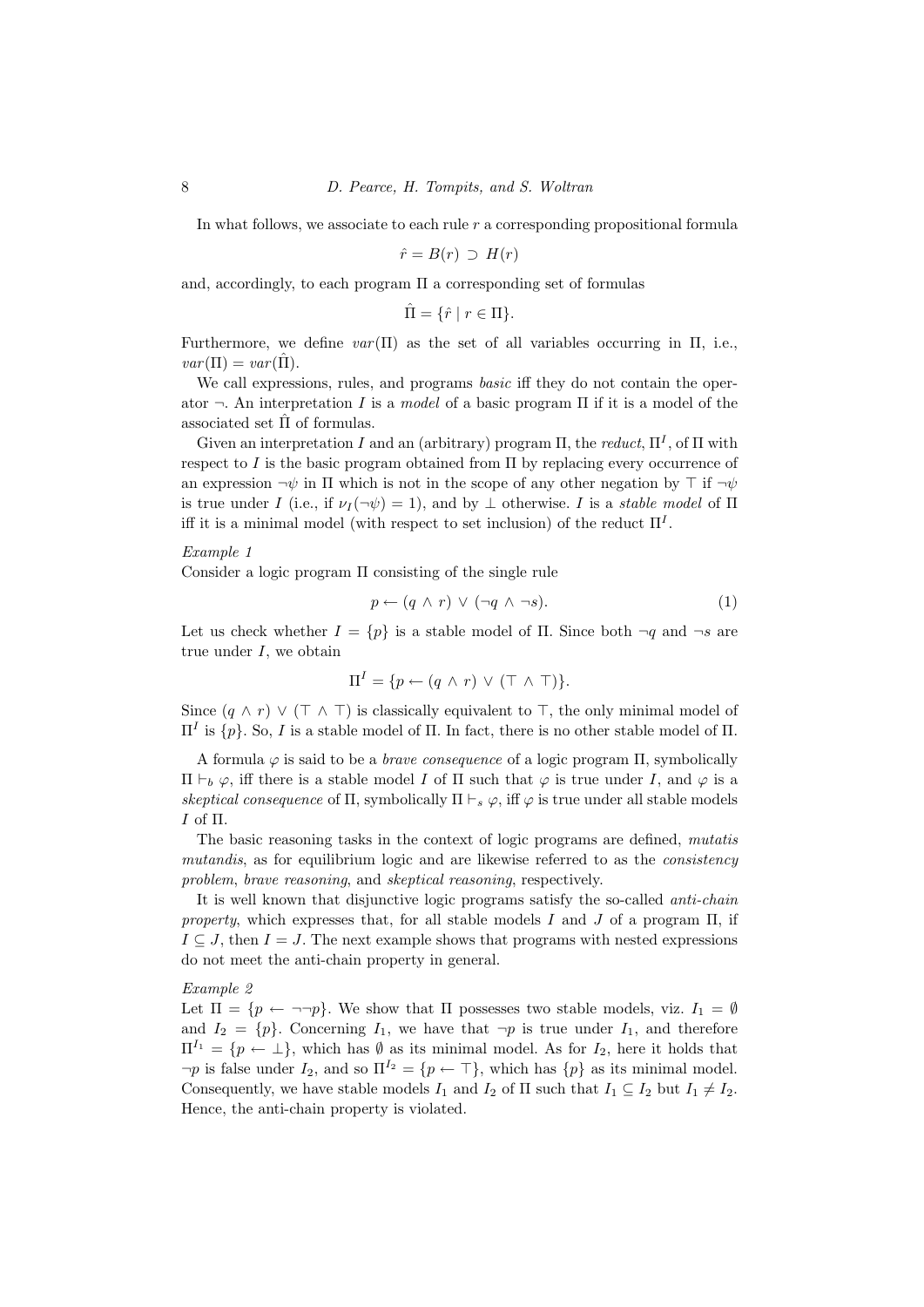The following result, originally established by Pearce (1997) and later generalised to nested programs by Lifschitz et al. (2001), reveals the close connection between equilibrium models and stable models, showing that stable models are actually a special case of equilibrium models.

## Proposition 3

For any program  $\Pi$ , I is a stable model of  $\Pi$  iff  $\langle I, I \rangle$  is an equilibrium model of  $\Pi$ .

## 2.3 Quantified Propositional Logic

We now introduce *quantified propositional logic*, an extension of classical propositional logic in which formulas are permitted to contain quantifications over propositional variables. More formally, in addition to the symbols used to construct propositional formulas, the language of quantified propositional logic is assumed to contain the two symbols ∀ and ∃. The formation rules for constructing formulas of quantified propositional logic are similar to the usual formation rules for propositional formulas, together with the condition that if  $\Phi$  is a formula and p is a propositional variable, then  $(\forall p \Phi)$  and  $(\exists p \Phi)$  are also formulas. We call  $\forall p$  a universal quantifier and  $\exists p$  an existential quantifier, for every variable p. Informally,  $(\forall p \Phi)$ expresses that  $\Phi$  is true for all truth assignments of p, and  $(\exists p \Phi)$  means that  $\Phi$ is true for *some* truth assignment of  $p$ . We allow the usual convention of omitting parantheses if no ambiguity arises. Formulas of quantified propositional logic are usually referred to as quantified Boolean formulas (QBFs) and are denoted by Greek upper-case letters (recall that we use Greek lower-case letters to denote standard propositional formulas). We define the *logical complexity* of a QBF  $\Phi$  in accordance to propositional formulas, i.e.,  $lc(\Phi)$  is given as the number of occurrences of the logical symbols  $\forall$ ,  $\exists$ ,  $\neg$ ,  $\lor$ ,  $\land$ , and  $\supset$  in  $\Phi$ .

The semantics of quantified propositional logic is defined as follows. First, we require some ancillary notation. An occurrence of a variable p in a QBF  $\Phi$  is free iff it does not appear in the scope of a quantifier  $\mathsf{Q} p$  ( $\mathsf{Q} \in \{\forall,\exists\}$ ), otherwise the occurrence of p is bound. If  $\Phi$  contains no free variables, then  $\Phi$  is closed, otherwise  $\Phi$  is open. Furthermore,  $\Phi[p_1/\psi_1,\ldots,p_n/\psi_n]$  denotes the result of uniformly substituting the free occurrences of variables  $p_i$  in  $\Phi$  by  $\psi_i$   $(1 \leq i \leq n)$ . This notation is extended to sets of variables and formulas in the obvious way. That is to say, for pairwise disjoint sets  $V_i = \{p_1^i, \ldots, p_{j_i}^i\}$  of variables and sets  $S_i = \{\psi_1^i, \ldots, \psi_{j_i}^i\}$  of formulas, for  $1 \leq i \leq n$ ,  $\Phi[V_1/S_1, \ldots, V_n/S_n]$  stands for

$$
\Phi[p_1^1/\psi_1^1,\ldots,p_{i_1}^1/\psi_{i_1}^1,\ldots,p_1^n/\psi_1^n,\ldots,p_{i_n}^n/\psi_{i_n}^n].
$$

Given a (classical) interpretation I, the truth value  $\nu_I(\Phi)$  under I of a QBF is recursively defined as follows:

- 1. if  $\Phi = \top$ , then  $\nu_I(\Phi) = 1$ ;
- 2. if  $\Phi = \bot$ , then  $\nu_I(\Phi) = 0$ ;
- 3. if  $\Phi = p$ , for some variable p, then  $\nu_I(\Phi) = 1$  if  $p \in I$ , and  $\nu_I(\Phi) = 0$  otherwise;
- 4. if  $\Phi = \neg \Psi$ , then  $\nu_I(\Phi) = 1 \nu_I(\Psi)$ ;
- 5. if  $\Phi = (\Phi_1 \wedge \Phi_2)$ , then  $\nu_I(\Phi) = min(\{\nu_I(\Phi_1), \nu_I(\Phi_2)\})$ ;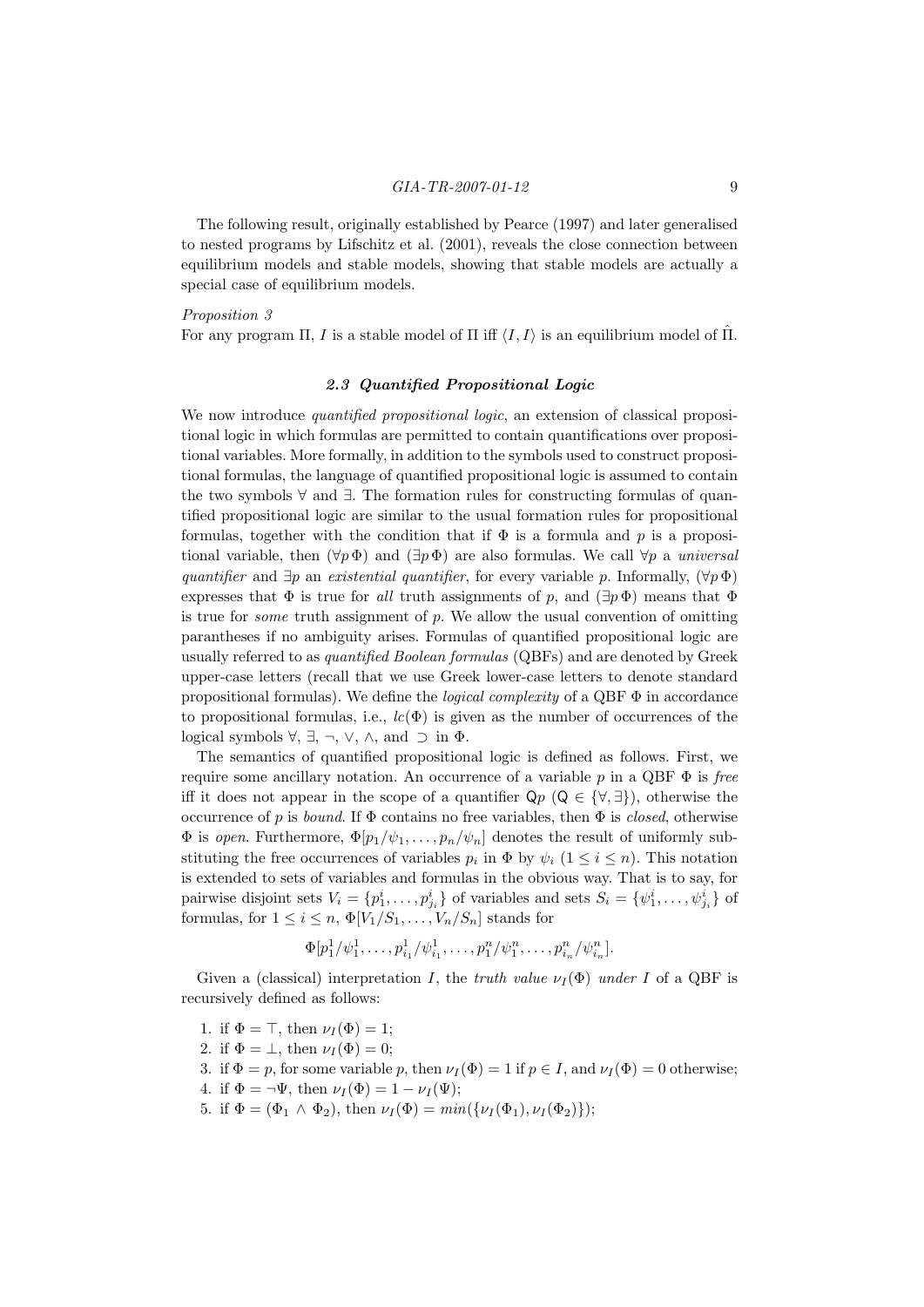- 6. if  $\Phi = (\Phi_1 \vee \Phi_2)$ , then  $\nu_I(\Phi) = \max(\{\nu_I(\Phi_1), \nu_I(\Phi_2)\})$ ;
- 7. if  $\Phi = (\Phi_1 \supset \Phi_2)$ , then  $\nu_I(\Phi) = 1$  iff  $\nu_I(\Phi_1) \leq \nu_I(\Phi_2)$ ;
- 8. if  $\Phi = \forall p \Psi$ , then  $\nu_I(\Phi) = min(\nu_I(\Psi[p/\top]), \nu_I(\Psi[p/\bot]))$ ;
- 9. if  $\Phi = \exists p \Psi$ , then  $\nu_I(\Phi) = max(\nu_I(\Psi[p/\top]), \nu_I(\Psi[p/\bot]))$ .

Observe that it obviously holds that

 $\nu_I(\forall p \Psi) = \nu_I(\Psi[p/\top] \wedge \Psi[p/\bot])$  and  $\nu_I(\exists p \Psi) = \nu_I(\Psi[p/\top] \vee \Psi[p/\bot]).$ 

We say that  $\Phi$  is *true under I* if  $\nu_I(\Phi) = 1$ , otherwise  $\Phi$  is *false under I*. If  $\nu_I(\Phi) = 1$ , then I is a model of  $\Phi$ . Likewise, for a set S of QBFs, if  $\nu_I(\Phi) = 1$  for all  $\Phi \in S$ , then I is a model of S. If  $\Phi$  has some model, then  $\Phi$  is said to be *satisfiable*. If  $\Phi$  is true under any interpretation, then  $\Phi$  is *valid*, symbolically  $\models \Phi$ . Observe that a closed QBF is either valid or unsatisfiable, because closed QBFs are either true under each interpretation or false under each interpretation. Hence, for closed QBFs, there is no need to refer to particular interpretations.

In the sequel, we employ the following abbreviations in the context of QBFs: Let  $S = {\varphi_1, \ldots, \varphi_n}$  and  $T = {\psi_1, \ldots, \psi_n}$  be sets of indexed formulas. Then,  $S \leq T$ abbreviates  $\bigwedge_{i=1}^{n} (\varphi_i \supset \psi_i)$ , and  $S < T$  is a shorthand for  $(S \leq T) \land \neg (T \leq S)$ . Furthermore, for a set  $P = \{p_1, \ldots, p_n\}$  of propositional variables and a quantifier  $Q \in {\forall, \exists}$ , we let  $QP \Phi$  stand for the formula  $Qp_1Qp_2 \cdots Qp_n \Phi$ .

The operators  $\leq$  and  $\lt$  are fundamental tools for expressing certain tests on sets of atoms. In particular, the following properties hold: Let  $P = \{p_1, \ldots, p_n\}$  be a set of indexed atoms, and let  $I_1 \subseteq P$  and  $I_2 \subseteq P$  be two interpretations. Then,

- (i)  $I_1 \cup I'_2$  is a model of  $P \le P'$  iff  $I_1 \subseteq I_2$ , and
- (ii)  $I_1 \cup I'_2$  is a model of  $P < P'$  iff  $I_1 \subset I_2$ .

We also note the following obvious yet central property, which will be relevant later on: Let  $\Phi$  be a QBF whose free variables are given by P, and let  $Q \subseteq P$ . Then, an interpretation  $I \subseteq P \setminus Q$  is a model of  $\exists Q\Phi$  iff there is some  $J \subseteq Q$  such that  $J \cup I$  is a model of  $\Phi$ .

Similar to classical first-order logic, there are several results concerning the shifting and renaming of quantifiers. We list some fundamental relations below and refer the interested reader to Egly et al. (2004) and Woltran (2003) for a fuller discussion.

## Proposition 4

Let p and q be atoms, and  $Q \in \{\forall, \exists\}$ . Furthermore, let  $\Phi$  and  $\Psi$  be QBFs such that  $\Psi$  does not contain free occurrences of p. Then,

- 1.  $\models (\neg \exists p \, \Phi) \equiv \forall p (\neg \Phi),$
- 2.  $\models (\neg \forall p \Phi) \equiv \exists p (\neg \Phi),$
- 3.  $=(\Psi \circ \mathsf{Q} p \Phi) \equiv \mathsf{Q} p(\Psi \circ \Phi)$ , for  $\circ \in \{\wedge, \vee, \supset \}$ , and
- $4. \models (Qq \Psi) \equiv (Qp \Psi[q/p]).$

A OBF  $\Phi$  is in *prenex normal form* iff it is of the form

$$
Q_1V_1Q_2V_2\ldots Q_nV_n\,\phi,
$$

where  $\phi$  is a propositional formula,  $Q_i \in \{\exists, \forall\}$  such that  $Q_i \neq Q_{i+1}$  for  $1 \leq i \leq$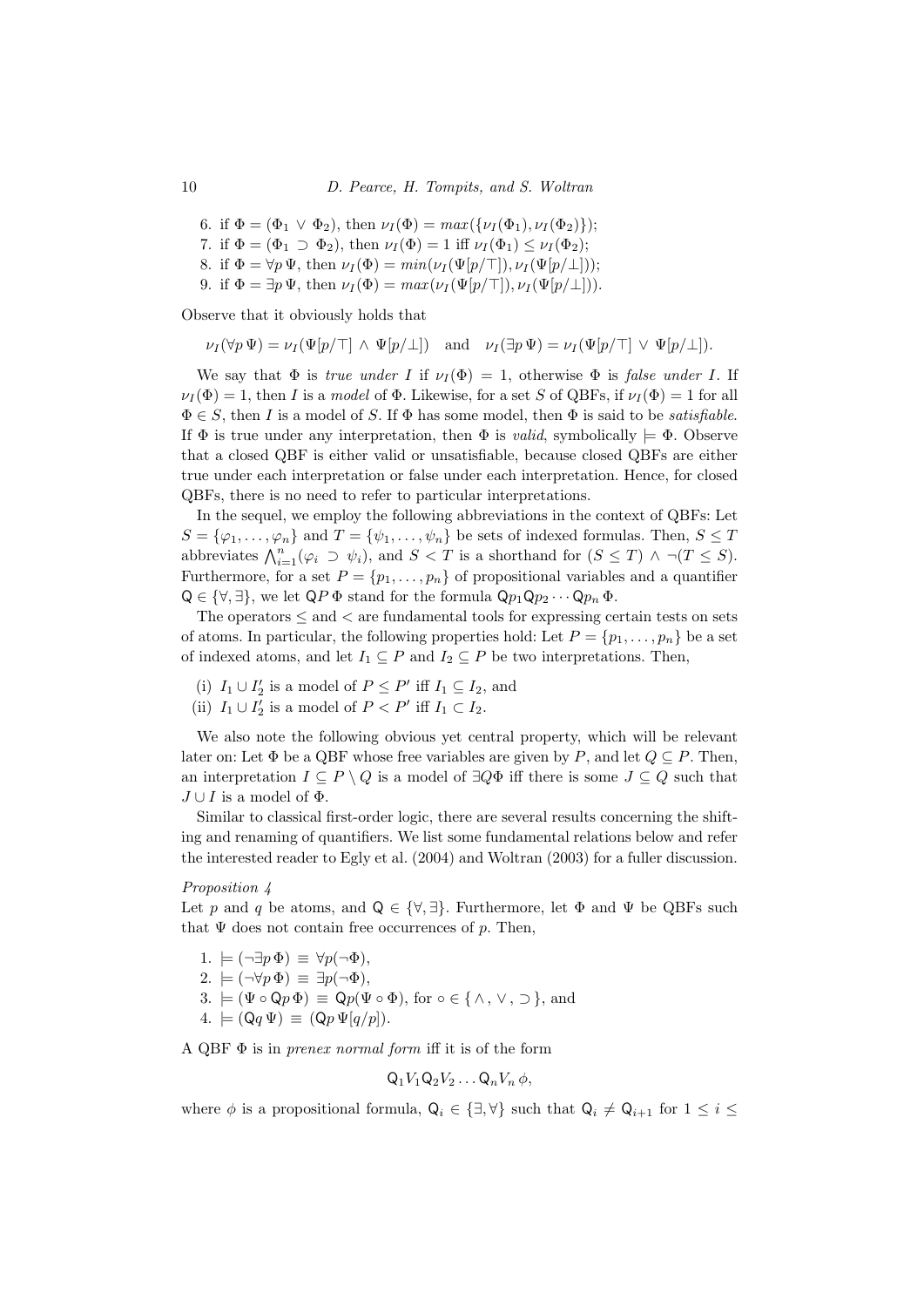$n-1$ , and  $V_1, \ldots, V_n$  are pairwise disjoint sets of propositional variables. Without going into details, we mention that any QBF is easily transformed into an equivalent QBF in prenex normal form (by applying, among other reduction steps, the equivalences depicted in Proposition 4). In fact, this transformation can be carried out in polynomial time.

Historically, among the first logical analyses of systems dealing with quantifiers over propositional variables are the investigations by Russell (1906) ("theory of implication") and by Lukasiewicz and Tarski (1930) ("erweiterter Aussagenkalkül"), not to mention the monumental Principia Mathematica (Whitehead and Russell 1913). The particular idea of quantifying propositional variables was extended by Leśniewski (1929) in his *protothetic logic* where variables whose values are  $truth$ functions are allowed and quantification is defined over these variables (cf. also Srzednicki and Stachniak  $(1998)$  for more details about Leśniewski's system).<sup>2</sup> In the beginning of the seventies of the last century, propositional quantification came into the spotlight of computer science—in particular in the new and developing field of complexity theory (Garey and Johnson 1979)—when evaluation problems for QBFs were recognised as the prototypical problems for the polynomial hierarchy (Stockmeyer 1976) as well as for the prominent complexity class PSPACE (Meyer and Stockmeyer 1973). Details on this issue are given Section 4.

## 3 Characterisations

We now show how equilibrium logic and nested logic programs can be mapped in polynomial time into QBFs. We first deal with the case of equilibrium logic, providing an encoding which is constructible in quadratic time and space. From this, we obtain, as an optimisation, an encoding for logic programs which is constructible in linear time and space. Next, we shed some light on the relation between our encodings and circumscription (McCarthy 1980), thereby discussing an extension of a well-known result by Lin (1991). We conclude this section by expressing different notions of equivalence in terms of ordinary and quantified propositional logic, respectively.

#### 3.1 Encodings for Equilibrium Logic

Our first goal is to express satisfiability in the logic of here-and-there in terms of satisfiability in classical logic. We begin with the following translation:

## Definition 1

Let  $\varphi$  be a formula. Then,  $\tau[\varphi]$  is recursively defined as follows:

- 1. if  $\varphi$  is an atomic formula, or one of  $\top$  or  $\bot$ , then  $\tau[\varphi] = \varphi$ ,
- 2. if  $\varphi = (\varphi_1 \circ \varphi_2)$ , for  $\circ \in \{\wedge, \vee\}$ , then  $\tau[\varphi] = \tau[\varphi_1] \circ \tau[\varphi_2]$ ,
- 3. if  $\varphi = \neg \psi$ , then  $\tau[\varphi] = \neg \psi'$ , and

<sup>&</sup>lt;sup>2</sup> A more elaborate overview on these early historical aspects of propositional quantification can be found in §28 of Church (1956).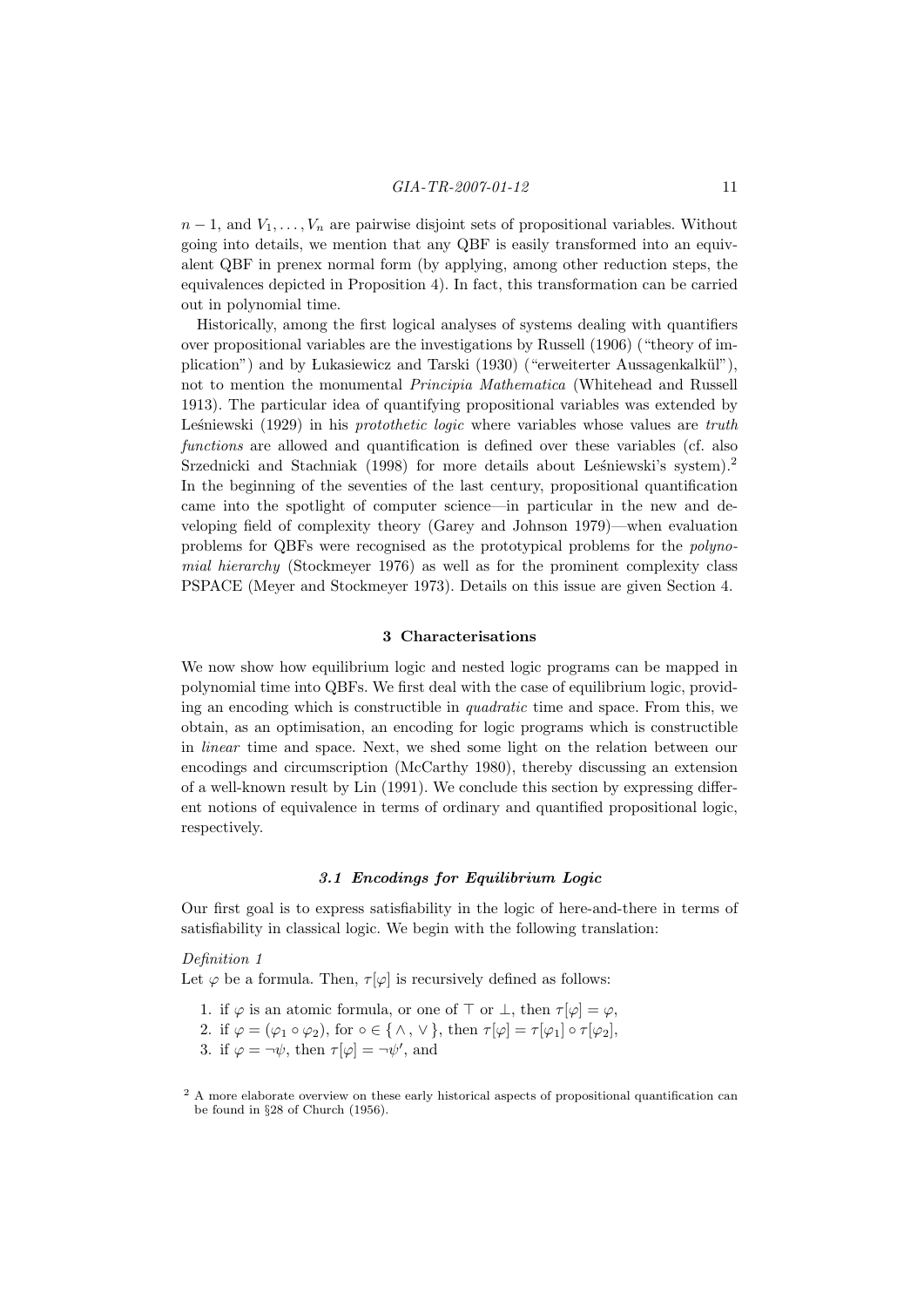12 D. Pearce, H. Tompits, and S. Woltran

4. if  $\varphi = (\varphi_1 \supset \varphi_2)$ , then  $\tau[\varphi] = (\tau[\varphi_1] \supset \tau[\varphi_2]) \wedge (\varphi_1' \supset \varphi_2').$ 

Recall that, as per our convention, primed formulas refer to the result of replacing each atom  $p$  occurring in the corresponding unprimed formula by a globally new atom  $p'$ .

Let us note first that the size of  $\tau[\varphi]$  is quadratic in the size of the input formula  $\varphi$ . More precisely, we have the following property:

## Lemma 1

Let  $\tau[\cdot]$  be the transformation defined above. Then,

- 1.  $lc(\tau[\varphi]) \leq lc(\varphi)(lc(\varphi)+2)$ , for any formula  $\varphi$ , and
- 2.  $lc(\tau[\varphi]) = lc(\varphi)$ , for any expression  $\varphi$ .

## Proof

Part 1 is shown by induction on  $lc(\varphi)$ . Part 2 follows by definition.  $\Box$ 

Intuitively, the primed formulas in  $\tau[\varphi]$  correspond to formulas evaluated in the world "there", whilst unprimed formulas correspond to formulas evaluated in "here". In order to fully express the semantics of the logic of here-and-there, the only additional requirement needed is to ensure that all formulas true in "here" are also true in "there". This can be conveniently expressed in terms of the condition  $V \leq V'$ , where V is the set of atoms occurring in  $\varphi$ . Indeed, we have the following relation:

## Lemma 2

Let  $\varphi$  be a formula and  $V = var(\varphi)$ . Furthermore, let  $I_H, I_T \subseteq V$  be interpretations. Then,  $\langle I_H, I_T \rangle$  is an HT-model of  $\varphi$  iff  $I_H \cup I'_T$  is a model of

$$
\mathcal{T}_{HT}[\varphi] = (V \leq V') \wedge \tau[\varphi].
$$

Proof

See Appendix A.  $\Box$ 

Note that, in virtue of Lemma 1,  $lc(\mathcal{T}_{HT}[\varphi])$  is quadratic in  $lc(\varphi)$ , for every formula  $\varphi$ .

## Example 3

To illustrate the mechanism of transformation  $T_{HT}[\cdot]$ , consider the formula  $\varphi =$  $\neg\neg p$  D p. We already demonstrated in Section 2.1 that  $\varphi$  is not valid in the logic of here-and-there, although it is clearly a tautology of classical propositional logic.

Let us first construct  $\tau[\varphi]$ , which is given by

$$
(\tau[\neg\neg p] \supset \tau[p]) \wedge (\neg\neg p' \supset p').
$$

Evaluating  $\tau[\neg\neg p]$  and  $\tau[p]$ , we get

$$
(\neg \neg p' \supset p) \land (\neg \neg p' \supset p'). \tag{2}
$$

The first conjunct of (2) is equivalent to  $(p' \supset p)$  in classical propositional logic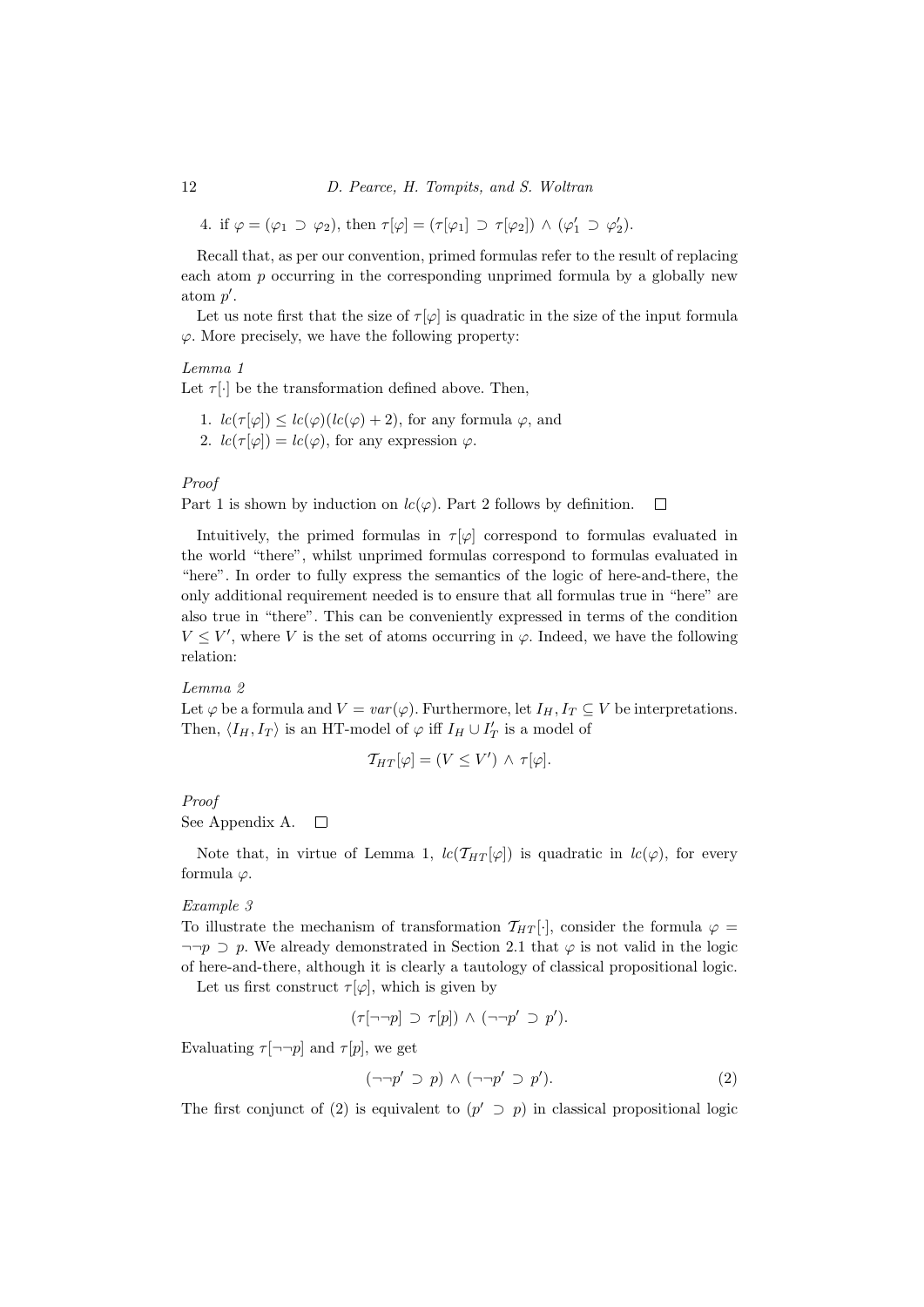and the second conjunct is a tautology of classical propositional logic. Hence, the entire translation  $T_{HT}[\varphi] = (p \supset p') \wedge \tau[\varphi]$  is equivalent to

$$
(p \supset p') \wedge (p' \supset p),
$$

which has two models, viz.  $I_1 = \emptyset$  and  $I_2 = \{p, p'\}$ . Therefore, by Lemma 2, the HT-models of  $(\neg\neg p \supset p)$  are given by  $\langle \emptyset, \emptyset \rangle$  and  $\langle \{p\}, \{p\} \rangle$ . Observe that  $\langle \emptyset, \{p\} \rangle$  is therefore not an HT-model of  $\varphi$ , which is in accordance with our discussion above.

We proceed with expressing equilibrium models. To retain polynomiality as in the above translation, we have to switch the target language from propositional logic to its quantified pendant.

#### Theorem 1

Let  $\varphi$  be a formula,  $V = var(\varphi)$ , and  $I \subseteq V$ . Then,  $\langle I, I \rangle$  is an equilibrium model of  $\varphi$  iff  $I'$  is a model of

$$
\mathcal{T}_E[\varphi] = \varphi' \land \neg \exists V ((V < V') \land \tau[\varphi]).
$$

Proof

We first note that  $\mathcal{T}_E[\varphi]$  is obviously equivalent to

$$
\varphi' \land \neg \exists V \big( (V < V') \land T_{HT}[\varphi] \big), \tag{3}
$$

because  $(V \lt V')$  is logically equivalent to  $(V \lt V') \wedge (V \leq V')$ .

Let  $I \subseteq V$  be some interpretation. Recall that  $\langle I, I \rangle$  is an equilibrium model of  $\varphi$ iff (i)  $\langle I, I \rangle$  is an HT-model of  $\varphi$ , and (ii) for every  $J \subset I$ ,  $\langle J, I \rangle$  is not an HT-model of  $\varphi$ . We show that (i) and (ii) hold iff  $I'$  is a model of (3).

First of all, by Proposition 2 and a simple renaming, it follows that Condition (i) holds iff  $\varphi'$  is true under I'. Now consider the QBF  $\Psi = \exists V((V \langle V' \rangle \wedge \mathcal{T}_{HT}[\varphi])$ . By the properties of < and the semantics of the existential quantifier, we have that  $\Psi$  is true under  $I'$  iff there is some  $J \subset I$  such that  $\mathcal{T}_{HT}[\varphi]$  is true under  $J \cup I'$ . Hence, invoking Lemma 2, we get that  $\Psi$  is true under I' iff Condition (ii) does not hold. Consequently, (ii) holds iff  $\neg \Psi$  is true under I'. Therefore, (i) and (ii) are jointly satisfied iff  $I'$  is a model of  $\varphi' \wedge \neg \Psi$ .

Observe that, since  $lc(\mathcal{T}_{HT}[\varphi])$  is quadratic in  $lc(\varphi)$ , the same holds for  $\mathcal{T}_{E}[\varphi]$  as well, for every formula  $\varphi$ .

#### Example 4

Let us compute the equilibrium models of  $\neg\neg p \supset p$  by means of Theorem 1. From Example 3, we already know that  $\tau[\varphi]$  is equivalent to  $p' \supset p$ . Moreover,  $V \subset V'$ stands in the present case for the formula  $(p \supset p') \wedge \neg (p' \supset p)$ . Hence,  $\mathcal{T}_E[\varphi]$  is equivalent to

$$
(\neg\neg p' \supset p') \land \neg \exists p \Big( (p \supset p') \land \neg (p' \supset p) \land (p' \supset p) \Big). \tag{4}
$$

Note that  $\neg(p' \supset p) \wedge (p' \supset p)$  makes the whole formula in the scope of  $\exists p$ unsatisfiable, so (4) is equivalent to  $(\neg\neg p' \supset p')$ , which is a tautology of classical logic. Thus, every subset of  $V' = \{p'\}$  is a model of  $\mathcal{T}_E[\varphi]$ , and Theorem 1 implies that the equilibrium models of  $(\neg\neg p \supset p)$  are given by  $\langle \emptyset, \emptyset \rangle$  and  $\langle \{p\}, \{p\}\rangle$ .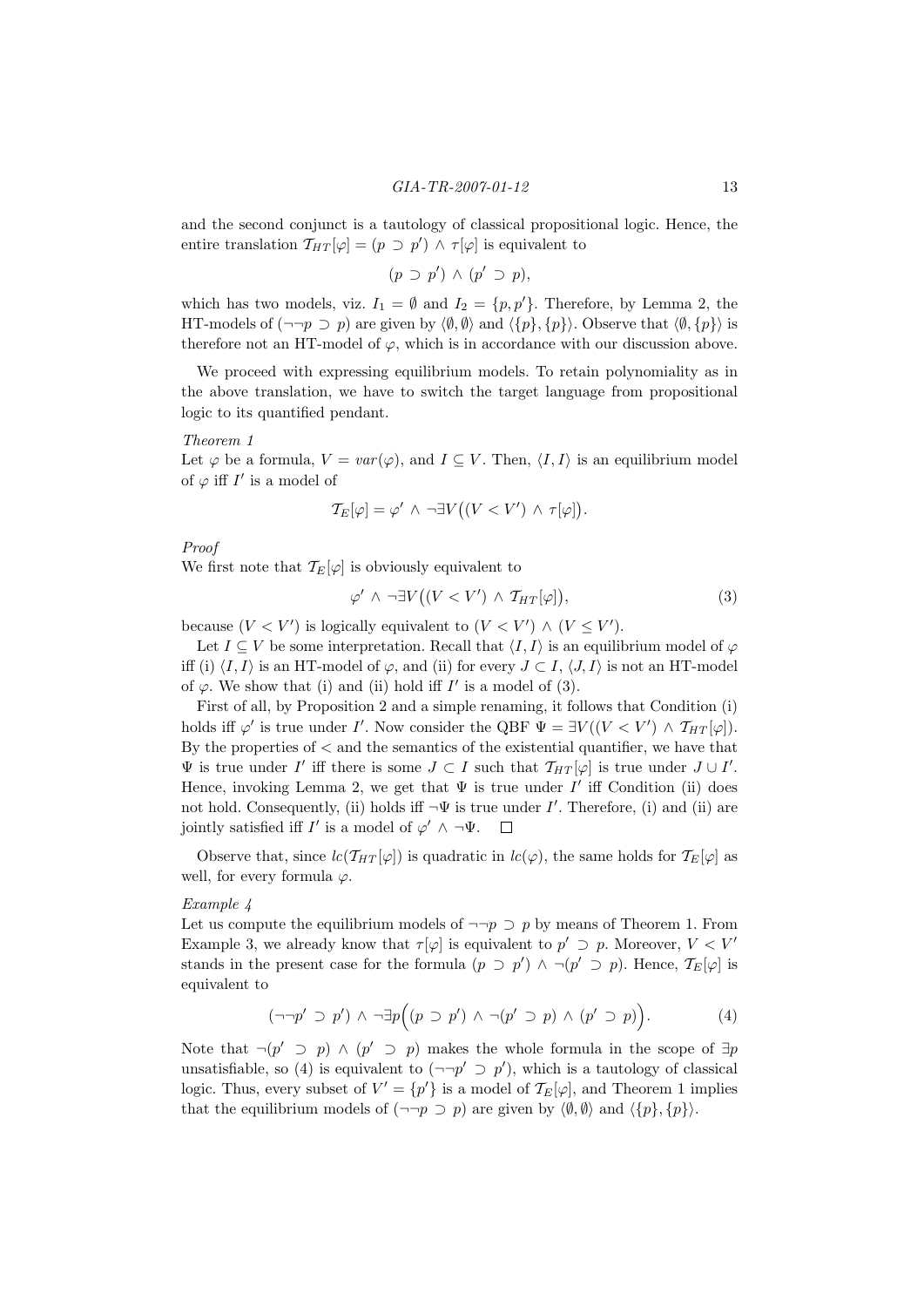Having now the encoding  $\mathcal{T}_E[\cdot]$  at hand, we easily obtain corresponding encodings for the basic reasoning tasks associated with equilibrium logic. Recall that we identify theories with the conjunction of its (finitely many) elements.

## Corollary 1

Let T be a theory,  $\varphi$  a formula,  $V = var(T)$ , and  $W = var(T \cup {\varphi})$ . Then,

- 1. T has an equilibrium model iff  $\models \exists V' T_E[T]$ ,
- 2.  $T \vdash_b \varphi$  iff  $\models \exists W' (\mathcal{T}_E[T] \land \varphi'),$  and
- 3.  $T \vdash_s \varphi \text{ iff } \models \forall W' \left( \mathcal{T}_E[T] \supset \varphi' \right).$

## 3.2 Encodings for Logic Programs

In view of Proposition 3, our encodings introduced so far, based on the transformation  $\mathcal{T}_E[\cdot]$ , yield corresponding encodings for logic programs in a straightforward way. For instance, by Corollary 1, we have that  $\Pi$  has a stable model iff  $\exists V' T_E[\hat{\Pi}]$ is valid, for  $V = var(\Pi)$ . These encodings, then, have logical complexities which are quadratic in the size of the input programs. It turns out, however, that we can actually refine the transformation  $\mathcal{T}_E[\cdot]$ , obtaining a transformation for computing the stable models of logic programs which is linear in the size of the input programs.

## Theorem 2

Let  $\Pi$  be a logic program,  $\hat{\Pi} = \{B(r) \supset H(r) \mid r \in \Pi\}$  the set of formulas associated with  $\Pi$ ,  $V = var(\Pi)$ , and  $I \subseteq V$ . Then, I is a stable model of  $\Pi$  iff I' is a model of

$$
\mathcal{T}_S[\Pi] = \hat{\Pi}' \land \neg \exists V \Big( (V < V') \land \bigwedge_{r \in \Pi} \big( \tau[B(r)] \supset \tau[H(r)] \big) \Big).
$$

## Proof

We show that  $\mathcal{T}_{S}[\Pi]$  is equivalent to

$$
\mathcal{T}_E[\hat{\Pi}] = \hat{\Pi}' \land \neg \exists V((V \lt V') \land \tau[\hat{\Pi}]).
$$

Then, the result immediately holds by Theorem 1 and Proposition 3.

First of all, by definition of  $\tau[\cdot]$ ,

$$
\tau[\hat{\Pi}] = \bigwedge_{r \in \Pi} \Big( \big( \tau[B(r)] \supset \tau[H(r)] \big) \wedge \big( B(r') \supset H(r') \big) \Big).
$$

By associativity of  $\wedge$ , and by identifying  $\bigwedge_{r\in\Pi} (B(r') \supset H(r'))$  with  $\Pi'$ , we have that  $\tau$  [Π] can be written as

$$
\bigwedge_{r\in\Pi} \big(\tau[B(r)]\supset \tau[H(r)]\big) \wedge \hat{\Pi}',
$$

yielding that  $\mathcal{T}_E[\hat{\Pi}]$  is equivalent to

$$
\hat{\Pi}' \ \wedge \ \neg \exists V \Big[ (V < V') \ \wedge \ \bigwedge_{r \in \Pi} \big( \tau[B(r)] \ \supset \ \tau[H(r)] \big) \ \wedge \ \hat{\Pi}' \Big].
$$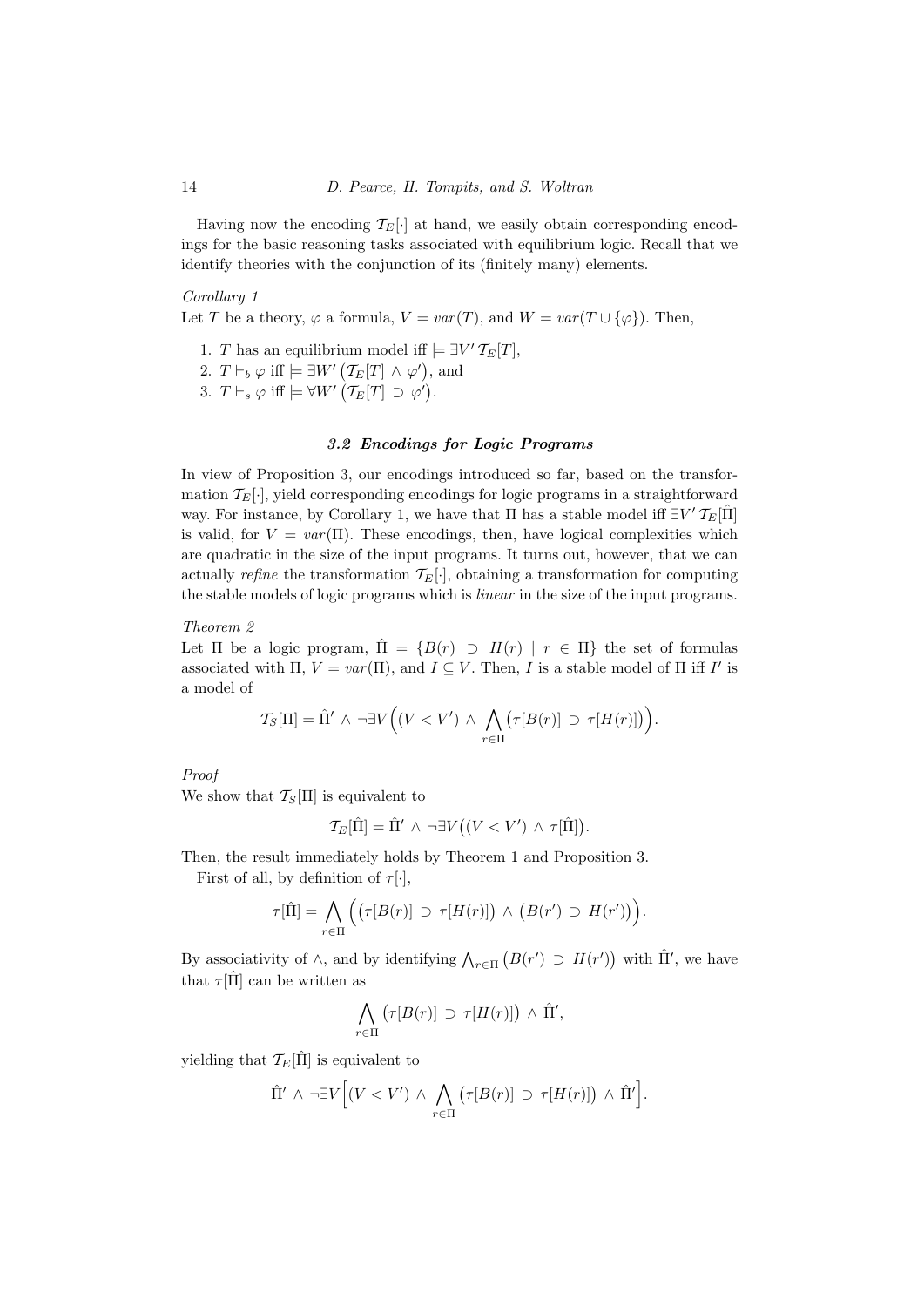Since no atom from V occurs in  $\Pi'$ , by applying Proposition 4 repeatedly, the occurrence of  $\hat{\Pi}'$  in the scope of  $\exists V$  can be moved outside the quantifier, obtaining

$$
\hat{\Pi}' \wedge \neg \Big[ \exists V \Big( (V < V') \wedge \bigwedge_{r \in \Pi} \big( \tau[B(r)] \supset \tau[H(r)] \big) \Big) \wedge \hat{\Pi}' \Big]. \tag{5}
$$

Using De Morgan's law, (5) can then be rewritten into

$$
\hat{\Pi}' \wedge \left[ \neg \exists V \Big( (V < V') \wedge \bigwedge_{r \in \Pi} \big( \tau[B(r)] \supset \tau[H(r)] \big) \Big) \vee \neg \hat{\Pi}' \right]. \tag{6}
$$

By the distributivity law,  $\neg \hat{\Pi}'$  finally gets absorbed by the first conjunct of (6). The result of this manipulation is  $\mathcal{T}_{S}[\Pi]$ .  $\Box$ 

Observe that, for any program  $\Pi$ ,  $lc(\mathcal{T}_{S}[\Pi])$  is linear in  $lc(\hat{\Pi})$ . This is a direct consequence of Part 2 of Lemma 1, since  $B(r)$  and  $H(r)$  are expressions, for each  $r \in \Pi$ .

Example 5

For illustration, let us analyse the functioning of  $\mathcal{T}_{S}[\cdot]$  applied to the program  $\Pi =$  ${p \leftarrow (q \land r) \lor (\neg q \land \neg s)}$  from Example 1. Then,  $\mathcal{T}_{S}[\Pi]$  is given by

$$
\hat{\Pi}' \wedge \neg \exists V \Big[ (V < V') \wedge \Big( \big( (q \wedge r) \vee (\neg q' \wedge \neg s') \big) \supset p \Big) \Big],
$$

where  $\hat{\Pi} = ((q \wedge r) \vee (\neg q \wedge \neg s)) \supset p, V = \{p, q, r, s\},\$ and

$$
(V < V') = (p \supset p') \land (q \supset q') \land (r \supset r') \land (s \supset s') \land
$$
  
 
$$
\neg((p' \supset p) \land (q' \supset q) \land (r' \supset r) \land (s' \supset s)).
$$

First, let us verify that the interpretation  $I' = \{p'\}$ —which corresponds to the only stable model  $\{p\}$  of  $\Pi$ —is a model of  $\mathcal{T}_{S}[\Pi]$ . Clearly,  $\hat{\Pi}'$  is true under  $I'$ , so it remains to check whether

$$
\exists V \Big[ (V < V') \land \Big( \big( (q \land r) \lor (\neg q' \land \neg s') \big) \supset p \Big) \Big] \tag{7}
$$

is false under  $I'$ . By the properties of  $\lt$  and the semantics of the existential quantifier, we have that (7) is true iff there is some  $J \subset I$  such that

$$
((q \wedge r) \vee (\neg q' \wedge \neg s')) \supset p \tag{8}
$$

is true under  $J \cup I'$ . Since  $I = \{p\}$ , the only proper subset of I is the empty set, but  $(8)$  is false under I', because the antecedent of  $(8)$  is true under I' whereas p is false under I'. Hence, (7) is false under I', and consequently I' is a model of  $T_S[\Pi]$ .

To verify that no other  $I \subseteq V$  is a model of  $\mathcal{T}_{S}[\Pi]$ , we first check that no  $I'$  with  $\{p'\}\subset I' \subseteq \{p',q',r',s'\}$  is a model of  $\mathcal{T}_{S}[\Pi]$ . Obviously, such an I' satisfies  $\hat{\Pi}'$ , but it also satisfies (7), since there is some  $J \subset I$ , viz.  $J = \{p\}$ , such that  $J \cup I'$ is a model of both  $(V < V')$  and (8). So, I' is then not a model of  $\mathcal{T}_{S}[\Pi]$ . Finally, observe that the remaining interpretations,  $\emptyset$ ,  $\{q'\}, \{r'\}$ , and  $\{s'\}$ , are not models of  $\mathcal{T}_{S}[\Pi]$  because they are not models of  $\hat{\Pi}'$ .

Similar to the case of equilibrium logic, from  $T_S[\cdot]$  we straightforwardly obtain encodings for the basic reasoning tasks in the context of logic programs. It moreover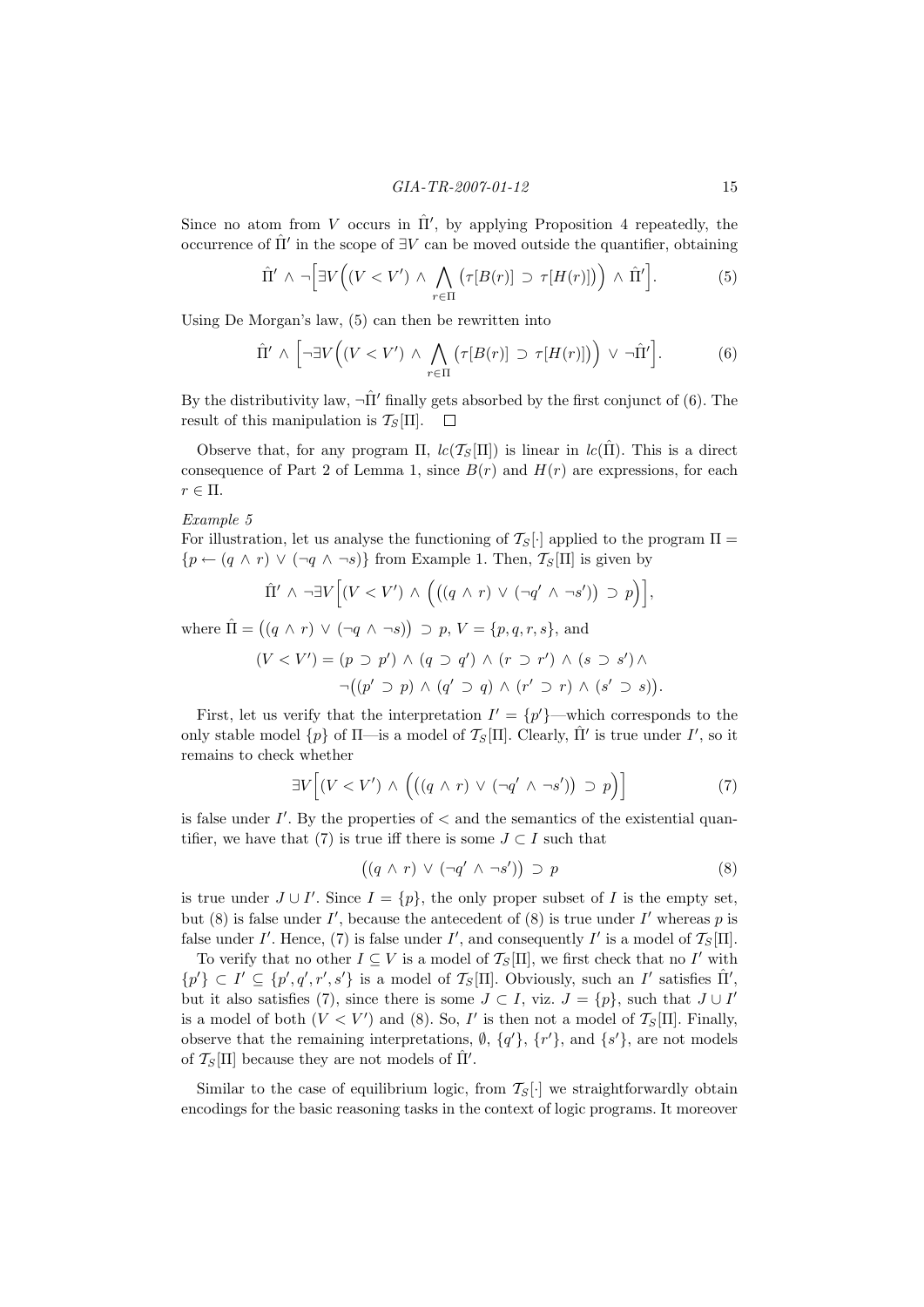holds that the logical complexities of these encodings are linear in the size of the input programs.

## Corollary 2

Let  $\Pi$  be a logic program,  $\varphi$  a formula,  $V = var(\Pi)$ , and  $W = var(\Pi) \cup var(\varphi)$ . Then,

- 1.  $\Pi$  has a stable model iff  $\models \exists V' T_S[\Pi],$
- 2.  $\Pi \vdash_b \varphi$  iff  $\models \exists W' (\mathcal{T}_S[\Pi] \land \varphi'),$  and
- 3.  $\Pi \vdash_s \varphi \text{ iff } \models \forall W' \left( \mathcal{T}_S[\Pi] \supset \varphi' \right).$

In concluding, let us mention that Theorem 2 generalises a similar QBF encoding put forth by Egly et al. (2000) for the case of disjunctive logic programs. There, the following QBF was used to express the stable models of a given disjunctive logic program Π:

$$
\mathcal{T}_{DLP}[\Pi] = \hat{\Pi} \wedge \neg \exists V' \Big[ (V' < V) \wedge \bigwedge_{r \in \Pi} \Big( \big( B^+(r') \wedge B^-(r) \big) \supset H(r') \Big) \Big].
$$

Here,  $B^+(r)$  denotes the conjunction of all positive literals in  $B(r)$ , and  $B^-(r)$ denotes the conjunction of all negative literals in  $B(r)$ . It holds that, for any  $I \subseteq V$ , I is a stable model of  $\Pi$  iff I is a model of  $\mathcal{T}_{DLP}[\Pi].$ 

It is easily seen that, given a disjunctive logic program Π, the transformation  $\mathcal{T}_{S}[\Pi]$  coincides with  $\mathcal{T}_{DLP}[\Pi]$ , providing the priming of formulas is interchanged.

## 3.3 Relation to Circumscription

By using the language of quantified propositional logic, we were able to conveniently express the inherent minimality postulates of both equilibrium models and stable models in terms of the operator < and existential quantification. In this section, we shed some further light into the minimisation conditions of equilibrium models and stable models by comparing them to circumscription (McCarthy 1980), a well known technique to realise minimal-model reasoning.

For the case of disjunctive logic programs, an early result about the relation between stable models and circumscription was given by Lin (1991). Our subsequent discussion reveals that Lin's result holds for nested programs and equilibrium logic as well.

Originally, as put forth by McCarthy (1980), circumscription is defined as a special formula schema of second-order logic. In the propositional case, which is the relevant setting for our purposes here, circumscription is actually a formula of quantified propositional logic and can be defined in the following way (cf. also Lifschitz (1994)).

Let T be a theory and  $(P, Q, Z)$  a partition of  $var(T)$ . For two (classical) models, I and J, of T, we define  $I \leq_{P,Z} J$  iff

- 1.  $(I \cap Q) = (J \cap Q)$ , and
- 2.  $(I \cap P) \subseteq (J \cap Q)$ .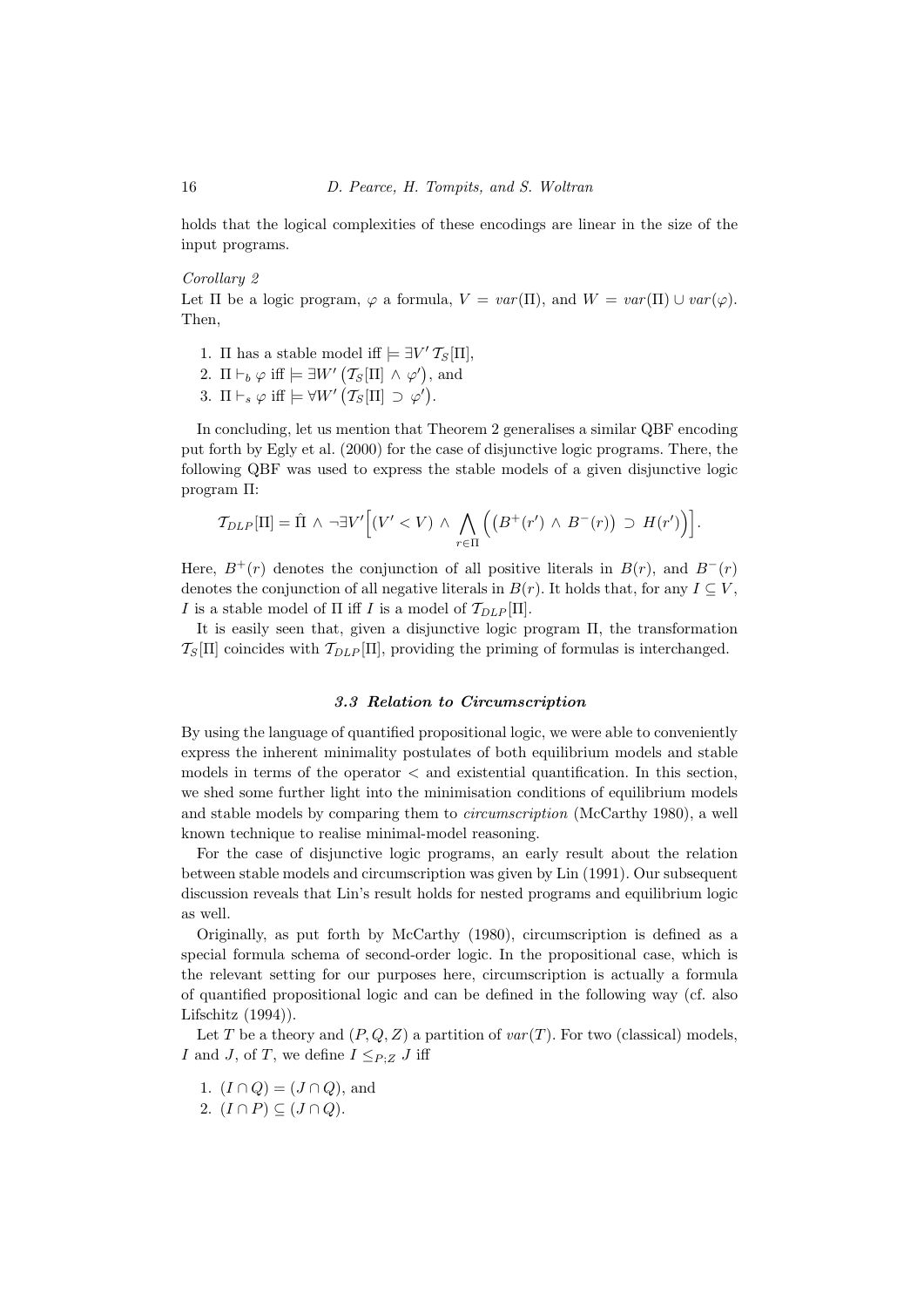A model I of T is  $(P;Z)$ -minimal iff no model J of T with  $J \neq I$  satisfies  $J \leq_{P,Z} I$ .

Informally, the partition  $(P, Q, Z)$  can be interpreted as follows: The set P contains the variables to be minimised,  $Z$  are those variables that can vary in minimising  $P$ , and the remaining variables  $Q$  are fixed in minimising  $P$ .

Let T be a theory and  $(P, Q, Z)$  a partition of  $var(T)$ , where  $P = \{p_1, \ldots, p_n\}$ and  $Z = \{z_1, \ldots, z_m\}$ . The set of  $(P;Z)$ -minimal models of T is given by the models of the QBF

$$
\text{CIRC}(T;P;Z) = T \wedge \neg \exists \tilde{P} \,\exists \tilde{Z} \Big( (\tilde{P} < P) \wedge T[P/\tilde{P}, Z/\tilde{Z}] \Big),
$$

where  $\tilde{P} = \{\tilde{p}_1, \ldots, \tilde{p}_n\}$  and  $\tilde{Z} = \{\tilde{z}_1, \ldots, \tilde{z}_m\}$  are sets of new variables corresponding to P and Z, respectively. In what follows, we write  $CIRC(T; P)$  for  $CIRC(T; P; \emptyset).$ 

The next result paraphrases the characterisation of Lin (1991).

## Proposition 5

Let  $\Pi$  be a disjunctive logic program,  $V = var(\Pi)$ , and  $I \subseteq V$ . Then, I is a stable model of  $\Pi$  iff  $I \cup I'$  is a model of

$$
\bigwedge_{p \in V} (p \equiv p') \land \text{CIRC}(\bigwedge_{r \in \Pi} ((B^+(r) \land B^-(r')) \supset H(r)); V), \tag{9}
$$

where  $B^+(r)$  is the conjunction of all positive literals in  $B(r)$  and  $B^-(r)$  is the conjunction of all negative literals in  $B(r)$ .

Using our terminology, it is quite obvious that  $\bigwedge_{r\in\Pi} \left( (B^+(r) \wedge B^-(r')) \supset H(r) \right)$ is given by  $\bigwedge_{r\in\Pi} \big(\tau[B(r)]\supset \tau[H(r)]\big)$ . Furthermore, in analogy to our operator  $\leq$ , let us abbreviate, for all sets  $S = {\varphi_1, \ldots, \varphi_n}$  and  $T = {\psi_1, \ldots, \psi_n}$  of formulas,  $\bigwedge_{i=1}^{n}(\varphi_{i} \equiv \psi_{i})$  by  $S = T$ . Then, we can rewrite (9) into the following QBF:

$$
(V = V') \wedge \text{CIRC}(\bigwedge_{r \in \Pi} (\tau[B(r)] \supset \tau[H(r)]); V).
$$

As the next result demonstrates, this formula schema can actually be used to characterise the stable models of arbitrary nested logic programs, and not only disjunctive ones, thus generalising Proposition 5.

## Theorem 3

Let  $\Pi$  be a logic program,  $V = var(\Pi)$ , and  $I \subseteq V$ . Then, I is a stable model of  $\Pi$ iff  $I \cup I'$  is a model of

$$
(V = V') \wedge \text{CIRC}(\bigwedge_{r \in \Pi} (\tau[B(r)] \supset \tau[H(r)]); V). \tag{10}
$$

Proof

In view of Theorem 2, we know that I is a stable model of  $\Pi$  iff  $I'$  is a model of

$$
\mathcal{T}_S[\Pi] = \hat{\Pi}' \land \neg \exists V \Big( (V < V') \land \bigwedge_{r \in \Pi} \big( \tau[B(r)] \supset \tau[H(r)] \big) \Big).
$$

Now, clearly, I' is a model of  $\mathcal{T}_{S}[\Pi]$  iff  $I \cup I'$  is a model of  $(V = V') \wedge \mathcal{T}_{S}[\Pi]$ . It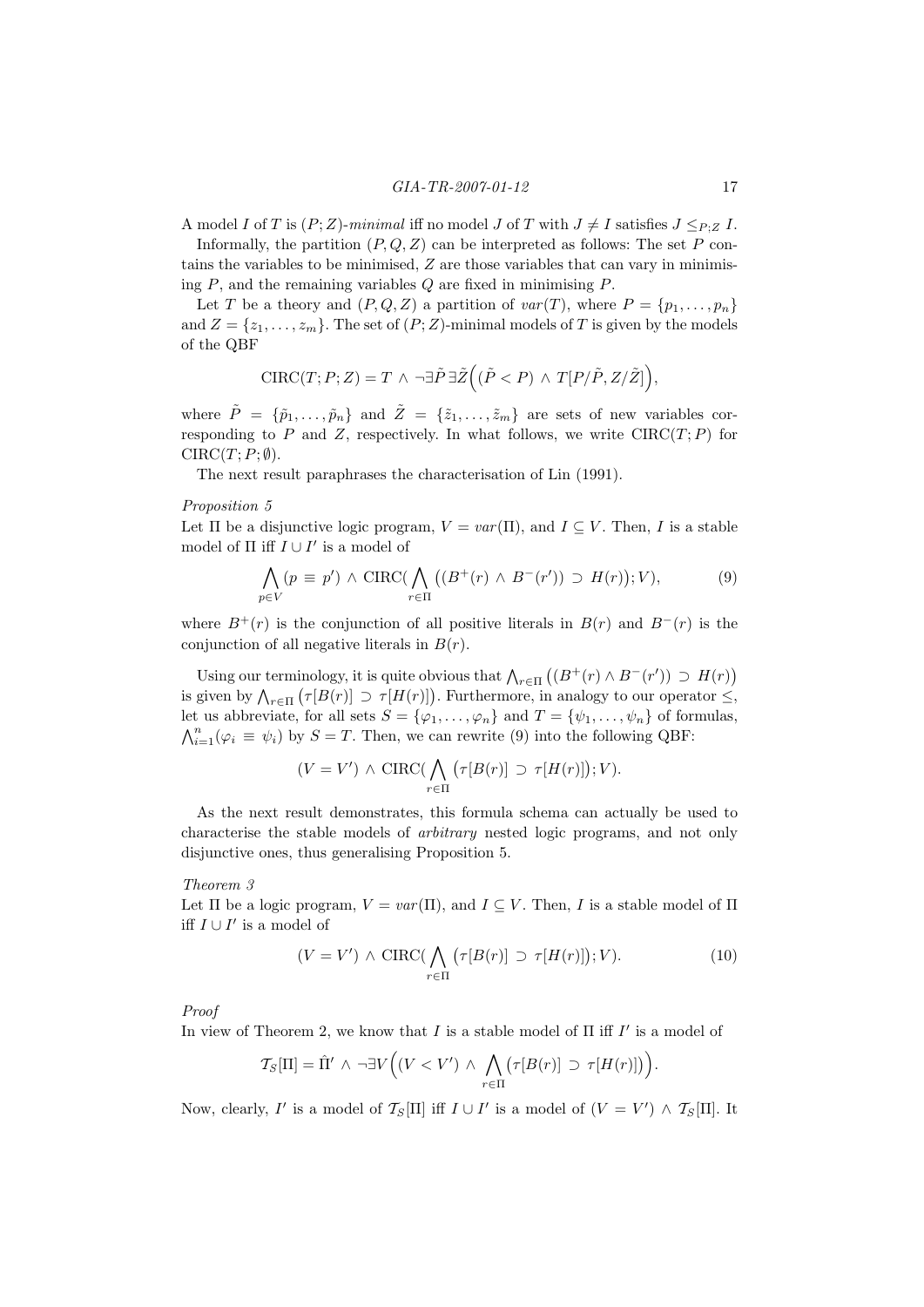thus suffices to show that the latter formula is equivalent to (10). This can be seen as follows.

By the definition of circumscription, formula (10) is the following QBF:

$$
(V = V') \wedge \tau^*[\Pi] \wedge \neg \exists \widetilde{V} \Big( (\widetilde{V} < V) \wedge (\tau^*[\Pi]) [V/\widetilde{V}] \Big), \tag{11}
$$

where  $\tau^*[\Pi] = \bigwedge_{r \in \Pi} (\tau[B(r)] \supset \tau[H(r)])$ . Observe that the atoms from V' are not among the atoms renamed by  $(\tau^*[\Pi])[V/V]$ . Since furthermore the formula  $(V = V')$  enforces that the same truth value is assigned to p and p', for each  $p \in V$ , QBF (11) is obviously equivalent to

$$
(V = V') \wedge \tau^*[\Pi] \wedge \neg \exists \widetilde{V} \Big( (\widetilde{V} < V') \wedge (\tau^*[\Pi]) [V/\widetilde{V}] \Big), \tag{12}
$$

by using  $V'$  instead of V in the second argument of  $\lt$ . Now, in the presence of  $(V = V')$ ,  $\tau^*[\Pi]$  is equivalent to  $\hat{\Pi}'$ . Furthermore, no atom from V occurs in

$$
\neg \exists \widetilde{V} \Big( (\widetilde{V} < V') \wedge (\tau^*[\Pi]) [V/\widetilde{V}] \Big).
$$

Therefore, we can replace the existentially quantified variables  $\widetilde{V}$  by V, from which we obtain that (12) is equivalent to

$$
(V = V') \wedge \hat{\Pi}' \wedge \neg \exists V ((V < V') \wedge \tau^*[\Pi]),
$$

which is  $(V = V') \wedge \mathcal{T}_S[\Pi]$ . We thus showed that the latter formula is indeed equivalent to  $(10)$ .  $\Box$ 

We can extend Theorem 3, in turn, to full equilibrium logic in the following fashion:

### Theorem 4

Let  $\varphi$  be a formula,  $V = var(\varphi)$ , and  $I \subseteq V$ . Then,  $\langle I, I \rangle$  is an equilibrium model of  $\varphi$  iff  $I \cup I'$  is a model of

$$
(V = V') \wedge \text{CIRC}(\tau[\varphi]; V). \tag{13}
$$

Proof

The proof proceeds along the same line of reasoning as the proof of Theorem 3, except by resorting to Theorem 1 and by showing that  $(V = V') \wedge \mathcal{T}_E[\Pi]$  is equivalent to  $(13)$ .  $\Box$ 

Let us mention that, prior to Lin (1991), the relation between default negation and circumscription has already been investigated by Gelfond et al. (1989; 1990). In particular, they show that the stable models of programs with a restricted use of negation (viz. with stratified negation) can be characterised via the minimal models of a more involved method of circumscription, called iterated circumscription. Incidentally, a similar result, albeit in terms of prioritised circumscription, is given by Baral (2003). Thus, loosely speaking, in order to relate stable models with circumscription, the presence of default negation calls either for a suitable renaming of variables or an adaption of the original circumscription technique.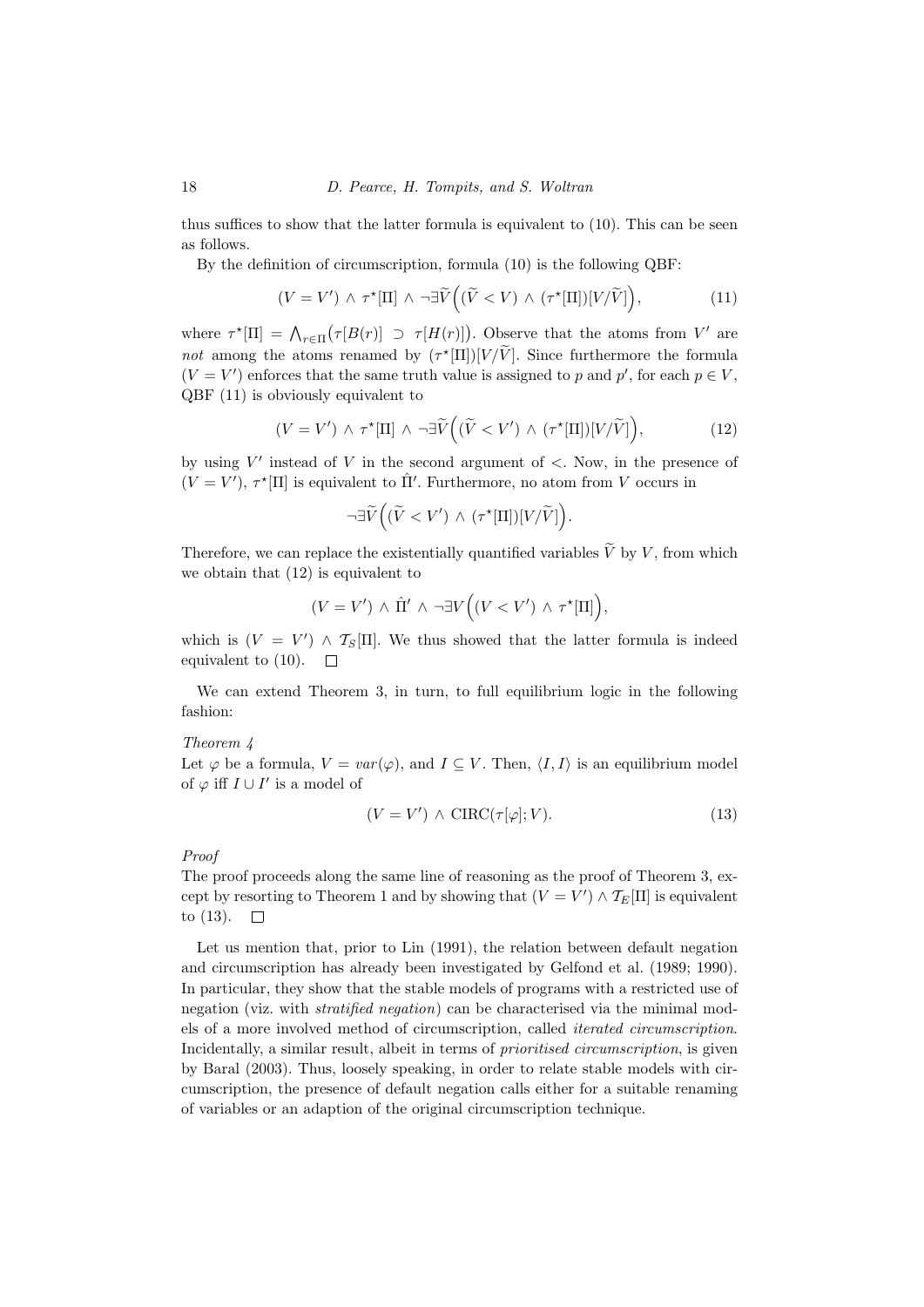However, in the case of disjunctive programs without negation, it is well known (Baral 2003) that the stable models of a program coincide with its minimal models. We extend this observation to nested logic programs as follows: Let us call a program positive if the expressions in the bodies and heads of its rules do not contain any negation. Now, for any expression  $\phi$  without negation, it holds that  $\tau[\phi] = \phi$ . Hence, for any positive program  $\Pi$  with  $var(\Pi) = V$ , the encoding (10) from Theorem 3 reduces to

$$
(V = V') \wedge \text{CIRC}(\bigwedge_{r \in \Pi} (B(r) \supset H(r)); V),
$$

which is just

$$
(V = V') \wedge \text{CIRC}(\hat{\Pi}; V).
$$

Since no primed variables occur in  $CIRC(\hat{\Pi};V)$  anymore, we can safely drop the first conjunct  $(V = V')$  and get as result a purely circumscriptive theory, with all atoms being minimised. We can thus state:

#### Theorem 5

For any positive program  $\Pi$  with  $var(\Pi) = V$ , the stable models of  $\Pi$  are given by  $CIRC(\hat{\Pi};V)$ .

In summarising, the discussion in this section thus shows that our encodings conveniently allow us to extend well-known results for disjunctive programs to the general nested case (and even to full equilibrium logic).

## 3.4 Characterising Different Notions of Equivalence

We now turn our attention to different notions of equivalence which have been studied recently in the context of equilibrium logic and nested logic programs. In the same fashion as before, we first deal with the general case—that is to say, with theories in equilibrium logic—and afterwards, as a special case, with nested logic programs.

In classical logic, the well known *replacement property* holds, according to which any formula  $\varphi$  occurring as a specified part in a formula  $C_{\varphi}$  can be replaced by any logically equivalent formula  $\psi$  yielding a formula  $C_{\psi}$  which is still logically equivalent to  $C_{\varphi}$ .<sup>3</sup> In a nonmonotonic setting, however, when interpreting logical equivalence in the traditional way as the relation which holds in case two theories have the same "intended models"(like, two theories in equilibrium logic have the same equilibrium models or two logic programs have the same stable models), such a property fails in general. Thus, in order to ensure the validity of a replacement property in nonmonotonic formalisms, more robust notions of equivalence have to be considered. In fact, a suitable notion to that effect is strong equivalence, first introduced and studied by Lifschitz et al. (2001) for nested logic programs and equilibrium logic. A weaker variant of strong equivalence is uniform equivalence,

<sup>3</sup> The replacement property is also known as substitution salva veritate in view of Leibniz's principle "eadem sunt, quorum unum potest substitui alteri salva veritate".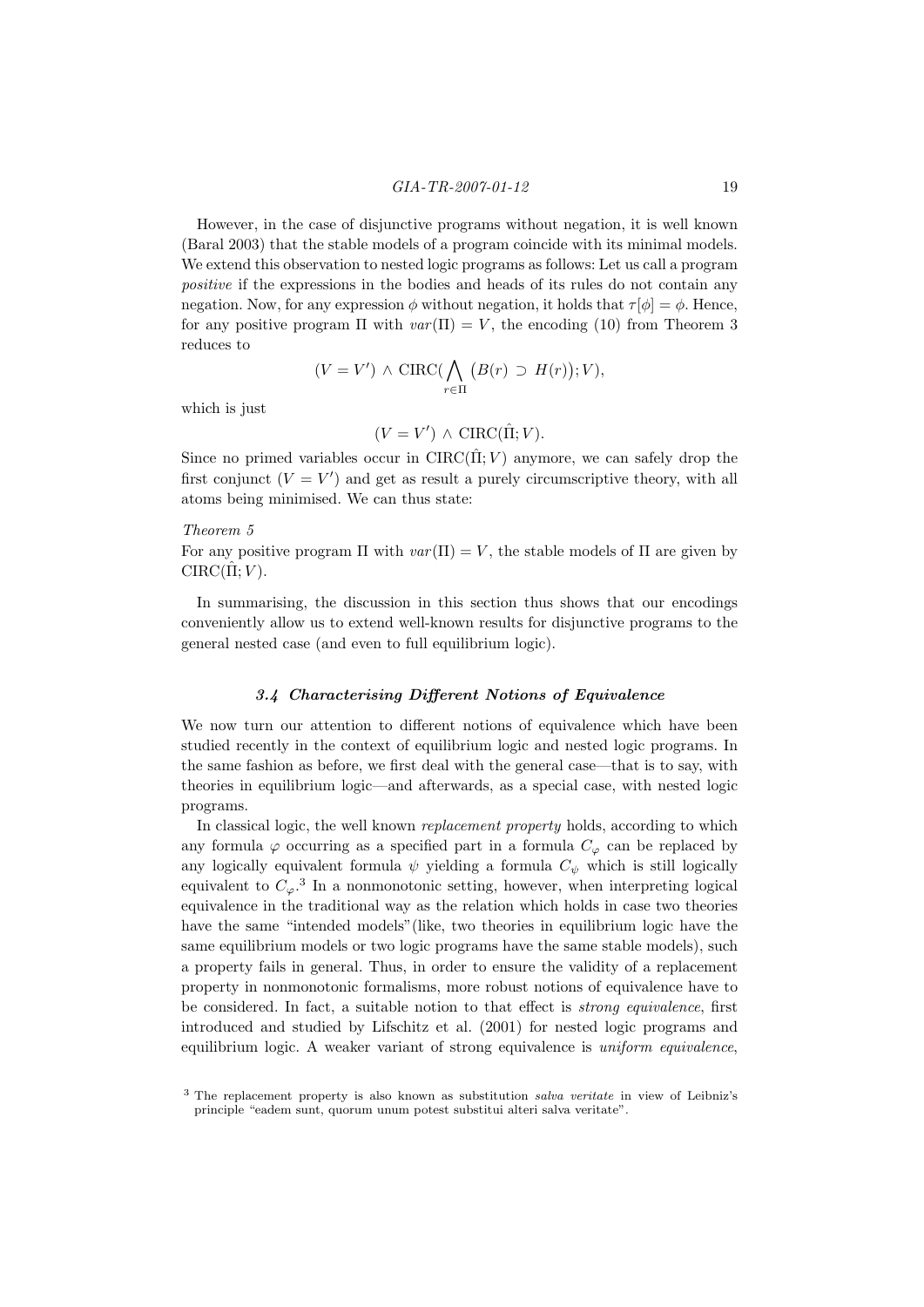which was discussed by Eiter and Fink (2003) for disjunctive logic programs and by Pearce and Valverde (2004c) for nested programs and equilibrium logic.

In what follows, we characterise strong and uniform equivalence, along with the "traditional" concept of equivalence, in terms of quantified propositional logic. In fact, strong equivalence will be captured by means of ordinary classical logic, i.e., without requiring any quantifier.

We start with formally defining the equivalence relations under consideration. Let  $T_1$  and  $T_2$  be theories. Then,

- 1.  $T_1$  and  $T_2$  are (*ordinarily*) *equivalent*, in symbols  $T_1 \equiv_o T_2$ , iff they possess the same equilibrium models,
- 2.  $T_1$  and  $T_2$  are uniformly equivalent, in symbols  $T_1 \equiv_u T_2$ , iff, for every set R of atoms,  $T_1 \cup R \equiv_o T_2 \cup R$ , and
- 3.  $T_1$  and  $T_2$  are *strongly equivalent*, in symbols  $T_1 \equiv_s T_2$ , iff, for every theory S,  $T_1 \cup S \equiv_o T_2 \cup S$ .

In case of programs, we get analogous relations by setting, for every program  $\Pi_1$ and  $\Pi_2$ ,  $\Pi_1 \equiv_e \Pi_2$  iff  $\hat{\Pi}_1 \equiv_e \hat{\Pi}_2$ , for  $e \in \{o, s, u\}$ . Hence, we have that  $\Pi_1 \equiv_u \Pi_2$  iff, for every program  $\Pi_3$  containing facts only,  $\Pi_1 \cup \Pi_3 \equiv_o \Pi_2 \cup \Pi_3$ . As well,  $\Pi_1 \equiv_s \Pi_2$ iff, for every program  $\Pi_3$ ,  $\Pi_1 \cup \Pi_3 \equiv_o \Pi_2 \cup \Pi_3$ .

Clearly, strong equivalence implies uniform equivalence, which in turn implies ordinary equivalence. However, it is a straightforward matter to verify that the implications in the other direction fail and therefore all three notions are distinct. This already holds for the special case of logic programs, as shown by the following example.

#### Example 6

Consider the programs  $\{p \leftarrow\}$  and  $\{p \leftarrow \neg q\}$ , which are easily verified to be ordinarily equivalent but not uniformly so (just add the fact  $q \leftarrow$  to each program). Similarly, strong and uniform equivalence are distinct in view of the programs

$$
\Pi_1 = \{p \lor q \leftarrow\}
$$
 and  $\Pi_2 = \{p \leftarrow \neg q, q \leftarrow \neg p\}.$ 

Indeed, both programs have  $\{p\}$  and  $\{q\}$  as their stable models, so they are ordinarily equivalent. But  $\Pi_1$  and  $\Pi_2$  are not strongly equivalent, since adding rules

$$
\{p \leftarrow q, \ q \leftarrow p\}
$$

to  $\Pi_1$  yields a program whose only stable model is  $\{p, q\}$ , whereas adding the same rules to  $\Pi_2$  results in a program having no stable model at all. However,  $\Pi_1$  and  $\Pi$ <sub>2</sub> are uniformly equivalent, as can be seen as follows. Adding the fact *p* ← to both programs leaves the resultant programs equivalent, with  $\{p\}$  as their single stable model. Analogously, equivalence is preserved when fact  $q \leftarrow$  is added; and, similarly, if both  $p \leftarrow$  and  $q \leftarrow$  are added as new facts. In the latter case, both extended programs have the single stable model  $\{p, q\}$ . Clearly, adding any other fact just adds the respective atom to the stable models of both programs.

In what follows, we recall some important characterisations forming the basis for our subsequent encodings of strong and uniform equivalence, respectively. To begin with, the following property is the central result of Lifschitz et al.  $(2001)$ :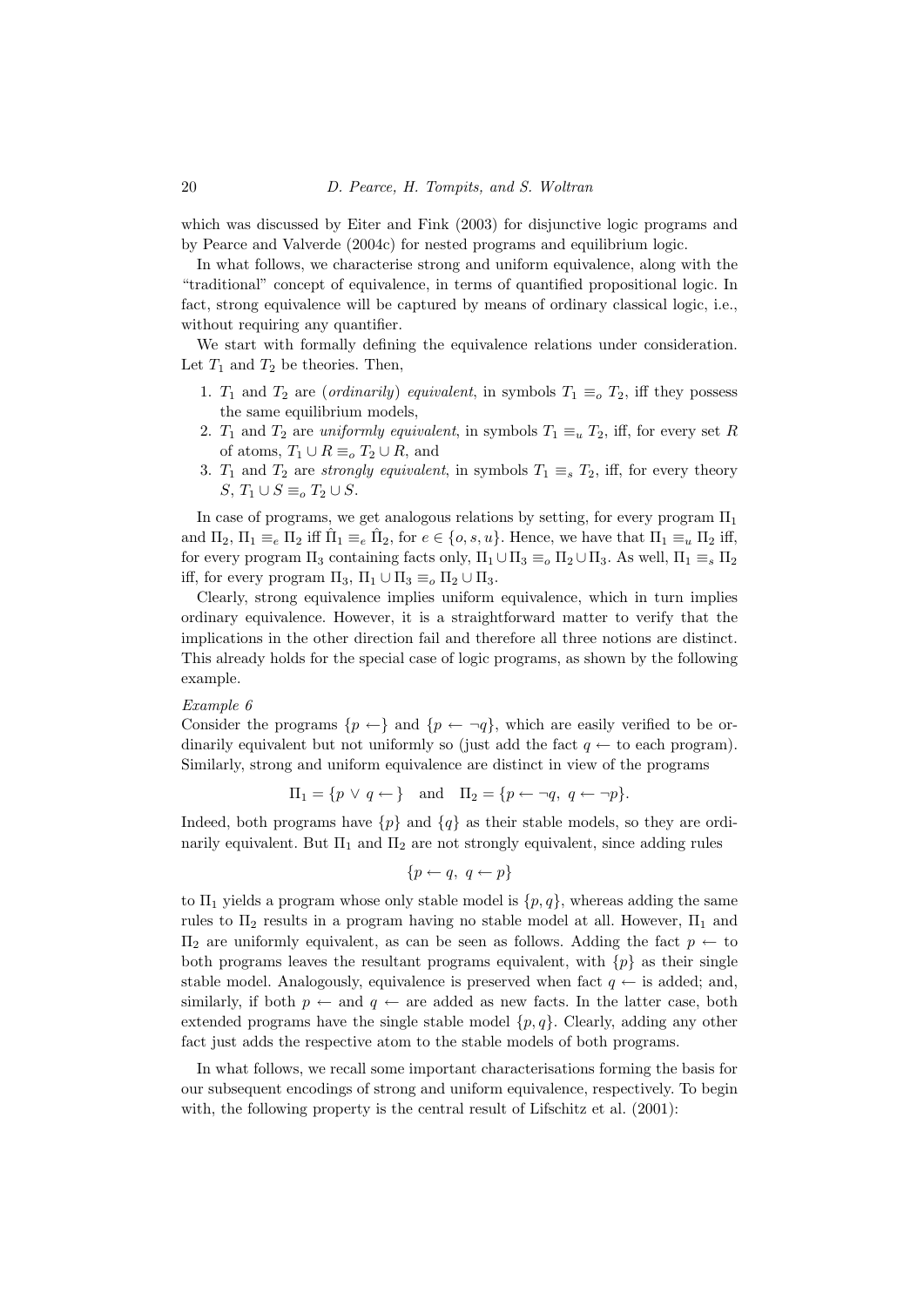#### Proposition 6

Two theories are strongly equivalent iff they are equivalent in the logic of here-andthere.

It is worth noting that de Jongh and Hendriks (2003) showed that the weakest intermediate logic that can replace here-and-there in the characterisation of strong equivalence for nested logic programs is the logic KC of weak excluded middle (Kowalski 1968). The logic KC is axiomatised by intuitionistic logic together with the schema  $\neg \varphi \lor \neg \neg \varphi$ . Since HT is actually the greatest super-intuitionistic logic capturing strong equivalence, the results by Hendriks and de Jongh show that all and only the super-intuitionistic logics lying between KC and HT capture strong equivalence for nested programs.

Proposition 6 was also reformulated for the case of logic programs by Turner (2001; 2003), replacing equivalence in the logic HT by the condition that two programs have the same SE-models. The latter are, like HT-models, ordered pairs of interpretations, but they are defined in terms of the reduct of a program instead of referring to HT explicitly. In fact, as shown by Turner (2003), HT-models and SE-models are identical concepts for the programs under consideration (i.e., for programs without strong negation).

In subsequent work, Eiter and Fink (2003) used SE-models to characterise uniform equivalence for disjunctive logic programs. Their result was in turn extended by Pearce and Valverde (2004c) to nested logic programs (and indeed to equilibrium logic) using HT-models. To formulate this result, we introduce the following notation: For all theories  $T_1$  and  $T_2$ , let  $U(T_1, T_2)$  be the set consisting of all HTinterpretations  $\langle I_H, I_T \rangle$ , where  $I_H, I_T \subseteq var(T_1 \cup T_2)$ , such that whenever  $\langle I_H, I_T \rangle$  is a non-total HT-model of  $T_1$ , then there is an interpretation  $J$  such that  $I_H \subseteq J \subset I_T$ and  $\langle J, I_T \rangle$  is an HT-model of  $T_2$ . Then, the characterisation of Pearce and Valverde (2004c) can be formulated as follows:

## Proposition 7

Two theories  $T_1$  and  $T_2$  are uniformly equivalent iff

- (i)  $T_1$  and  $T_2$  are equivalent in classical logic and
- (ii) every HT-interpretation  $\langle I_H, I_T \rangle$ , with  $I_H, I_T \subseteq \text{var}(T_1 \cup T_2)$ , belongs to  $U(T_1, T_2) \cap U(T_2, T_1).$

We now describe the encodings of the equivalence notions under consideration in terms of quantified propositional logic. To begin with, we give a characterisation of the set  $U(T_1, T_2)$ , for every theory  $T_1$  and  $T_2$ , used for the encoding of checking uniform equivalence.

In what follows, we denote by  $\tau''[\cdot]$  the mapping obtained from the translation  $\tau[\cdot]$  of Definition 1 by replacing each unprimed atom v in  $\tau[\cdot]$  by a globally new atom  $v''$ . Recall that, as per our priming convention, for every set V of atoms,  $V'$ and V'' are defined as the sets  $\{v' \mid v \in V\}$  and  $\{v'' \mid v \in V\}$ , respectively, being disjoint from  $V$ .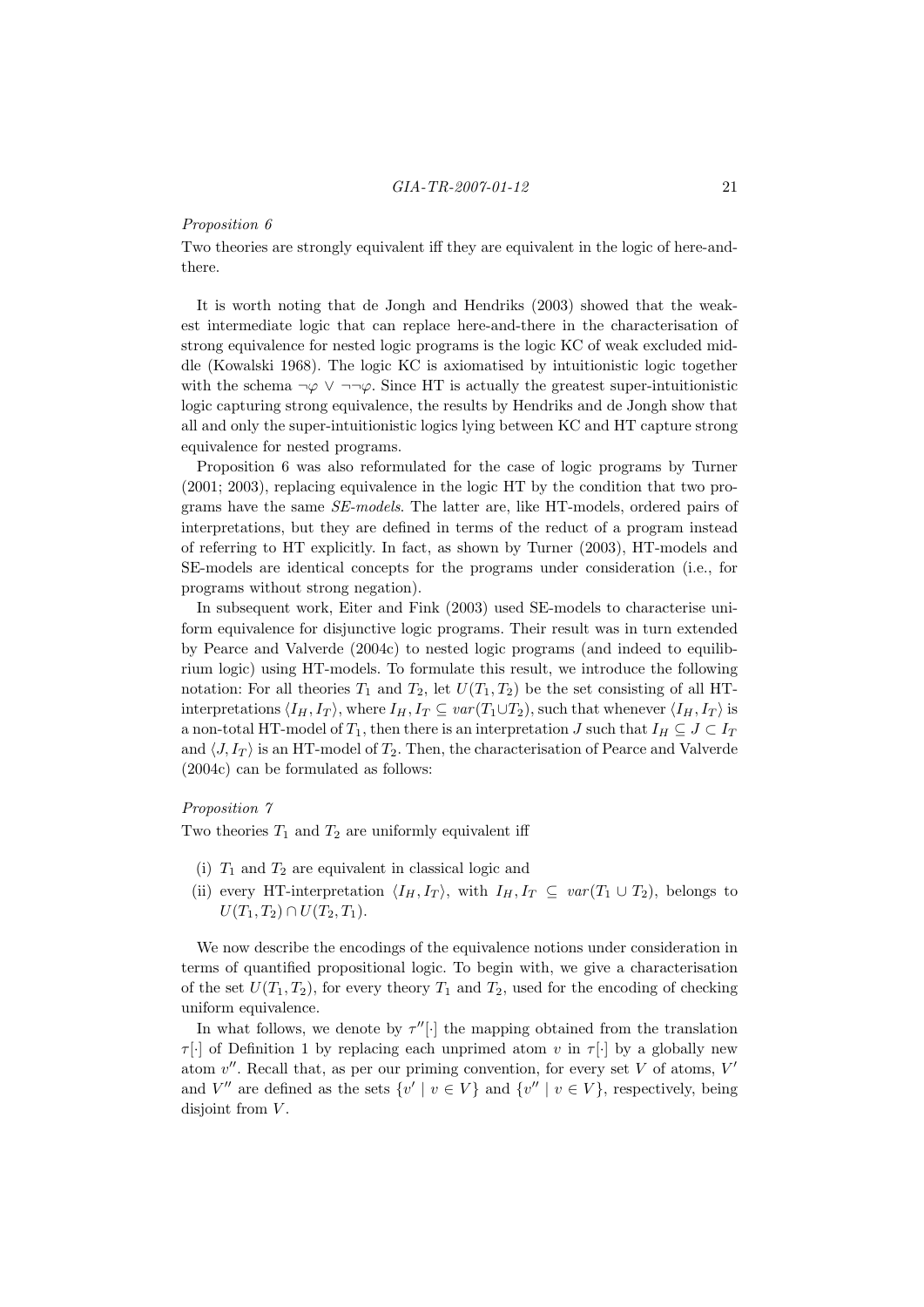Lemma 3

Let  $T_1$  and  $T_2$  be theories,  $V = var(T_1 \cup T_2)$ , and  $I_H, I_T \subseteq V$  interpretations. Then,  $\langle I_H, I_T \rangle \in U(T_1, T_2)$  iff  $I_H \cup I'_T$  is a model of

$$
\mathcal{M}[T_1, T_2] = ((V < V') \land \tau[T_1]) \supset \exists V''((V \leq V'') \land (V'' < V') \land \tau''[T_2]).
$$

Proof

We show the following two properties:

( $\alpha$ )  $\langle I_H, I_T \rangle$  is a non-total HT-model of  $T_1$  iff  $I_H \cup I'_T$  is a model of

$$
\phi = (V < V') \land \tau[T_1].
$$

( $\beta$ )  $\langle J, I_T \rangle$  is an HT-model of  $T_2$  with  $I_H \subseteq J \subset I_T$  iff  $I_H \cup I'_T \cup J''$  is a model of

$$
\psi = (V \leq V'') \wedge (V'' < V') \wedge \tau''[T_2].
$$

From this, by the semantics of the conditional  $\supset$  and of existential quantification, as well as by the definition of  $U(T_1, T_2)$ , the claim of the lemma is an immediate consequence.

We start with proving Property ( $\alpha$ ). By Lemma 2, we have that  $\langle I_H, I_T \rangle$  is an HT-model of  $T_1$  iff  $I_H \cup I'_T$  is a model of  $(V \leq V') \wedge \tau[T_1]$ . Moreover,  $\langle I_H, I_T \rangle$  is non-total iff  $I_H \subset I_T$ . So, by the semantics of  $\langle I_H, I_T \rangle$  is non-total iff  $I_H \cup I_T'$ is a model of  $V < V'$ . It follows that  $\langle I_H, I_T \rangle$  is a non-total HT-model of  $T_1$  iff  $I_H \cup I'_T$  is a model of

$$
(V < V') \land (V \le V') \land \tau[T_1].\tag{14}
$$

But (14) is clearly equivalent to  $(V < V') \wedge \tau[T_1]$ , and thus Property ( $\alpha$ ) holds.

We continue with the proof of Property  $(\beta)$ . By Property  $(\alpha)$ , it holds that  $\langle J, I_T \rangle$ is an HT-model of  $T_2$  such that  $J \subset I_T$  iff  $J \cup I'_T$  is a model of  $(V \lt V') \wedge \tau[T_2]$ . By a simple renaming we get that the latter holds iff  $J'' \cup I'_T$  is a model of  $(V'' <$  $V'$ )  $\wedge \tau''[T_2]$ . Furthermore, the semantics of  $\lt$  tells us that  $I_H \subseteq J$  iff  $I_H \cup J'$  is a model of  $V \leq V'$ . Applying again a simple renaming, we get that  $I_H \subseteq J$  iff  $I_H \cup J''$  is a model of  $V \leq V''$ . Combining these conditions, we arrive that  $\langle J, I_T \rangle$ is an HT-model of  $T_2$  satisfying  $I_H \subseteq J \subset I_T$  precisely when (i)  $I_H \cup J''$  is a model of  $V \leq V''$  and (ii)  $J'' \cup I'_T$  is a model of  $(V'' < V') \wedge \tau''[T_2]$ . But  $V \leq V''$  contains no atoms from V' and  $(V'' < V') \wedge \tau''[T_2]$  contains no atoms from V, so, since V, V', and V'' are pairwise distinct, it follows that  $\langle J, I_T \rangle$  is an HT-model of  $T_2$ satisfying  $I_H \subseteq J \subset I_T$  iff  $I_H \cup I'_T \cup J''$  is a model of

$$
(V \leq V'') \wedge (V'' < V') \wedge \tau''[T_2],
$$

which proves Property  $(\beta)$ .  $\Box$ 

We are now prepared to state the main result of this section:

## Theorem 6

Let  $T_1$  and  $T_2$  be theories and  $V = var(T_1 \cup T_2)$ . Then,

- (i)  $T_1 \equiv_o T_2$  iff  $\models \forall V'(\mathcal{T}_E[T_1] \equiv \mathcal{T}_E[T_2]),$
- (ii)  $T_1 \equiv_u T_2$  iff  $\models \forall V \forall V' ((T_1 \equiv T_2) \land \mathcal{M}[T_1, T_2] \land \mathcal{M}[T_2, T_1]),$  and
- (iii)  $T_1 \equiv_s T_2$  iff  $\models \forall V \forall V' ((V \leq V') \supset (\tau[T_1] \equiv \tau[T_2])$ .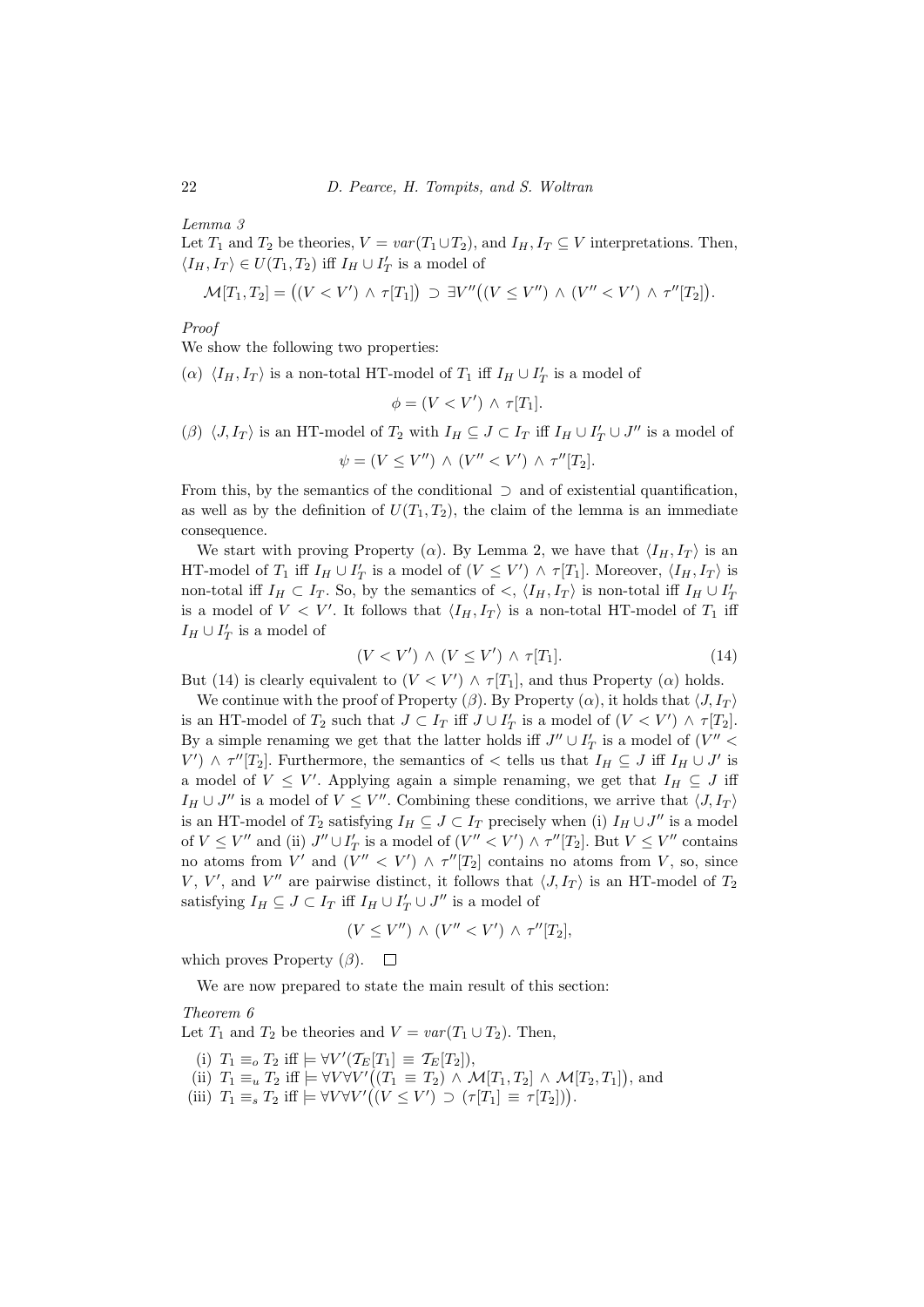## Proof

Concerning Part (i), from Theorem 1 we know that for every  $I \subseteq V$ ,  $\langle I, I \rangle$  is an equilibrium model of  $T_i$  iff  $I'$  is a model of  $\mathcal{T}_E[T_i]$ , for  $i \in \{1, 2\}$ . Hence,  $T_1$  and  $T_2$ possess the same equilibrium models, i.e.,  $T_1 \equiv_o T_2$  holds, iff  $\forall V'(\mathcal{T}_E[T_1] \equiv \mathcal{T}_E[T_2])$ is valid.

Now consider Part (ii). By Proposition 7,  $T_1$  and  $T_2$  are uniformly equivalent iff (a)  $T_1$  and  $T_2$  are equivalent in classical logic and (b) every HT-interpretation  $\langle I_H, I_T \rangle$  with  $I_H, I_T \subseteq var(T_1 \cup T_2)$  belongs to  $U(T_1, T_2) \cap U(T_2, T_1)$ . Condition (a) is clearly equivalent to the fact that  $\models \forall V \forall V' (T_1 \equiv T_2)$ , and, by Lemma 3, Condition (b) holds precisely in case that  $\models \forall V \forall V' (\mathcal{M}[T_1, T_2] \wedge \mathcal{M}[T_2, T_1])$ . So, (a) and (b) jointly hold iff

$$
\forall V \forall V' (T_1 \equiv T_2) \land \forall V \forall V' (\mathcal{M}[T_1, T_2] \land \mathcal{M}[T_2, T_1]) \tag{15}
$$

is valid. But (15) is easily seen to be equivalent to

$$
\forall V \forall V' \big( (T_1 \equiv T_2) \land \mathcal{M}[T_1, T_2] \land \mathcal{M}[T_2, T_1] \big),
$$

which establishes Part (ii).

It remains to show Part (iii). By Proposition 6,  $T_1$  and  $T_2$  are strongly equivalent iff the HT-models of  $T_1$  and  $T_2$  coincide. By Lemma 2, the latter is the case iff  $\mathcal{T}_{HT}[T_1]$  and  $\mathcal{T}_{HT}[T_2]$  are logically equivalent in classical logic, which in turn is equivalent to the condition that

$$
\forall V V' \big(\mathcal{T}_{HT}[T_1] \equiv \mathcal{T}_{HT}[T_2]\big) \tag{16}
$$

is valid in classical logic. Now, by the definition of  $\mathcal{T}_{HT}[\cdot]$ , Formula (16) is given by

$$
\forall V V'\Big(\big((V' \leq V) \,\wedge\, \tau[T_1]\big) \,\equiv\, \big((V' \leq V) \,\wedge\, \tau[T_2]\big)\Big).
$$

By simple manipulations in classical logic, the latter formula can be transformed in an equivalence-preserving way into

$$
\forall V \forall V' \big( (V \le V') \supset (\tau[T_1] \equiv \tau[T_2]) \big).
$$

Thus, Part (iii) holds.  $\Box$ 

Note that the logical complexities of all encodings from Theorem 6 are quadratic in the logical complexities of the two theories compared. Furthermore, the encodings for ordinary and uniform equivalence possess one quantifier alternation, with a leading prefix of universal quantifiers, while the encoding for strong equivalence amounts to a validity test in classical propositional logic. We have to say more about the consequences of these properties in the next section.

Clearly, for comparing programs rather than theories, we can make use of the above encodings as well, just by taking  $\hat{\Pi}$  for each program  $\Pi$  as the respective argument. However, for testing ordinary equivalence, we can obtain a more compact encoding by directly resorting to  $\mathcal{T}_{S}[\cdot]$  instead of  $\mathcal{T}_{E}[\cdot]$ . The corollary below summarises these observations:

## Corollary 3 Let  $\Pi_1$  and  $\Pi_2$  be logic programs and  $V = var(\Pi_1 \cup \Pi_2)$ . Then,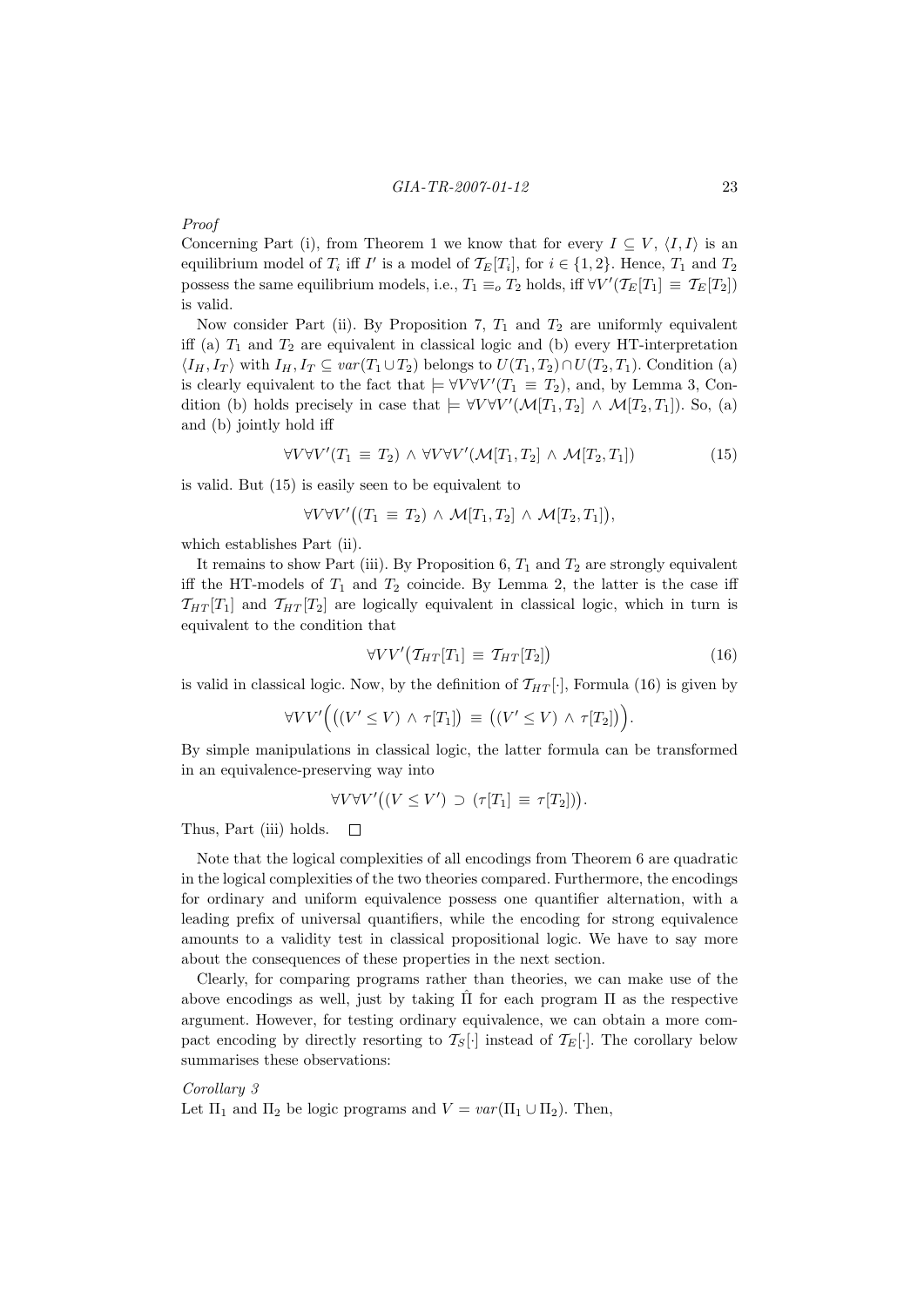1. 
$$
\Pi_1 \equiv_o \Pi_2
$$
 iff  $\models \forall V'(\mathcal{T}_S[\Pi_1] \equiv \mathcal{T}_S[\Pi_2]),$ 

2. 
$$
\Pi_1 \equiv_u \Pi_2
$$
 iff  $\models \forall V \forall V' ((\hat{\Pi}_1 \equiv \hat{\Pi}_2) \land \mathcal{M}[\hat{\Pi}_1, \hat{\Pi}_2] \land \mathcal{M}[\hat{\Pi}_2, \hat{\Pi}_1]),$  and

3.  $\Pi_1 \equiv_s \Pi_2$  iff  $\models \forall V \forall V' ((V \leq V') \supset (\tau[\hat{\Pi}_1] \equiv \tau[\hat{\Pi}_2])$ .

We remark that the logical complexities of all encodings in Corollary 3 are *linear* in  $lc(\hat{\Pi}_1)$  and  $lc(\hat{\Pi}_2)$ . While this is rather obvious as far as the encoding for ordinary equivalence is concerned, since we already know that  $lc(\mathcal{T}_{S}[\Pi])$  is linear in  $lc(\hat{\Pi}),$ for every program Π, for the other encodings this follows from the observation that If does not involve nested implications and thus one can show that  $lc(\tau[\Pi])$  is still linear in  $lc(\hat{\Pi})$ , for every program  $\Pi$ .

Our above encoding for uniform equivalence is based on the characterisation given by Proposition 7. In previous work, Woltran (2004) showed that checking uniform equivalence between disjunctive logic programs can be reduced to checking ordinary equivalence between those kinds of programs. We now generalise this result to arbitrary theories of equilibrium logic, thus providing an alternative encoding for checking uniform equivalence. We start with extending the relevant result from Woltran (2004) to the case of arbitrary theories. As a preparatory step, we give a slight paraphrase of a result due to Ferraris (2005), which in turn is a generalisation of the well-known Splitting-Set Theorem for disjunctive logic programs (Lifschitz and Turner 1994; Eiter et al. 1997) to the case of equilibrium logic.

## Proposition 8 (Splitting-Set Theorem for Equilibrium Logic)

Let S and R be two theories such that each variable from  $var(S)$  occurs only in antecedents of implications or negated in S. Then,  $\langle I, I \rangle$  is an equilibrium model of  $S \cup R$  iff

- (i)  $\langle I \cap var(S), I \cap var(S) \rangle$  is an equilibrium model of S and
- (ii)  $\langle I, I \rangle$  is an equilibrium model of  $(I \cap var(S)) \cup R$ .

In what follows, for every set V of variables, define  $V^{\circ} = \{v^{\circ} \mid v \in V\}$  as a set of new variables corresponding to the variables in V .

## Lemma 4

Let  $T_1$  and  $T_2$  be theories and  $V = var(T_1 \cup T_2)$ . Then,  $T_1 \equiv_u T_2$  iff  $T_1^{\sharp} \equiv_o T_2^{\sharp}$ , where

$$
T_i^{\sharp} = T_i \cup \{ \neg \neg v^{\circ} \supset v^{\circ}, v^{\circ} \supset v \mid v \in V \},
$$

for  $i = 1, 2$ .

## Proof

The proof relies on the Splitting-Set Theorem for equilibrium logic. Define

$$
S = \{\neg \neg v^{\circ} \supset v^{\circ} \mid v \in V\} \quad \text{and} \quad R_{i} = \{v^{\circ} \supset v \mid v \in V\} \cup T_{i},
$$

for  $i = 1, 2$ . Clearly, we have that  $T_i^{\sharp} = S \cup R_i$ , for  $i = 1, 2$ . Now, since all variables from S occur in  $R_1$  and  $R_2$  only in implications of the form  $v^{\circ} \supset v$ , by the Splitting-Set Theorem we get the following property: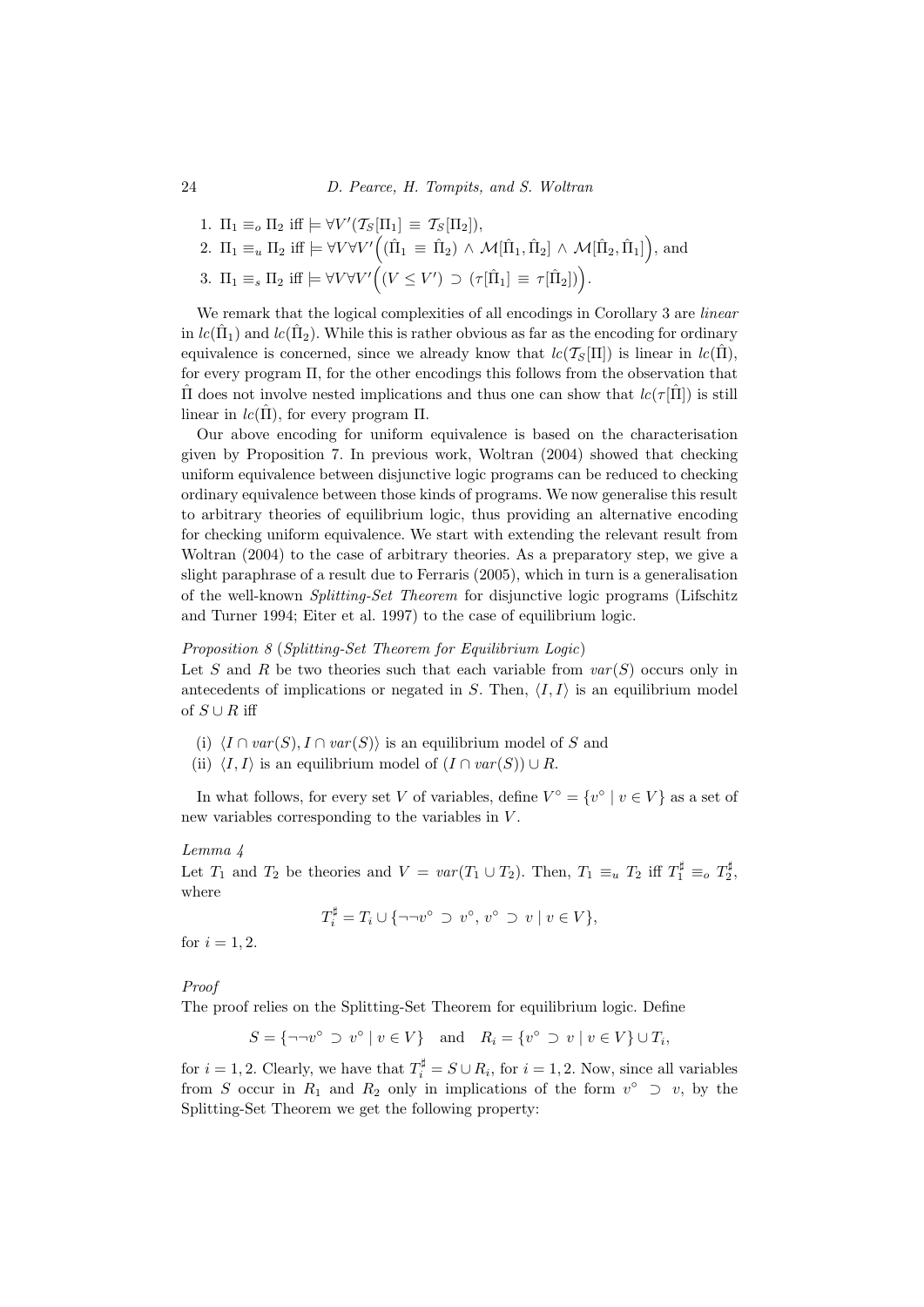( $\alpha$ ) for every interpretation I,  $\langle I, I \rangle$  is an equilibrium model of  $T_i^{\sharp}$  iff  $\langle I \cap V^{\circ}, I \cap V^{\circ} \rangle$ is an equilibrium model of S and  $\langle I, I \rangle$  is an equilibrium model of  $(I \cap V^{\circ}) \cup R_i$ , for  $i = 1, 2$ .

Furthermore, we require the following two properties, which are easily verified:

- ( $\beta$ ) The set of all equilibrium models of S is given by  $\{\langle J, J \rangle \mid J \subseteq V^{\circ}\}.$
- (γ) For any  $F \subseteq V$  and  $i = 1, 2$ , if  $\langle I, I \rangle$  is an equilibrium model of  $T_i \cup F$ , then  $\langle I \cup F^{\circ}, I \cup F^{\circ} \rangle$  is an equilibrium model of  $R_i \cup F^{\circ}$ , and if  $\langle J, J \rangle$  is an equilibrium model of  $R_i \cup F^{\circ}$  then,  $\langle V \cap J, V \cap J \rangle$  is an equilibrium model of  $T_i \cup F$ .

We proceed with the proof of the main result. By definition,  $T_1 \equiv_u T_2$  iff

$$
T_1 \cup F \equiv_o T_2 \cup F
$$
, for every set *F* of atoms. (17)

Obviously, (17) is equivalent to the condition that

$$
T_1 \cup F \equiv_o T_2 \cup F, \text{ for every } F \subseteq V. \tag{18}
$$

However, Condition (γ) implies that, for every  $F \subseteq V$ ,  $T_1 \cup F \equiv_o T_2 \cup F$  iff  $R_1 \cup F^{\circ} \equiv_o R_2 \cup F^{\circ}$ . Hence, (18) is equivalent to

$$
R_1 \cup F^\circ \equiv_o R_2 \cup F^\circ, \text{ for every } F \subseteq V. \tag{19}
$$

Now, in view of Conditions ( $\alpha$ ) and ( $\beta$ ), it is a straightforward matter to check that (19) holds precisely in case that  $R_1 \cup S \equiv_o R_2 \cup S$ . But the latter relation just states that  $T_1^{\sharp} \equiv_o T_2^{\sharp}$ . So, in summary, the above chain of equivalences shows that  $T_1 \equiv_u T_2$  iff  $T_1^{\sharp} \equiv_o T_2^{\sharp}$ .

Exploiting the encoding of ordinary equivalence, as given by Theorem 6, we arrive at the following characterisation:

## Theorem 7

Let  $T_1$  and  $T_2$  be theories and  $V = var(T_1 \cup T_2)$ . Furthermore, let  $T_1^{\sharp}$  and  $T_2^{\sharp}$  be defined as in Lemma 4. Then,  $T_1 \equiv_u T_2$  iff  $\models \forall V'(\mathcal{T}_E[T_1^{\sharp}] \equiv \mathcal{T}_E[T_2^{\sharp}]).$ 

A similar result can be shown for logic programs; we omit the obvious details.

In concluding this section, we compare our characterisation for testing strong equivalence with one by Lin (2002), which is devised for disjunctive logic programs, reducing the test of strong equivalence to checking entailment in classical propositional logic.<sup>4</sup> More specifically, Lin assigns to each disjunctive logic program  $\Pi$  a set  $\Gamma(\Pi)$  of formulas of classical propositional logic containing for each  $r \in \Pi$  the two formulas

$$
(B^+(r) \wedge B^-(r')) \supset H(r) \quad \text{and} \quad (B^+(r') \wedge B^-(r')) \supset H(r'),
$$

where  $B^+(r)$  is the conjunction of all positive literals in  $B(r)$  and  $B^-(r)$  is the

<sup>4</sup> Lin's result was developed independently from our previous preliminary report Pearce et al.  $(2001)$ , where the characterisation for strong equivalence between theories of equilibrium logic or nested logic programs, respectively, in terms of classical logic was first reported. Also, Lin erroneously states in his discussion of our characterisation that we do not handle disjunctions.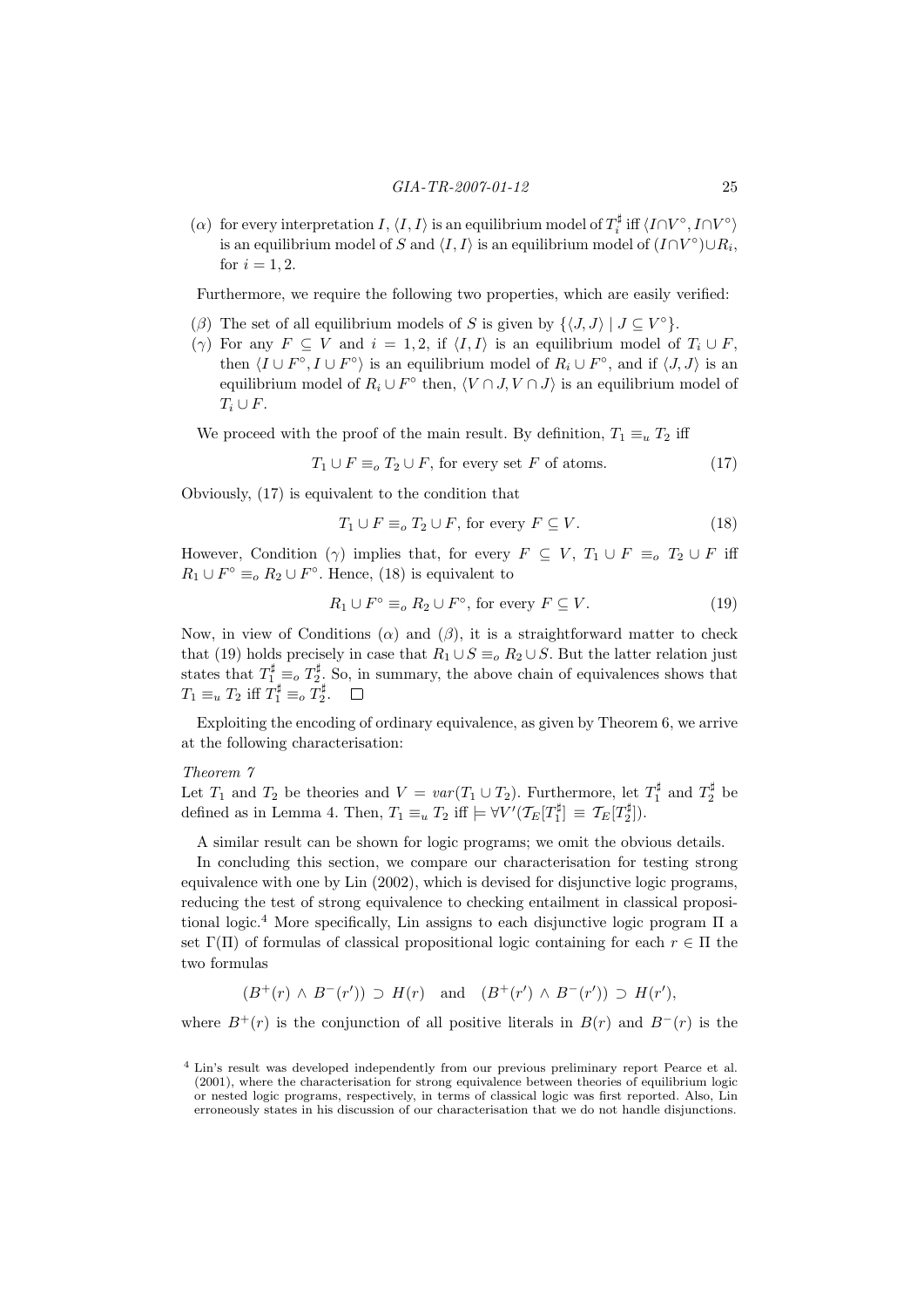conjunction of all negative literals in  $B(r)$ . Then, two programs,  $\Pi_1$  and  $\Pi_2$ , with  $V = var(\Pi_1 \cup \Pi_2)$ , are strongly equivalent iff the following two assertions hold:

$$
\{v \supset v' \mid v \in V\} \cup \Gamma(\Pi_1) \models \Gamma(\Pi_2),\tag{20}
$$

$$
\{v \supset v' \mid v \in V\} \cup \Gamma(\Pi_2) \models \Gamma(\Pi_1). \tag{21}
$$

In terms of our notation,  $(20)$  and  $(21)$  can be restated thus:

$$
\{(V \le V') \wedge \tau[\hat{\Pi}_1] \} \models \tau[\hat{\Pi}_2],\tag{22}
$$

$$
\{(V \le V') \wedge \tau[\hat{\Pi}_2]\} \models \tau[\hat{\Pi}_1].\tag{23}
$$

But these two assertions are just reformulations of our characterisation from Corollary 3. Indeed, by applying the deduction theorem from classical logic and some simple manipulations, (22) and (23) are equivalent to

$$
\models (V \leq V') \supset \tau[\hat{\Pi}_1] \equiv \tau[\hat{\Pi}_2].
$$

Adjoining universal quantifications for all variables in the above formula yields our characterisation. Hence, our encoding directly generalises Lin's method.<sup>5</sup>

## 4 Complexity

In the previous section, we discussed encodings of the basic reasoning tasks associated with equilibrium logic and nested logic programs, viz. we dealt with the consistency problem as well as with brave and skeptical reasoning for both languages. Additionally, we also captured the problem of checking ordinary, strong, and uniform equivalence between theories or programs. Now, we analyse the computational complexity of these tasks.

A particular advantage of our encoding technique is that the quantifier structure of our encodings yield in a direct manner upper complexity bounds for the corresponding problems. This follows by invoking well-known complexity results about QBFs and by observing that our translations are constructible in polynomial time. Moreover, for each of the upper bounds obtained in this fashion, we also show that they are *strict*, i.e., they possess a matching lower bound. The results presented here generalise well-known complexity results for disjunctive logic programs under the stable model semantics (Eiter and Gottlob 1995; Eiter and Fink 2003; Lin 2002).

In what follows, we assume that the reader is familiar with the basic concepts of complexity theory (cf., e.g., Papadimitriou (1994) for a comprehensive treatise on this subject). For convenience, we briefly recapitulate the definitions and some elementary properties of the complexity classes considered in our analysis. As usual, for any complexity class  $C$ , by co- $C$  we understand the class of all problems which are complementary to the problems in C.

Four complexity classes are relevant here, viz. NP, co-NP,  $\Sigma_2^P$ , and  $\Pi_2^P$ . In detail, the class NP consists of all decision problems which can be solved with a nondeterministic Turing machine working in polynomial time;  $\Sigma_2^P$  is the class of all

<sup>&</sup>lt;sup>5</sup> We note that Lin (2002) discusses also the case of disjunctive logic programs with variables; here, however, we do not consider theories or programs with variables.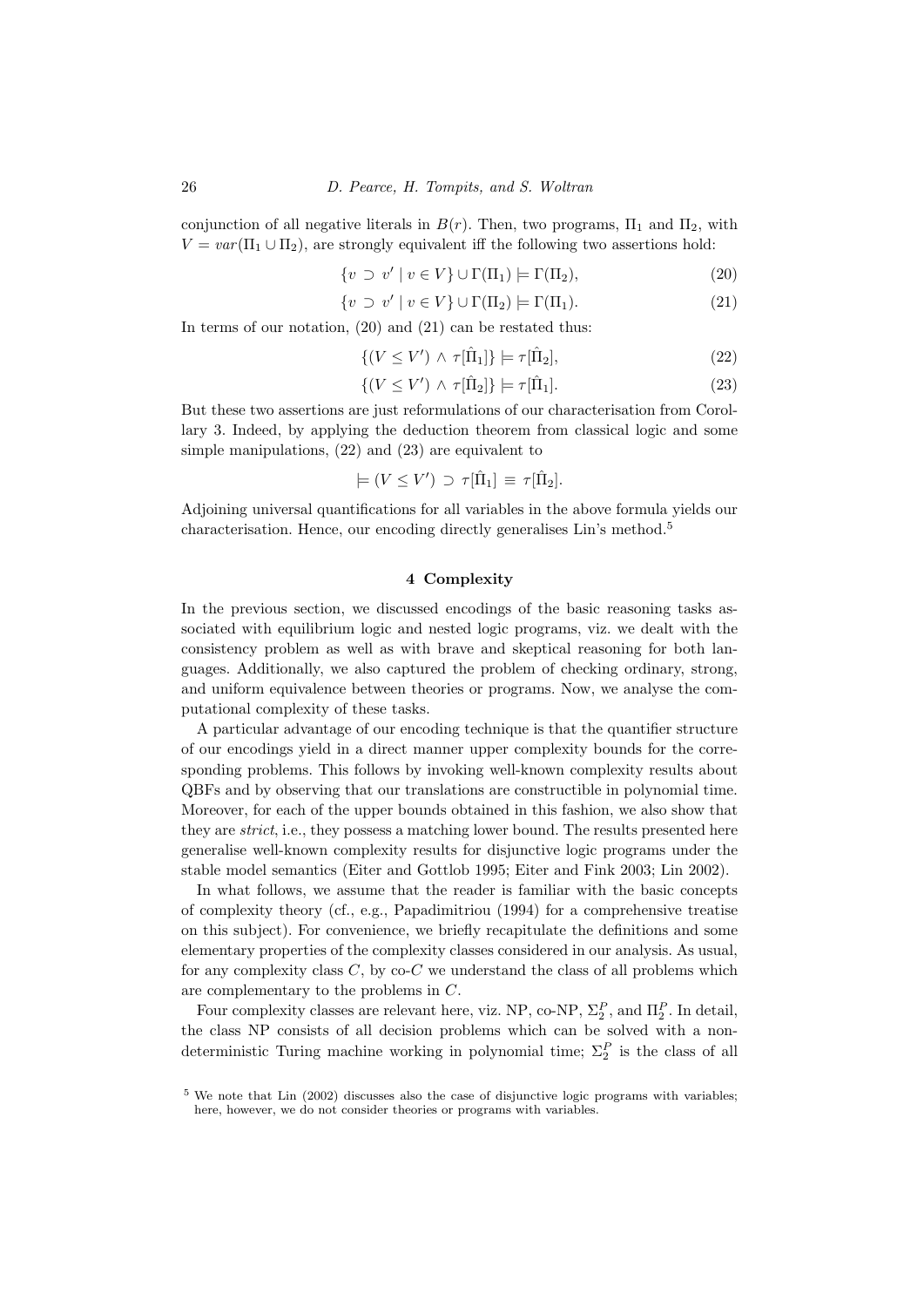problems solvable with a nondeterministic Turing machine working in polynomial time having access to an oracle for problems in NP; and  $\Pi_2^P = \text{co-} \Sigma_2^P$ .

Observe that the above classes are part of the polynomial hierarchy (Stockmeyer 1976), which is given by the following sequence of objects: The initial elements are

$$
\Delta_0^P = \Sigma_0^P = \Pi_0^P = \mathbf{P},
$$

and, for  $i > 0$ ,

$$
\Delta_i^P = \mathbf{P}^{\Sigma_{i-1}^P}, \ \Sigma_i^P = \mathbf{NP}^{\Sigma_{i-1}^P}, \ \text{and} \ \Pi_i^P = \text{co-NP}^{\Sigma_{i-1}^P}.
$$

Here, P is the class of all problems solvable with a deterministic Turing machine working in polynomial time, and, for complexity classes C and A, the notation  $C^A$ stands for the *relativised version* of  $C$ , i.e., consisting of all problems which can be decided by Turing machines of the same sort and time bound as in  $C$ , only that the machines have access to an oracle for problems in A. It holds that  $\Sigma_1^P = NP$ ,  $\Sigma_2^P = \text{NP}^{\text{NP}}$ , and  $\Pi_2^P = \text{co-NP}^{\text{NP}}$ . A problem is said to be at the *n*-th level of the polynomial hierarchy iff it is in  $\Delta_{n+1}^P$  and either  $\Sigma_n^P$ -hard or  $\Pi_n^P$ -hard.

The next proposition describes the close relation between the complexity classes  $\Sigma_n^P$  and  $\Pi_n^P$ , for  $n \geq 1$ , and QBFs having  $n-1$  quantifier alternations. Preparatorily, we introduce some further notation.

Let  $\Phi$  be a closed prenex QBF of form  $Q_1V_1Q_2V_2...Q_nV_n\phi$ , where  $\phi$  is a propositional formula,  $Q_i \in \{\exists, \forall\}$  such that  $Q_i \neq Q_{i+1}$  for  $1 \leq i \leq n-1$ , and  $V_1, \ldots, V_n$ are pairwise disjoint sets of propositional variables. We call  $\Phi$  an  $(n, \exists)$ - $QBF$  if  $Q_1 = \exists$ , and an  $(n, \forall)$ -QBF if  $Q_1 = \forall$ . Furthermore, we refer to  $\phi$  as the matrix of Φ.

## Proposition 9 (Wrathall 1976)

For every  $n \geq 0$ , the following properties hold:

- 1. Deciding whether a given  $(n, \exists)$ -QBF  $\Phi$  is valid is  $\Sigma_n^P$ -complete. The problem remains  $\Sigma_n^P$ -hard even if the matrix of  $\Phi$  is in conjunctive normal form and  $n$  is odd, or in disjunctive normal form and  $n$  is even.
- 2. Deciding whether a given  $(n, \forall)$ -QBF  $\Phi$  is valid is  $\Pi_n^P$ -complete. The problem remains  $\Pi_n^P$ -hard even if the matrix of  $\Phi$  is in disjunctive normal form and n is odd, or in conjunctive normal form and  $n$  is even.

As special cases of these results, we have that the satisfiability problem of classical propositional logic is NP-complete, and that the validity problem of classical propositional logic is co-NP-complete. Indeed, for a propositional formula  $\varphi$  with  $V = var(\varphi)$ ,  $\varphi$  is satisfiable in classical propositional logic iff  $\exists V \varphi$  is valid in quantified propositional logic, and  $\varphi$  is valid in classical propositional logic iff  $\forall V \varphi$  is valid in quantified propositional logic.

In view of Proposition 9, we can estimate upper complexity bounds for our considered decision problems simply by inspecting the quantifier order of the respective encodings. This can be argued as follows. First of all, by applying the transformation rules described in Proposition 4, each of our encodings can be transformed in polynomial time into a closed QBF in prenex form. Then, by invoking Proposition 9 and observing that completeness of a decision problem  $D$  for a complexity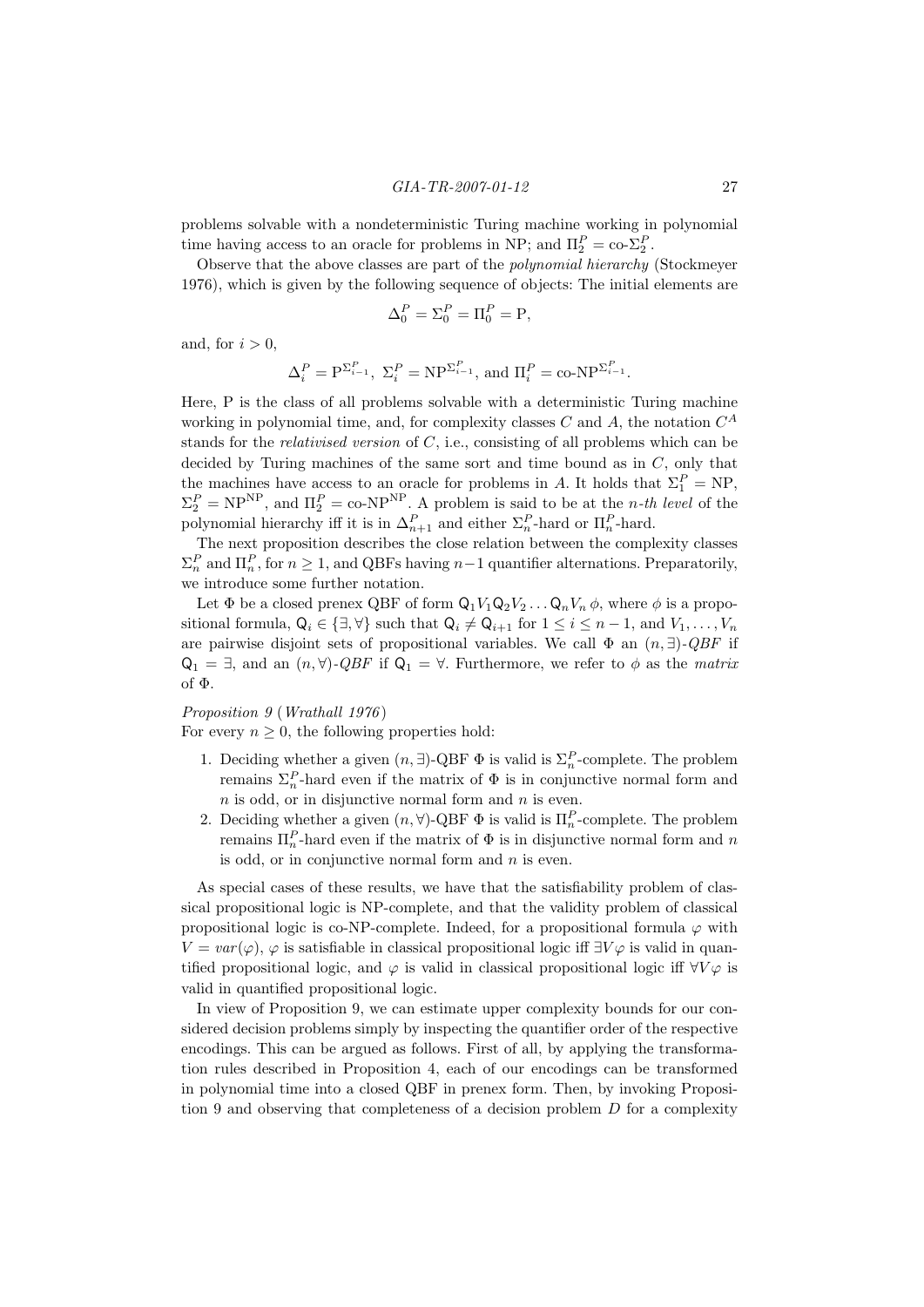class C implies membership of D in C, the quantifier order of the resultant QBFs determines in which class of the polynomial hierarchy the corresponding decision problem lies.

Before dealing with the decision problems associated with equilibrium logic and nested logic programs, we analyse the complexity of the logic of here-and-there.

#### Theorem 8

- 1. Deciding whether a given propositional formula is HT-satisfiable is NP-complete.
- 2. Deciding whether a given propositional formula is HT-valid is co-NP-complete.

#### Proof

Membership for each of the two tasks in the respective complexity classes follows from the polynomial-time constructible reduction  $T_{HT}$ . into classical propositional logic. Concerning NP-hardness of the HT-satisfiability problem, we show that the NP-hard problem of checking whether a given formula in conjunctive normal form is satisfiable in classical propositional logic can be reduced to it in polynomial time. This can be done as follows.

Let  $\varphi$  be a formula in conjunctive normal form, let  $V = \{v_1, \ldots, v_n\}$  be the set of atoms occurring in  $\varphi$ , and let  $W = \{w_1, \ldots, w_n\}$  be a set of new atoms. Furthermore, let  $\varphi^+$  result from  $\varphi$  by replacing each negative literal  $\neg v_i$  in  $\varphi$  by  $w_i$ , and define

$$
\mathcal{S}[\varphi] = \bigwedge_{i=1}^n ((v_i \vee w_i) \wedge (\neg v_i \vee \neg w_i)) \wedge \varphi^+.
$$

Obviously,  $S[\varphi]$  is constructible from  $\varphi$  in polynomial time (actually, in linear time). Furthermore, it holds that  $\varphi$  is satisfiable in classical propositional logic iff  $\mathcal{S}[\varphi]$  is HT-satisfiable.

To see this, assume first that  $I \subseteq V$  is a model of  $\varphi$ . Define  $J_I = I \cup \{w_i \mid$  $v_i \in V \setminus I$ . Then, since  $\varphi^+$  is an expression without negations, by Part 3 of Proposition 1, we get that  $\langle J_I, J_I \rangle$  is an HT-model of  $\varphi^+$ . But  $\langle J_I, J_I \rangle$  is also an HT-model of  $\bigwedge_{i=1}^{n} ((v_i \vee w_i) \wedge (\neg v_i \vee \neg w_i)),$  so it follows that  $\mathcal{S}[\varphi]$  is HT-satisfiable.

Conversely, consider  $I, J \subseteq V \cup W$  such that  $\mathcal{I} = \langle I, J \rangle$  is an HT-model of  $\mathcal{S}[\varphi]$ . So,  $\nu_{\mathcal{I}}(H, \mathcal{S}[\varphi]) = 1$ , and therefore  $\nu_{\mathcal{I}}(H, \bigwedge_{i=1}^{n} ((v_i \vee w_i) \wedge (\neg v_i \vee \neg w_i))) = 1$  and  $\nu_{\mathcal{I}}(H, \varphi^+) = 1$ . Clearly, the former condition entails that  $v_i \in I$  iff  $w_i \notin I$ , for  $1 \leq i \leq n$ , and by again invoking Part 3 of Proposition 1, from  $\nu_{\mathcal{I}}(H, \varphi^+) = 1$  we get that  $\nu_I(\varphi) = 1$ . Hence, I is a model of  $\varphi$ .

It remains to show that checking HT-validity is co-NP-hard. For this, the co-NPhard problem of deciding whether a given formula in disjunctive normal form is valid in classical propositional logic can be reduced in polynomial time to the problem of deciding HT-validity.

Let  $\varphi$  and  $\varphi^+$  be as above, and define

$$
\mathcal{V}[\varphi] = \big(\bigwedge_{i=1}^n \big((v_i \vee w_i) \wedge (\neg v_i \vee \neg w_i)\big)\big) \supset \varphi^+.
$$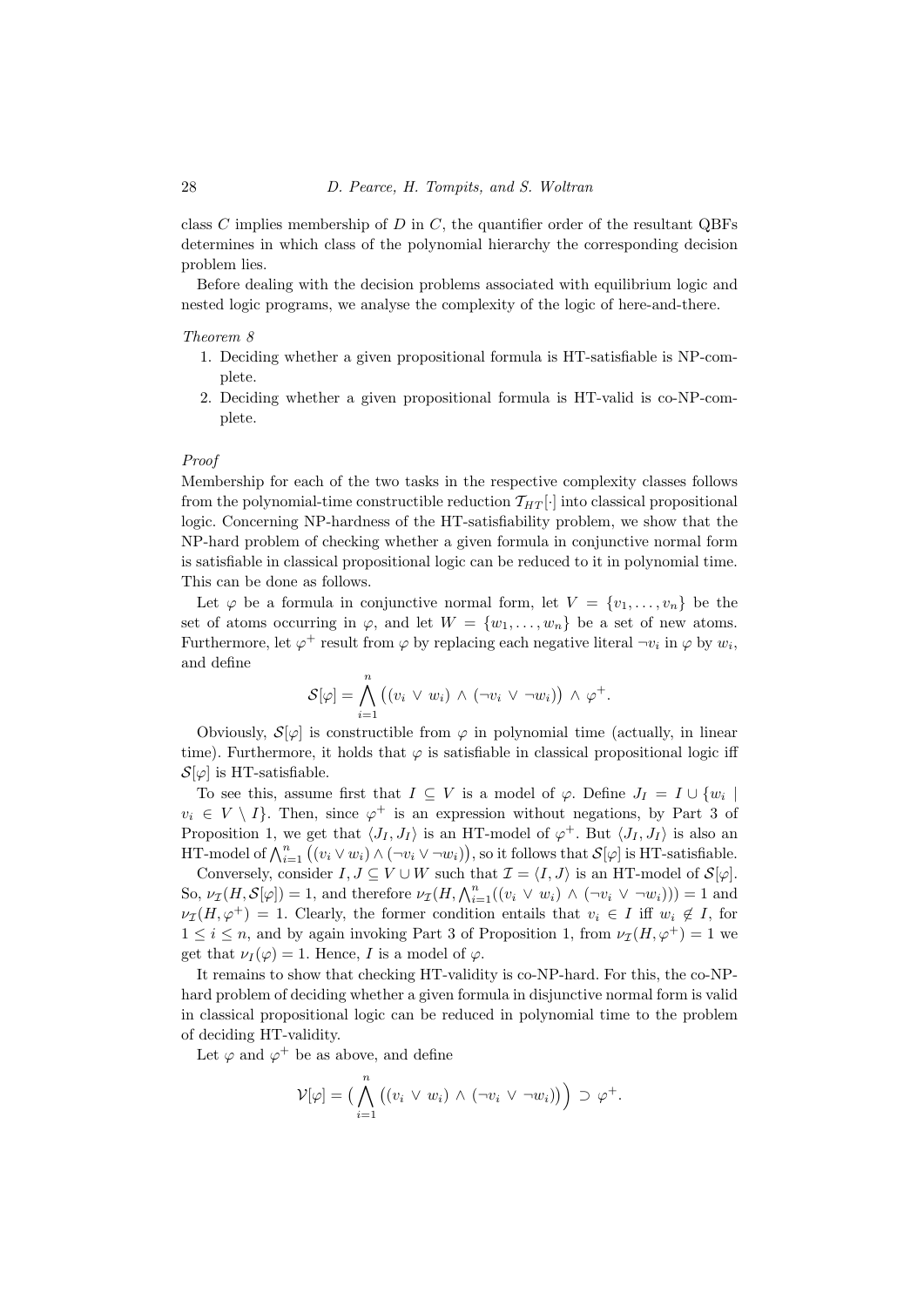Then, analogously to Part 1, it can be shown that  $\varphi$  is valid in classical propositional logic iff  $\mathcal{V}[\varphi]$  is HT-valid. Moreover,  $\mathcal{V}[\varphi]$  is constructible from  $\varphi$  in linear time.  $\Box$ 

We remark that, since the logic of here-and-there is equivalent to the threevalued logic of Heyting  $(1930)$  and Gödel  $(1932)$ , the above results are also implicit as part of the general characterisation of the complexity of many-valued logics due to Mundici (1987).

We now turn to the complexity of the main reasoning tasks associated with nested logic programs.

## Theorem 9

Both the consistency problem and brave reasoning for nested logic programs are  $\Sigma_2^P$ -complete, and skeptical reasoning for nested logic programs is  $\Pi_2^P$ -complete.

## Proof

The membership conditions for each of the three decision problems are obtained by virtue of Proposition 9 and the encodings given in Corollary 2. In detail, both the encoding for the consistency problem as well as the encoding for brave reasoning can be transformed in polynomial time into a  $(2, \exists)$ -QBF. Hence, these tasks are in  $\Sigma_2^P$ . Analogously, the encoding for skeptical reasoning can be transformed in polynomial time into a  $(2, \forall)$ -QBF, and so skeptical reasoning lies in  $\Pi_2^P$ .

The matching lower bounds are a direct consequence of the complexity of the corresponding reasoning tasks for disjunctive logic programs. To wit, as shown by Eiter and Gottlob (1995), both the consistency problem and brave reasoning for disjunctive logic programs are  $\Sigma_2^P$ -complete, and skeptical reasoning for disjunctive logic programs is  $\Pi_2^P$ -complete.

For equilibrium logic, the complexity behaves analogously:

## Theorem 10

Both the consistency problem and brave reasoning for equilibrium logic are  $\Sigma_2^P$ . complete, and skeptical reasoning for equilibrium logic is  $\Pi_2^P$ -complete.

## Proof

The membership conditions are argued in the same way as in the case of logic programs, by using the encodings of Corollary 1.

As for the hardness parts, these follow from the respective hardness results from Theorem 9, by observing that Proposition 3 implies that, for any logic program Π, it holds that Π has a stable model iff  $\hat{\Pi}$  has an equilibrium model, and  $\Pi \vdash_{\varepsilon} \varphi$  iff  $\Pi \vdash_{\varepsilon} \varphi$ , for  $\varepsilon \in \{b, s\}$  and any formula  $\varphi$ .  $\Box$ 

We note that  $\Sigma_2^P$ -hardness of the consistency problem for equilibrium logic was also previously shown by Pearce et al. (2000a).

We now turn to analysing the complexity of checking equivalence between theories or logic programs. Again, we start with the case of logic programs.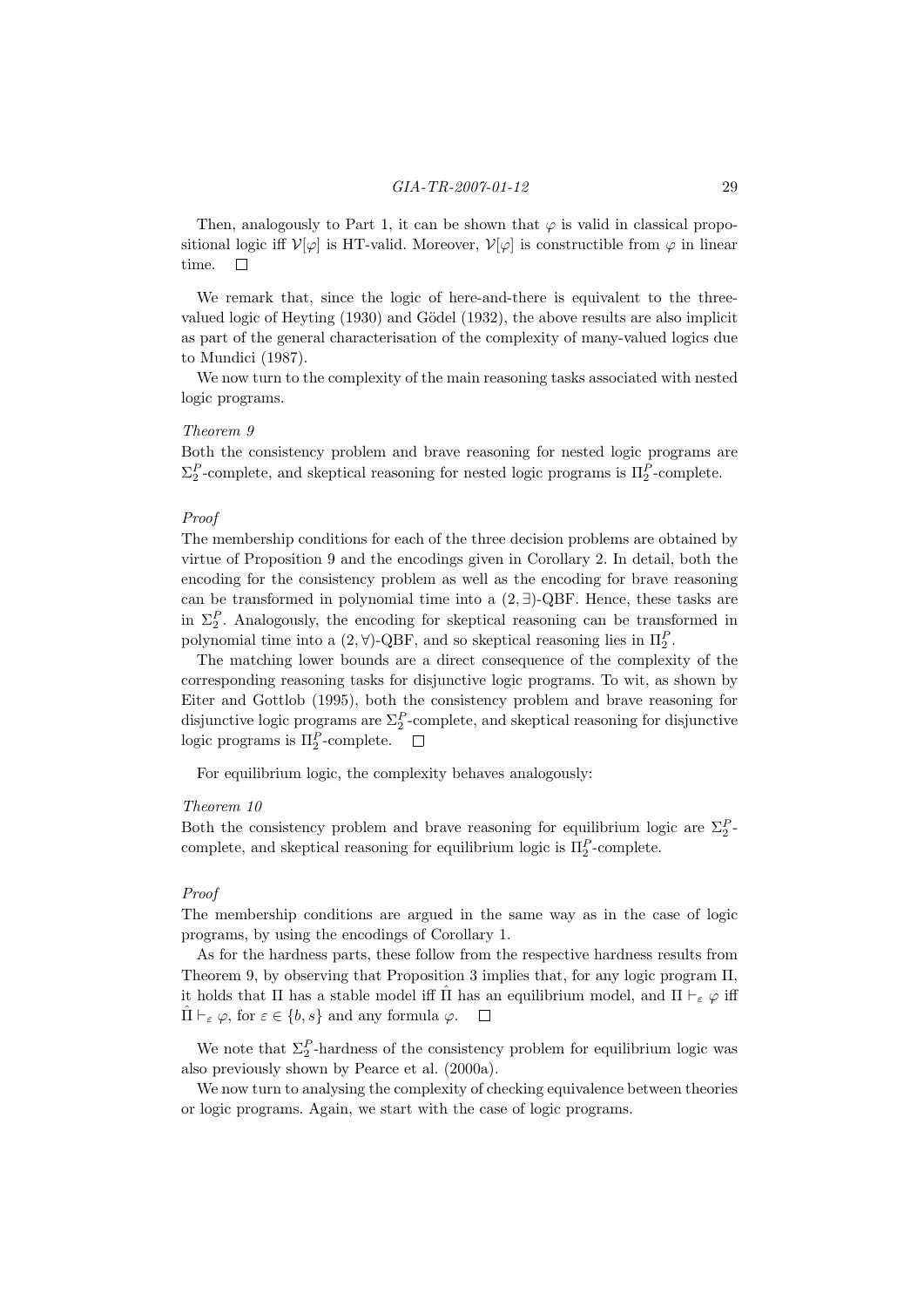## Theorem 11

- 1. Deciding ordinary equivalence between two given programs is  $\Pi_2^P$ -complete, and likewise for deciding uniform equivalence.
- 2. Deciding strong equivalence between two given programs is co-NP-complete.

## Proof

Again, the membership conditions for each of the three tasks follow from their respective encodings from Corollary 3. That is, both the encoding for checking ordinary equivalence as well as the encoding for checking uniform equivalence can be transformed in polynomial time into a  $(2, \forall)$ -QBF, and the test for strong equivalence is encoded in terms of checking the validity of a formula of classical propositional logic (or, equivalently, checking strong equivalence can be transformed in polynomial time into a  $(1, \forall)$ -QBF).

 $\Pi_2^P$ -hardness for checking ordinary equivalence between logic programs holds because of the well-known fact that this is already the case for checking equivalence between disjunctive logic programs.<sup>6</sup> Likewise, checking uniform equivalence between disjunctive logic programs is known to be  $\Pi_2^P$ -complete (Eiter and Fink 2003), so  $\Pi_2^P$ -hardness for the corresponding problem for nested problems follows a fortiori.

It remains to show that checking strong equivalence is co-NP-hard. This can be seen as follows: Consider a formula  $\varphi$  and the reduction  $\mathcal{S}[\varphi]$  from the proof of Theorem 8. Then, one can show that  $\varphi$  is unsatisfiable iff the logic program  $\{S[\varphi] \leftarrow$  $\top$ } is strongly equivalent to the program  $\{\bot \leftarrow \top\}$ . Since the problem of checking whether a given formula is unsatisfiable in classical propositional logic is co-NPcomplete, the co-NP-hardness of checking strong equivalence between programs follows.  $\square$ 

For disjunctive logic programs, co-NP-completeness for testing strong equivalence was independently derived by Lin (2002), and co-NP-membership in the case of nested logic programs is also shown by Turner (2003).

Finally, as a strengthening of Theorem 11, we have the following results for checking equivalence in equilibrium logic.

## Theorem 12

- 1. Deciding whether two given theories of equilibrium logic are ordinarily equivalent is  $\Pi_2^P$ -complete, and likewise for deciding whether they are uniformly equivalent.
- 2. Deciding whether two given theories of equilibrium logic are strongly equivalent is co-NP-complete.

The complexity results of this section tell us that our translations adequately match, in some sense, the inherent complexity of the respective problems. In more formal terms, following Besnard et al. (2005), let us call a translation  $T_D(\cdot)$ , mapping

<sup>&</sup>lt;sup>6</sup> This result follows easily by inspecting the  $\Sigma_2^P$ -hardness proof for the consistency problem for I his result follows easily by inspecting the  $\mathbb{Z}_2$ -hardness proof for the consistency problem for disjunctive logic programs given by Eiter and Gottlob (1995). An explicit proof is given, e.g., by Oikarinen and Janhunen (2004).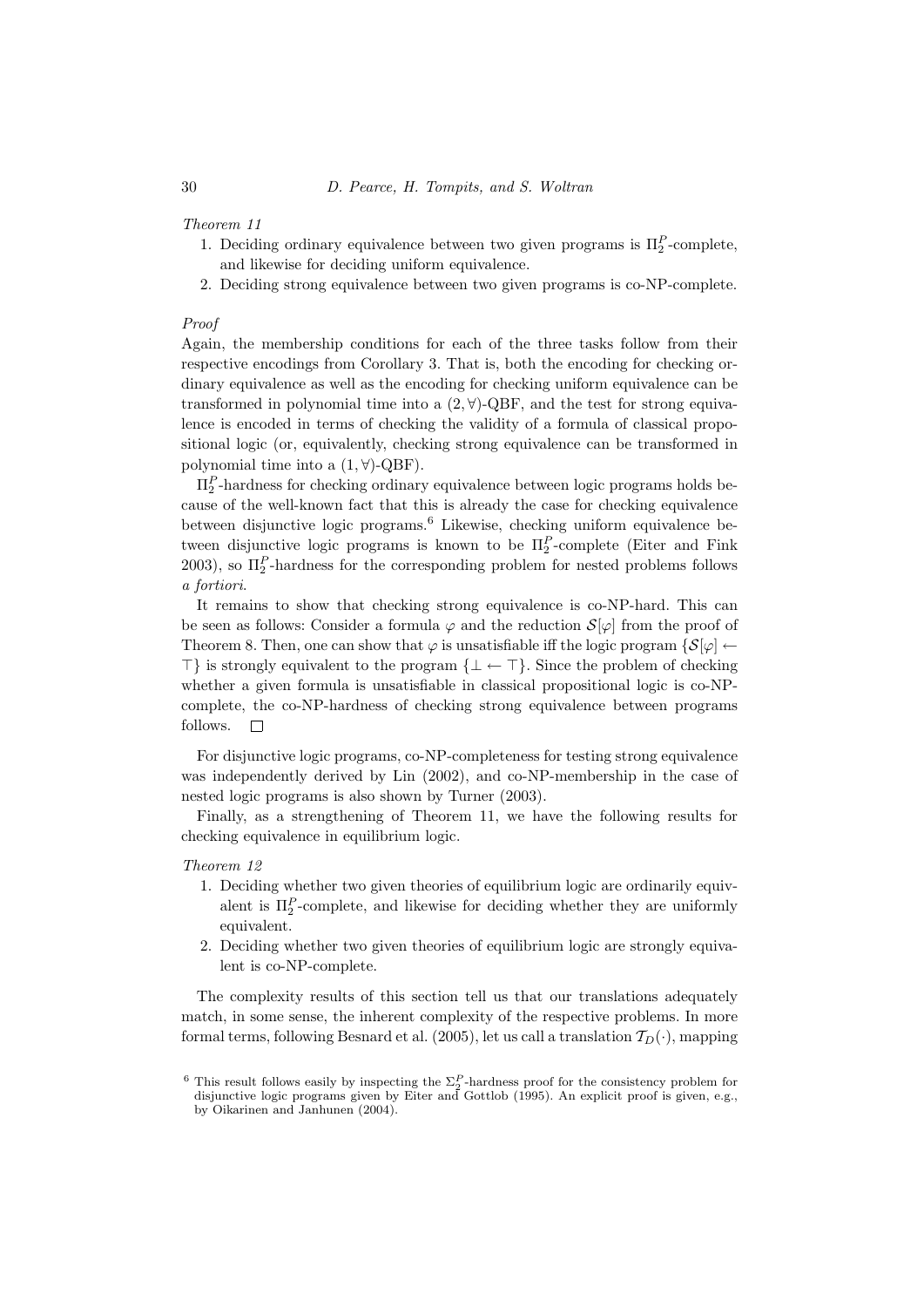instances of a decision problem  $D$  into QBFs, *adequate* if the following criteria are met:

- 1. For each instance I of D,  $T_D(I)$  is valid iff I is a yes-instance of D (i.e.,  $T_D(\cdot)$ ) is faithful);
- 2. for each instance I of D,  $\mathcal{T}_D(I)$  is computable in polynomial time; and
- 3. determining the truth values of the QBFs resulting from  $\mathcal{T}_D(\cdot)$  is not computationally harder than the problem D itself.

It is a straightforward matter to check that all our encodings are indeed adequate in the above sense. More specifically, the following result holds:

#### Theorem 13

All of the encodings described in Corollaries 1 and 2, Theorem 6, Corollary 3, and Theorem 7 are adequate.

## 5 Adding Strong Negation

Strong negation was introduced into logic by Nelson (1949) as a syntactic counterpart to the idea of constructible falsity. Later, Vorob'ev (1952) showed how to axiomatise strong negation and provided a reduction technique by which strong negations could be eliminated in favour of additional predicates—a technique later used by Gurevich (1977) to obtain completeness theorems. More recently, strong negation was introduced into logic programming by Pearce and Wagner (1991) and Gelfond and Lifschitz (1991), though the latter called their operator classical negation. In their answer-set semantics for extended logic programs, Gelfond and Lifschitz applied the same technique as Vorob'ev to eliminate strong negation and reduce properties of answer sets for extended programs to those of stable models for programs with only one negation.

Equilibrium logic is also defined for theories with two kinds of negation. As before, the basis is the nonclassical logic of here-and-there now augmented by adding a new negation operator, ∼, together with the Vorob'ev axioms, see Pearce (1997) and Pearce et al. (2000a). This yields a logic called *here-and-there with strong* negation, denoted by  $N_5$ . Interpretations are defined to be here-and-there models as before except that now in each world both atoms and strongly negated atoms may be verified. An atom possibly prefixed by one occurrence of strong negation is called an objective literal and a set of objective literals is called consistent if it does not contain both v and  $\sim v$  for some atom v. Hence, an N<sub>5</sub>-interpretation, I, is an ordered pair  $\langle I_H, I_T \rangle$  of consistent sets of objective literals such that as before  $I_H \subseteq I_T$ . Then, the truth value,  $\nu_{\mathcal{I}}(w, \varphi)$ , of a formula  $\varphi$  in a world  $w \in$  $\{H, T\}$  in an N<sub>5</sub>-interpretation  $\mathcal{I} = \langle I_H, I_T \rangle$  is recursively defined as previously, but now with the addition of new clauses for evaluating strong negation. As well,  $N_5$ -models are defined as in HT. The concept of equilibrium model, then, is also defined analogously. To wit, an equilibrium model of a set T of formulas is an  $N_5$ model  $\langle I, J \rangle$  of T such that (i)  $I = J$  and (ii) for every proper subset J of I,  $\langle J, I \rangle$ is not an  $N_5$ -model of T.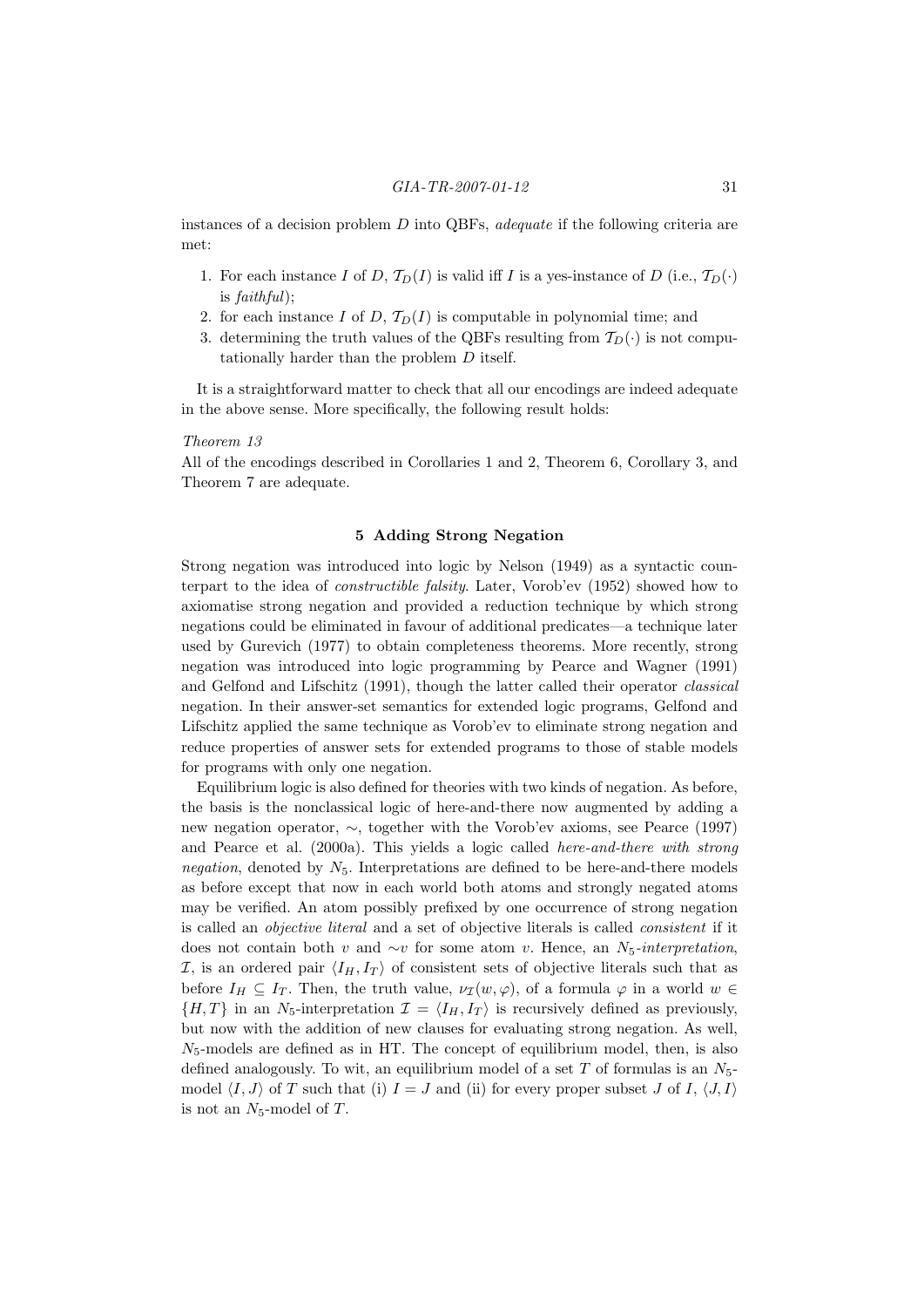Enriched in this fashion, equilibrium logic continues to be a conservative extension of the stable model or answer-set semantics for logic programs. If  $\Pi$  is a (nested) logic program possibly containing strong negation, as before we denote by  $\Pi$  the set of formulas corresponding to the rules of Π. Then, we have the following relation, extending Proposition 3 and shown by Lifschitz et al. (2001):

## Proposition 10

For any program Π, I is an answer set of Π iff  $\langle I, I \rangle$  is an equilibrium model of  $\Pi$ .

Our previous transformations can easily be extended to cover strong negation by deploying the reduction technique of Vorob'ev and Gurevich. The method involves two steps and is carried out as follows. First, let us say that a formula of  $N_5$  is in reduced form if any occurrence of strong negation appears directly in front of an atom. The first step is then, given any formula  $\varphi$ , to convert  $\varphi$  into an equivalent formula  $\varphi^*$  in reduced form. The translation '.<sup>\*</sup>' is recursively defined as follows:

1.  $v^* = v$  and  $(\sim v)^* = \sim v$ , if v is an atom; 2.  $(\neg \varphi)^* = \neg \varphi^*$ ; 3.  $(\varphi \circ \psi)^* = \varphi^* \circ \psi^*$ , for  $\circ \in \{ \land, \lor, \supset \}$ ; 4.  $\sim (\varphi \supset \psi)^* = \varphi^* \wedge \sim \psi^*;$ 5.  $\sim (\varphi \wedge \psi)^* = \sim \varphi^* \vee \sim \psi^*;$ 6.  $\sim (\varphi \lor \psi)^* = \sim \varphi^* \land \sim \psi^*$ ; and 7.  $(\sim \neg \varphi)^* = (\sim \sim \varphi)^* = \varphi^*.$ 

It is easy to establish that for any formula  $\varphi, \varphi^*$  is in reduced form and moreover  $\varphi \equiv \varphi^*$  is provable in  $N_5$ . Furthermore, it is quite obvious that  $\varphi^*$  can be obtained from  $\varphi$  in linear time.

In the second step, we extend the language by adding, for each atom  $v$ , a new atom  $\overline{v}$  not in the language. Let  $\varphi$  be a formula. Then, set  $c_{\varphi} = \bigwedge_{v \in var(\varphi)} \neg(v \wedge \overline{v})$ . Furthermore, for any  $N_5$ -interpretation  $\mathcal{I} = \langle I_H, I_T \rangle$ , let  $\overline{\mathcal{I}}$  be the HT-interpretation obtained from *I* by replacing each occurrence of a strongly negated literal  $\sim v$  by  $\overline{v}$ . Finally, for any formula  $\varphi$  of  $N_5$ , let  $r(\varphi)$  be the formula that results from replacing each occurrence of  $\sim v$  in  $\varphi^*$  by  $\overline{v}$ . Clearly,  $r(\varphi)$  is a formula of HT.

Then, we have:

### Lemma 5

For any formula  $\varphi$  of  $N_5$  with  $V = var(\varphi)$ , any  $N_5$ -interpretation  $\mathcal{I} = \langle I_H, I_T \rangle$ , and any world  $w \in \{H, T\}, \varphi$  is true in w under  $\mathcal I$  iff  $c_{\varphi} \wedge r(\varphi)$  is true in w under  $\overline{\mathcal I}$ .

## Proof

By the validity of  $(\varphi \equiv \varphi^*)$  in  $N_5$ , we need only show that  $\nu_{\mathcal{I}}(w, \varphi^*) = 1$  iff  $\nu_{\overline{\mathcal{I}}}(w, c_{\varphi} \wedge r(\varphi)) = 1$ . This follows by an easy induction on  $\varphi^*$ . The cases for objective literals follow from the definition of  $\overline{\mathcal{I}}$ . For the other connectives, note that, since  $\varphi^*$  is in reduced form, we only need to check the satisfaction conditions for  $\wedge$ ,  $\vee$ ,  $\supset$ , and  $\neg$ . But these are the same for  $\mathcal I$  as for  $\overline{\mathcal I}$ . Lastly, the fact that  $\mathcal I$ is a (consistent) interpretation guarantees that  $c_{\varphi}$  is true in w under  $\overline{\mathcal{I}}$ .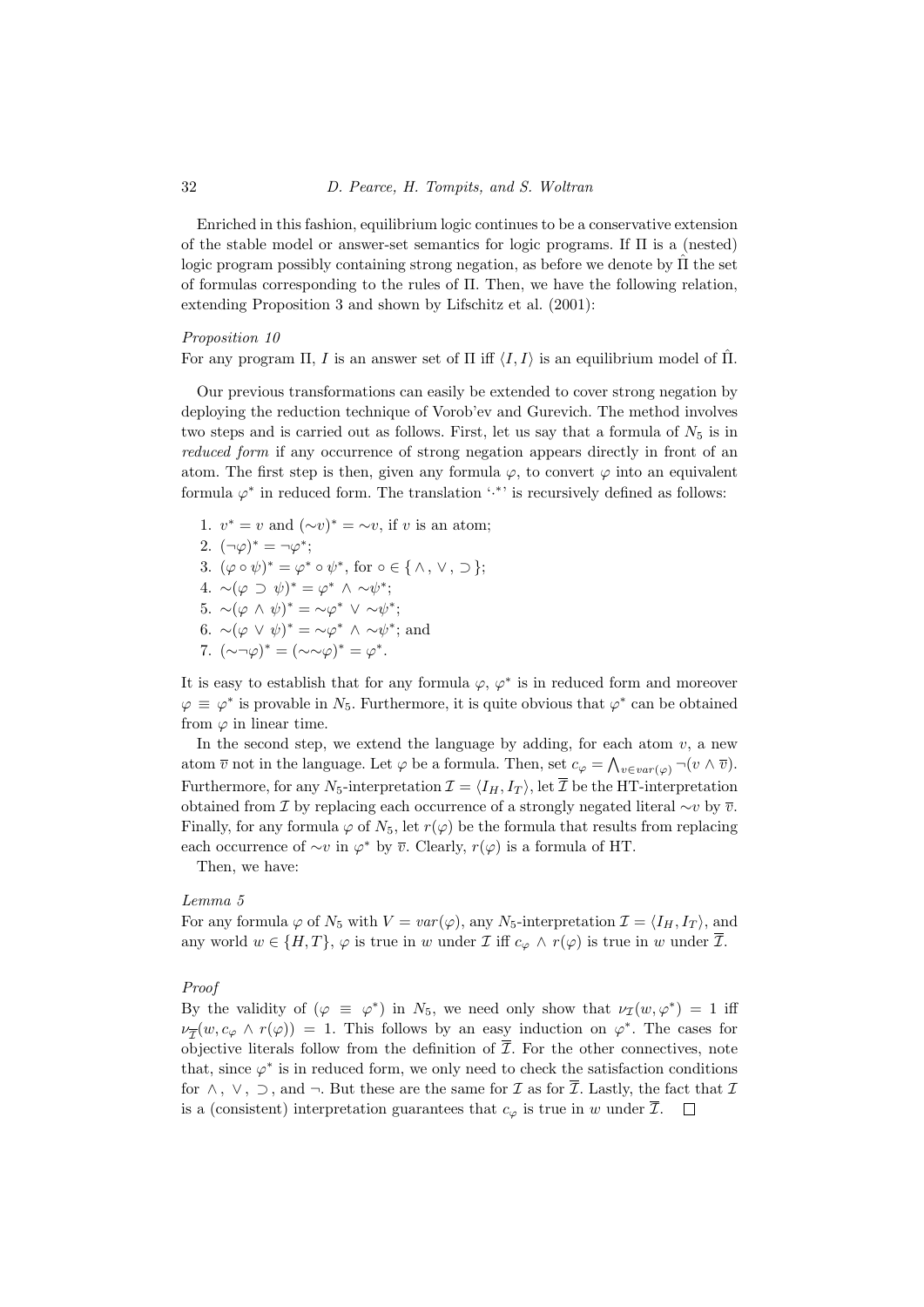Let *I* be an HT-interpretation whose atoms belong to  $V \cup \overline{V}$ , where  $\overline{V} = {\overline{v} \mid \overline{V}$  $v \in V$ . We define  $\mathcal{I}^{\dagger}$  to be the N<sub>5</sub>-interpretation obtained by uniformly replacing each occurrence of  $\overline{v}$  for an atom v by ∼v. By the definition of equilibrium model and the above lemma, we obtain:

## Theorem 14

For any formula  $\varphi$  of  $N_5$ , the following conditions hold:

- 1. If an  $N_5$ -interpretation  $\mathcal I$  is an equilibrium model of  $\varphi$ , then  $\overline{\mathcal I}$  is an equilibrium model of  $c_{\varphi} \wedge r(\varphi)$ .
- 2. If an HT-interpretation  $\mathcal I$  is an equilibrium model of  $c_\varphi \wedge r(\varphi)$ , then  $\mathcal I^\dagger$  is an equilibrium model of  $\varphi$ .

In this manner, we can extend the previous reduction technique for equilibrium logic to the enriched system with strong negation. We need only convert each formula  $\varphi$  to reduced form and add the conjunction  $c_{\varphi} = \bigwedge_{v \in var(\varphi)} \neg(v \land \overline{v})$ . The same applies to logic programs with strong negation. However, in the latter case, under the answer-set semantics of Lifschitz et al. (1999), it is assumed that strong negations are placed directly before atoms, hence the corresponding formulas are already in reduced form. We can therefore dispense with step one. The procedures  $\mathcal{T}_E[\hat{\Pi}]$  and the optimised variant  $\mathcal{T}_S[\Pi]$ , for each program  $\Pi$ , are extended to the notion of answer sets again by adding the conjunction  $\bigwedge_{v \in var(\Pi)} \neg(v \land \overline{v})$ .

An additional frequently used notion is that of a complete answer set. An answer set I of a logic program Π is complete iff, for each atom v in  $\Pi$ , either v or ∼v is contained in I. To deal with complete answer sets, it suffices to add a second conjunction,  $\bigwedge_{v \in var(\Pi)} (v \vee \overline{v})$ . Extensions to encode brave and skeptical reasoning for logic programs containing strong negation, as well as encoding consequence relations defined in terms of complete answer sets, can be defined analogously.

## 6 Related Work

Capturing one formalism in terms of another is a natural issue for theoretical discourse, and accordingly various translatability results appeared in the logicprogramming literature. We first discuss investigations dealing with translations to classical logic—these are clearly closest in spirit to our work. Afterwards, we consider translations from one syntactic subclass of programs to another. Finally, we give some pointers concerning work on equivalence checking.

In face of the inherent complexity of equilibrium logic and nested logic programs, and assuming the usual proviso that the polynomial hierarchy does not collapse, translations of reasoning tasks associated with any of these languages into classical logic usually fall in one of the following two categories:

- either one is interested in *efficient* translations, in which case these can be realised only for subclasses of programs or theories matching the complexity of classical logic,
- or else one deals with translations for arbitrary programs or theories, for which an exponential blow-up of the translations must be faced in the worst case.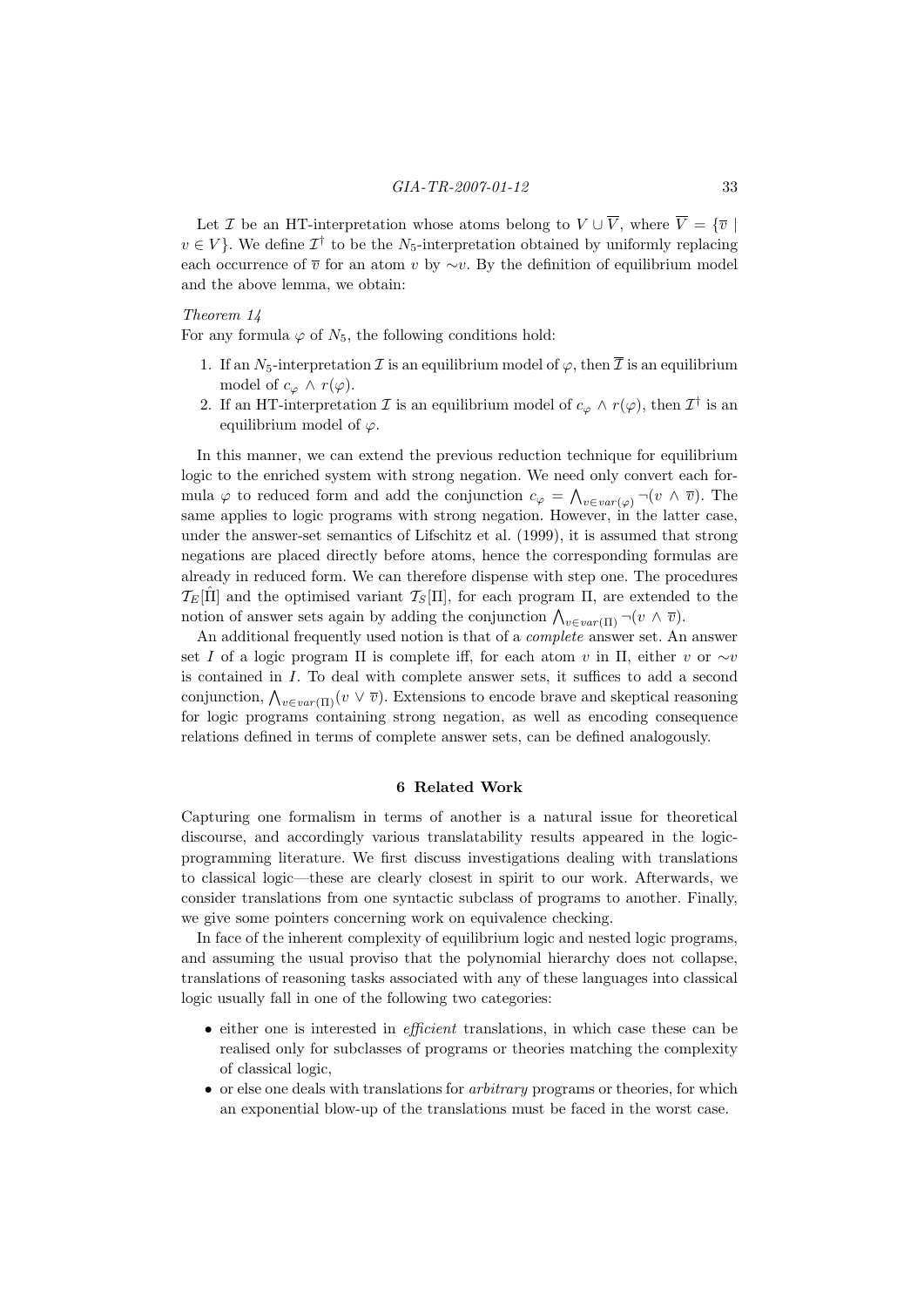Concerning the first kind of results, early efforts in that direction involve the work of Clark (1978), defining the completion of a program, and of Fages (1994). Ben-Eliyahu and Dechter (1994) defined a syntactic subclass of disjunctive logic programs, viz. head-cycle free programs, along with a translation of these programs into theories of classical logic constructible in polynomial time. This translation was recently optimised by Janhunen (2004) for *normal logic programs*,<sup>7</sup> and Linke et al. (2004) provide a generalisation of the notion of head-cycle freeness to nested logic programs, together with an extension of the translation of Ben-Eliyahu and Dechter (1994). As well, Linke et al. (2004) give a generalisation of Fages' theorem to so-called tight nested logic programs, encompassing earlier results due to Erdem and Lifschitz (2001; 2003).

A prominent technique for realising translations of programs without any additional syntactic proviso into classical logic, but instead accepting an exponential blow-up in the worst case, are based on adding to Clark's completion so-called loop formulas, guaranteeing equivalence between the stable models of the given program and the classical models of the resultant theory. This idea was first pursued by Lin and Zhao (2002) for normal programs and subsequently extended by Lee and Lifschitz (2003) for disjunctive programs with nested formulas in rule bodies. Further extensions of this approach were put forth by Lee (2005) and Gebser et al. (2006). Implementations of the loop-formula approach are the ASSat system (Lin and Zhao 2002) and the CMODELS system (Lierler 2005). An interesting relation between our QBF encodings and loop formulas has recently been analysed by Ferraris et al. (2006).

Given that the main reasoning tasks associated with equilibrium logic and nested logic programs have the same complexity as the corresponding problems for disjunctive logic programs entails that the former can be efficiently reduced to the latter. A polynomial translation from nested logic programs to disjunctive ones has been realised by Pearce et al. (2002), based on a labelling technique and exploiting a translation from generalised disjunctive logic programs to disjunctive programs due to Janhunen (2001).<sup>8</sup> Although already Lifschitz et al. (1999) provide a translation from nested programs to disjunctive ones, their translation is exponential in the worst case. Furthermore, the translation by Pearce et al. (2002) satisfies strong faithfulness, expressing that, for every program  $\Pi_1$  and  $\Pi_2$ , there is a one-to-one correspondence between the answer sets of  $\Pi_1 \cup \Pi_2$  and sets of form  $I \cap var(\Pi_1 \cup \Pi_2)$ , where I is an answer set of  $\rho(\Pi_1) \cup \Pi_2$ , with  $\rho(\Pi_1)$  being translation of  $\Pi_1$ . Note that strong faithfulness is a refined version of strong equivalence, taking differing alphabets into account, as the translation  $\rho$  introduces new atoms.

As for translating equilibrium logic to disjunctive logic programs, this was put forth by Cabalar et al. (2005), making use of a technique due to Osorio et al. (2005). In subsequent work, Cabalar and Ferraris (2006) show that each theory can also be

<sup>7</sup> Normal logic programs are that subclass of disjunctive programs where rule heads are atoms only.

<sup>8</sup> In a generalised disjunctive logic program, rule heads are disjunctions of literals and rule bodies are conjunctions of literals.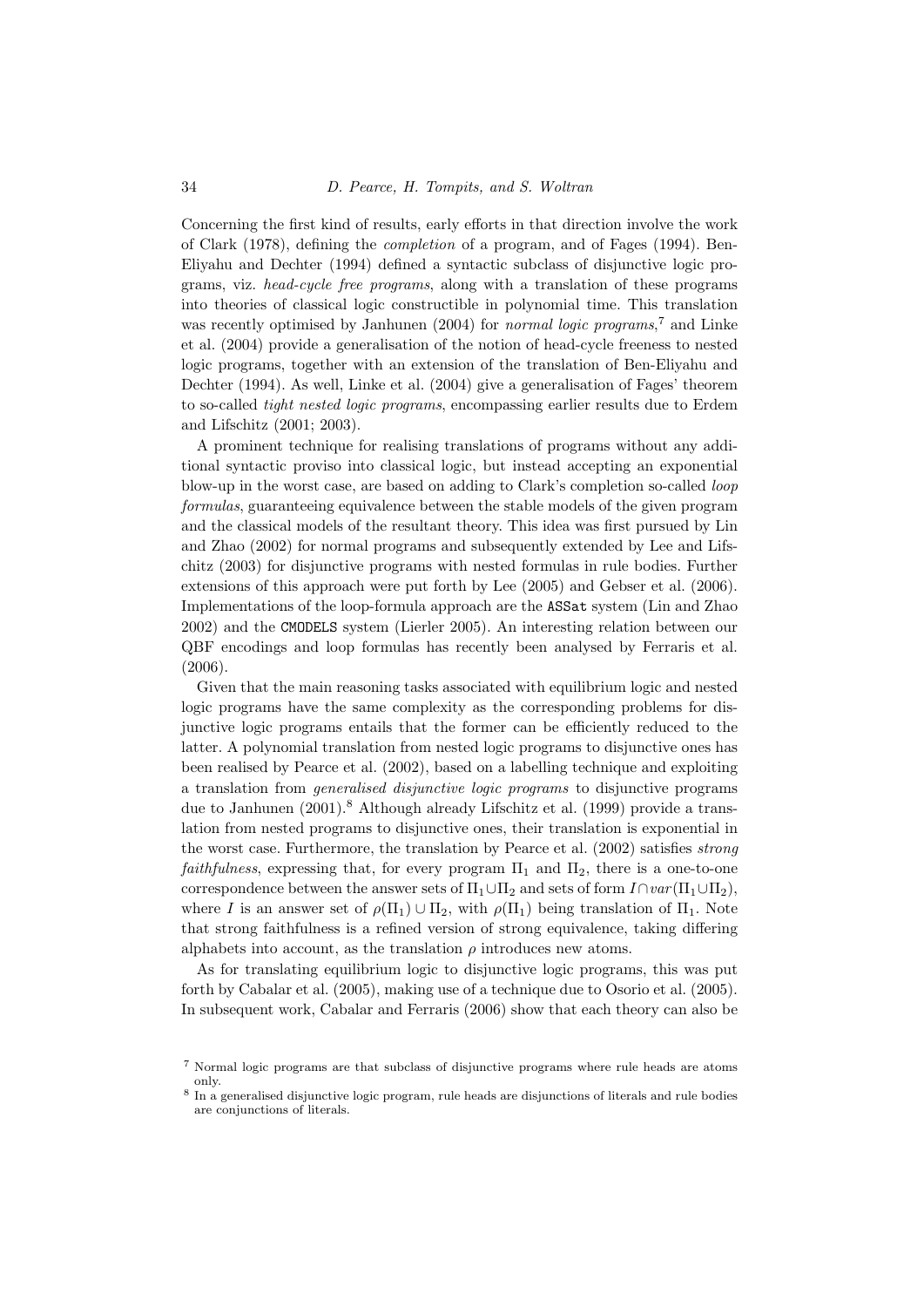rewritten into a strongly equivalent nested logic program, but with an exponential blow-up in general.

Attention was also given in the literature to translations of disjunctive logic programs to normal programs. To wit, Ben-Eliyahu and Dechter (1994) provide a method to transform head-cycle free disjunctive programs equivalently into normal programs by shifting head atoms into the body.<sup>9</sup> For instance, a rule of form  $p \vee q \leftarrow$ r is replaced by this method by the two rules  $p \leftarrow r \land \neg q$  and  $q \leftarrow r \land \neg p$ . This shifting technique was later extended by Linke et al. (2004) to head-cycle free nested logic programs, thus providing a translation of the latter to normal programs. It is worth mentioning that this technique partly relies on a translation due to You et al. (2003) and extends ideas by Inoue and Sakama (1998). A general investigation under which conditions disjunctions can be eliminated from disjunctive logic programs was carried out by Eiter et al. (2004a). This was done for ordinary, uniform, and strong equivalence, and makes use of the above shifting technique.

We now turn to work regarding equivalence checking. Besides the notions analysed in this paper, more refined ones recently appeared in the literature. On the one hand, Woltran (2004) defines relativised notions of uniform and strong equivalence for disjunctive logic programs, in which the alphabet of the rules added for the comparison is taken into account. On the other hand, this investigation was subsequently extended by Eiter, Tompits, and Woltran (2005), defining a general framework for specifying program correspondence, and providing model-theoretic characterisations as well as complexity results. This framework allows for the specification of parameterised equivalence notions, taking, e.g., projected answer sets into account where auxiliary atoms are ignored for program comparison. We note that the latter feature is important towards realising modular programming. Concerning the complexity of relativised uniform and strong equivalence, this was thoroughly analysed by Eiter, Fink, and Woltran (2005). Modularity aspects for program comparison under ordinary equivalence in the presence of auxiliary atoms are also analysed by Oikarinen and Janhunen (2006). Inoue and Sakama (2004) define equivalence under program updates, and generalised characterisations of strong and uniform equivalence for language extensions like cardinality constraints and preferences was put forth by Liu and Truszczynski (2005) and Faber and Konczak (2005), respectively. Finally, the notion of synonymous theories in the context of equilibrium logic was introduced by Pearce and Valverde (2004a).

Concerning work on implementational aspects, let us first remind that our axiomatisations straightforwardly enable the development of provers for equilibrium logic using extant QBF solvers as back-end inference engines. In any case, a concrete implementation for equilibrium logic was developed by Valverde (2004), relying on a tableau calculus due to Pearce et al. (2000b). As well, an implementation for nested logic programs, based on the reduction to disjunctive logic programs put forth by (Pearce et al. 2002) and using the underlying solver DLV (Leone et al. 2006), is discussed by Sarsakov et al. (2004). A reduction approach to disjunctive

<sup>9</sup> This shifting method is also discussed by Dix et al. (1996) and Gelfond et al. (1991).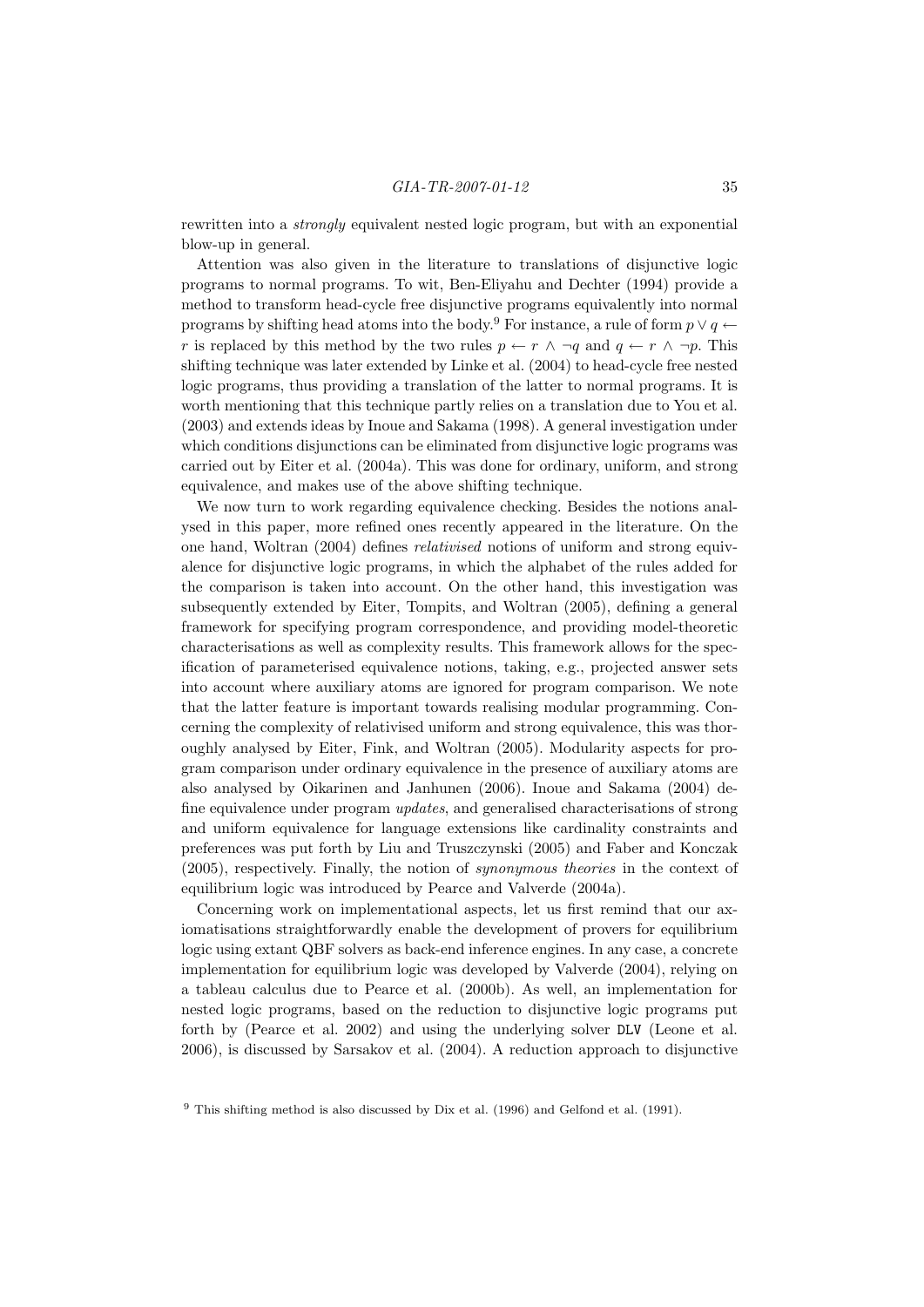logic programs is also realised by several systems for equivalence checking. To begin with, the system dlpeq implements a tester for ordinary and strong equivalence. It was first developed for normal logic programs (Janhunen and Oikarinen 2002) and afterwards extended to disjunctive programs (Oikarinen and Janhunen 2004). A similar idea to decide strong equivalence using the language of logic programs itself was independently suggested by Turner (2003) and some aspects are carried out by Eiter et al. (2004b) as well. Another implementational approach is pursued by the system SELP (Chen et al. 2005) for checking strong equivalence, using the reductions to classical propositional logic described by Lin (2002) (see also our discussion in Section 3.4 about these translations), and also by the work of Eiter, Faber, and Traxler (2005). Finally, the family of equivalence notions from the framework of Eiter, Tompits, and Woltran (2005) are implemented by the system  $cc\top$  (Oetsch et al. 2006a; Oetsch et al. 2006b), using reductions to quantified propositional logic put forth by Tompits and Woltran (2005), similar to the reduction approach followed in the present paper. We note that testing strong equivalence is one of the different notions handled by  $cc\bar{\tau}$ , and the reduction used for computing this task is equivalent to the one used by SELP.

## 7 Concluding Remarks

In this paper, we discussed how different reasoning problems in the context of equilibrium logic and nested logic programs can be expressed in a uniform framework by means of quantified propositional logic. We have started by introducing basic formulas that are used as building blocks for modeling differing reasoning tasks. Our results thus provide new axiomatisations for the formalisms under consideration.

The overall approach has several benefits. First of all, it allows us to compare different problems in a single formal language. This is of particular interest for the three different notions of equivalence considered here, viz. ordinary, uniform, and strong equivalence. Moreover, the axiomatisations imply upper complexity bounds in a direct manner for the problems under consideration, which we all strengthened to completeness results, thus providing strict complexity bounds. Lastly, the axiomatisations provide executable specifications that can be fed into extant QBF solvers, yielding prototypical implementations for the encoded problems. In view of the considerable sophistication offered by current QBF solvers, one obtains a viable approach for rapid prototyping.

Concerning future work, we mention two issues which we believe worthwhile to be pursued. First and foremost, we plan to lift our characterisations to the nonground case, where theories or programs are defined over a function-free first-order language. Some work in this area has already been done: Pearce and Valverde (2004b) introduce a first-order variant of the logic HT and equilibrium logic, Eiter, Fink, Tompits, and Woltran (2005) introduce non-ground versions of strong and uniform equivalance, along with model-theoretic characterisations for them and analysing decidability and complexity issues, and a forthcoming paper by Ferraris et al. (2007) discusses an axiomatisation of the stable semantics of logic programs in terms of second-order logic. The last work is particularly noteworthy, as liftings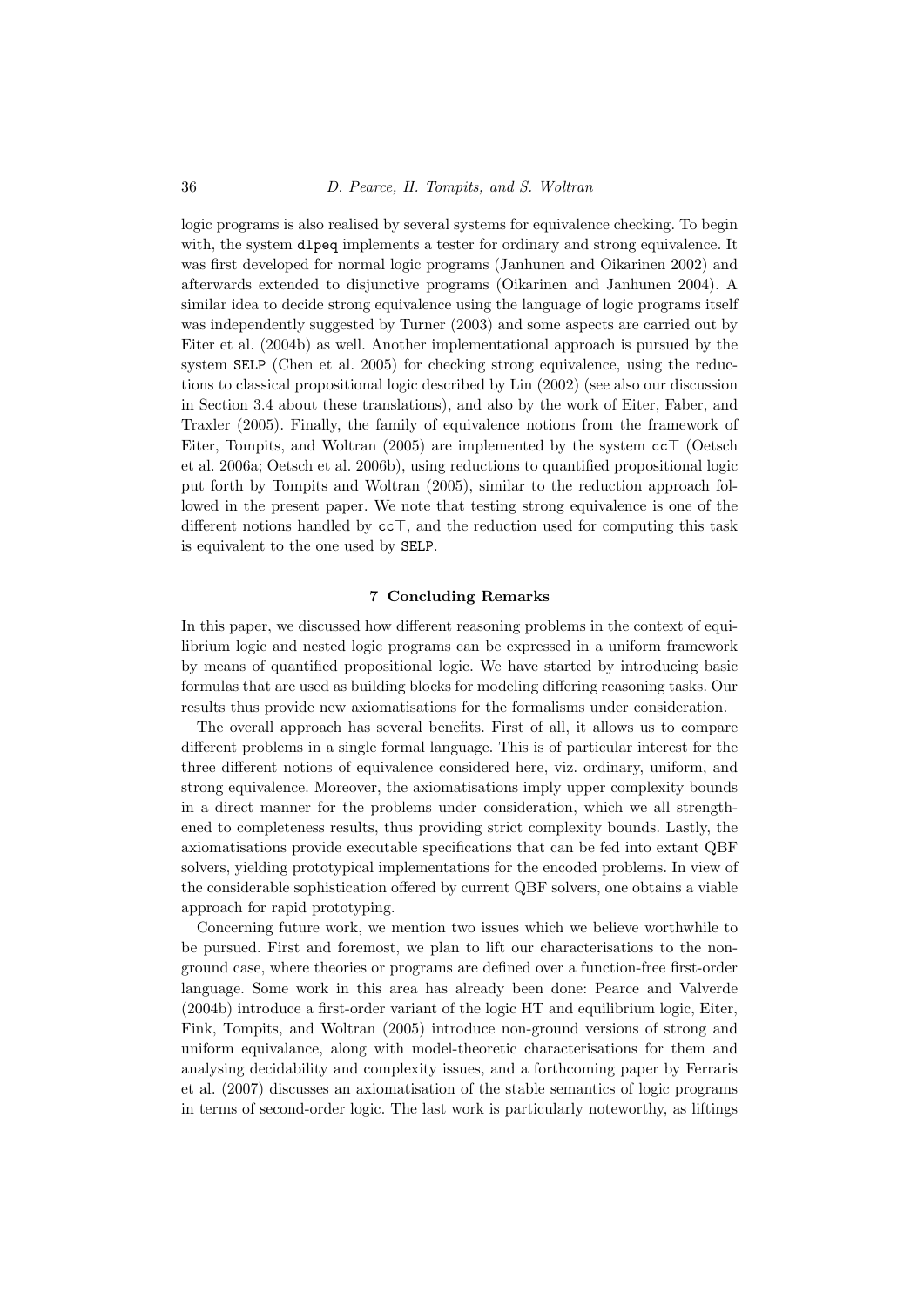of our encodings to the case with variables yield (general) formulas of second-order logic, yet the semantics used by Ferraris et al. (2007) differs from the standard one for non-ground programs as no unique-names assumption is stipulated. An interesting further research issue would be to extend the framework of Eiter, Tompits, and Woltran (2005) not only to the non-ground case but also to full equilibrium logic, and providing characterisations in the spirit of the present paper.

#### Acknowledgments.

This work was supported by the Spanish Ministry of Education and Science (MEC) under projects TIC-2003-9001-C02 and TIN2006-15455-CO3, and by the Austrian Science Fund (FWF) under grant P18019.

#### Appendix A Proof of Lemma 2

The proof proceeds on the number of connectives  $\wedge$ ,  $\vee$ , and  $\supset$  in  $\varphi$  which are not in the scope of a negation. Denote this number by  $lc^+(\varphi)$ . First, observe that, for  $I_H, I_T \subseteq V$ , the pair  $\langle I_H, I_T \rangle$  is an HT-interpretation (i.e.,  $I_H \subseteq I_T$ ) iff  $I_H \cup I'_T$  is a model of  $V \leq V'$ .

Induction Base. Assume  $lc^+(\varphi) = 0$ . Then,  $\varphi$  is either an atom, one of  $\top$  or  $\bot$ , or of form  $\neg \psi$ , for some formula  $\psi$ . If  $\varphi$  is one of  $\top$  or  $\bot$ , then the statement holds trivially.

Consider now the case that  $\varphi = p$ , for some atom p. Then,  $V = \{p\}$  and  $\tau[p] = p$ . Hence,

$$
\mathcal{T}_{HT}[\varphi] = (p \supset p') \wedge p.
$$

Assume that  $\mathcal{I} = \langle I_H, I_T \rangle$  is an HT-model of  $\varphi$ , i.e., we have that  $I_H \subseteq I_T \subseteq V$  and  $p \in I_H$ . From this, we immediately get that  $I_H = I_T = V = \{p\}$ , and so  $I_H \cup I'_T = I$  $\{p, p'\}$ , which is clearly a model of  $\mathcal{T}_{HT}[\varphi]$ . Conversely, if  $I_H \cup I'_T \subseteq V \cup V'$  is a model of  $T_{HT}[\varphi] = (p \supset p') \wedge p$ , then clearly  $I_H = I_T = \{p\}$ . Hence,  $\mathcal{I} = \langle I_H, I_T \rangle$ is an HT-interpretation. Moreover, in view of  $p \in I_H$ ,  $\mathcal I$  is an HT-model of  $\varphi$ .

Now assume that  $\varphi = \neg \psi$ , for some formula  $\psi$ . By definition of  $\tau[\cdot]$ ,

$$
\mathcal{T}_{HT}[\varphi] = (V \leq V') \wedge \neg \psi'.
$$

Suppose that  $\mathcal{I} = \langle I_H, I_T \rangle$  is an HT-model of  $\varphi = \neg \psi$ . Then,  $\nu_{\mathcal{I}}(w, \psi) = 0$ , for each  $w \in \{H, T\}$ . By Proposition 1,  $\nu_{\mathcal{I}}(T, \psi) = 0$  implies  $\nu_{I_T}(\psi) = 0$ . Hence,  $\psi'$  is false under  $I'_T$ , and consequently  $\neg \psi'$  is true under  $I_H \cup I'_T$ . Moreover, since  $\mathcal I$  is an HT-interpretation,  $V \leq V'$  is true under  $I_H \cup I'_T$ . Thus,  $I_H \cup I'_T$  is a model of  $T_{HT}[\varphi]$ .

Conversely, if  $I_H \cup I'_T$  is a model of  $\mathcal{T}_{HT}[\varphi] = (V \leq V') \wedge \neg \psi'$ , then  $\psi'$  is false under  $I'_T$ . From this, a simple renaming yields  $\nu_{I_T}(\psi) = 0$ . Now, since  $I_H \cup I'_T$  is also a model of  $(V \leq V')$ ,  $\mathcal{I} = \langle I_H, I_T \rangle$  must be an HT-interpretation, and therefore Part 1 of Proposition 1 implies  $\nu_{\mathcal{I}}(T, \psi) = 0$ . But Part 2 of the same proposition yields  $\nu_{\mathcal{I}}(H, \psi) = 0$ . Consequently,  $\nu_{\mathcal{I}}(H, \neg \psi) = 1$ , and so  $\mathcal{I}$  is an HT-model of  $\varphi$ . Induction Step. Assume  $lc^+(\varphi) > 0$ , and let the statement hold for all formulas  $\psi$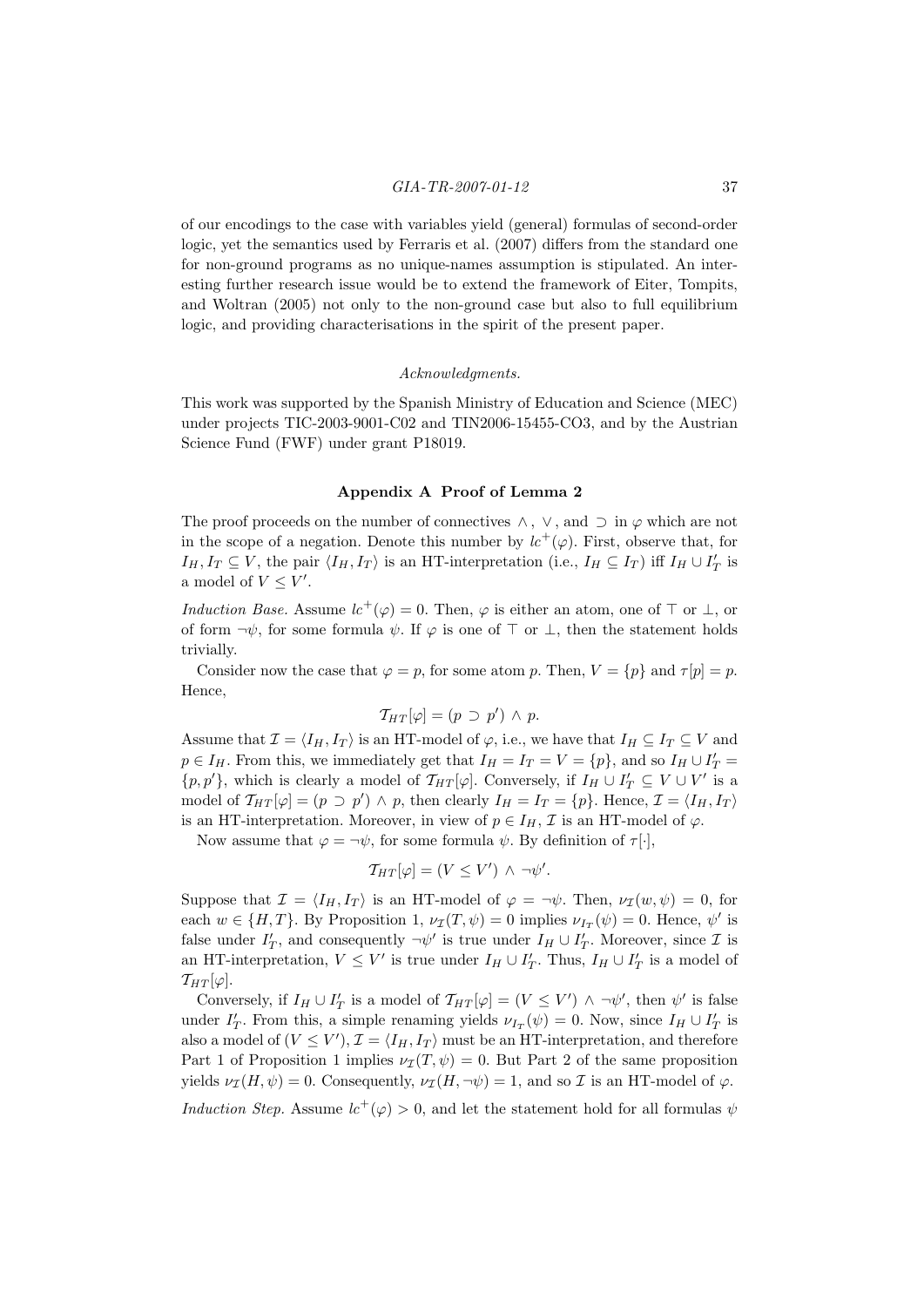such that  $lc^+(\psi) < lc^+(\varphi)$ . We have to consider several cases, depending on the structure of  $\varphi$ .

Case 1. Assume that  $\varphi = (\varphi_1 \wedge \varphi_2)$ . Then,

$$
T_{HT}[\varphi] = (V \leq V') \wedge \tau[\varphi_1 \wedge \varphi_2],
$$

with  $\tau[\varphi_1 \wedge \varphi_2] = \tau[\varphi_1] \wedge \tau[\varphi_2]$ . Since  $V \leq V'$  is equivalent in classical logic to  $(V_1 \leq V'_1) \wedge (V_2 \leq V'_2)$ , where  $V_i = var(\varphi_i)$ , for  $i = 1, 2$ , it follows that  $\mathcal{T}_{HT}[\varphi]$  is equivalent in classical logic to

$$
((V_1 \leq V'_1) \land \tau[\varphi_1]) \land ((V_2 \leq V'_2) \land \tau[\varphi_2]),
$$

which in turn represents  $\mathcal{T}_{HT}[\varphi_1] \wedge \mathcal{T}_{HT}[\varphi_2]$ .

Suppose now that  $\mathcal{I} = \langle I_H, I_T \rangle$  is an HT-model of  $\varphi = (\varphi_1 \wedge \varphi_2)$ . Hence,  $\mathcal{I}$  is an HT-model of  $\varphi_1$  and  $\varphi_2$ . Since  $lc^+(\varphi_i) < lc^+(\varphi)$ , for  $i = 1, 2$ , by induction hypothesis we get that  $I_H \cup I'_T$  is a model of both  $\mathcal{T}_{HT}[\varphi_1]$  and  $\mathcal{T}_{HT}[\varphi_2]$ , and thus also of  $\mathcal{T}_{HT}[\varphi_1] \wedge \mathcal{T}_{HT}[\varphi_2]$ . It follows that  $I_H \cup I'_T$  is a model of  $\mathcal{T}_{HT}[\varphi]$ . The proof of the converse direction proceeds analogously.

Case 2. Assume that  $\varphi = (\varphi_1 \lor \varphi_2)$ . Similar to the above,  $\tau[\varphi] = \tau[\varphi_1] \lor \tau[\varphi_2]$ , hence  $T_{HT}[\varphi]$  is given by

$$
(V \le V') \wedge (\tau[\varphi_1] \vee \tau[\varphi_2]). \tag{A1}
$$

By taking  $V_i = var(\varphi_i)$ , for  $i = 1, 2$ , it follows that (A1) is classically equivalent to

$$
(V \leq V') \wedge \Big( \big( (V_1 \leq V'_1) \wedge \tau[\varphi_1] \big) \vee \big( (V_2 \leq V'_2) \wedge \tau[\varphi_2] \big) \Big),
$$

which represents  $(V \leq V') \wedge (\mathcal{T}_{HT}[\varphi_1] \vee \mathcal{T}_{HT}[\varphi_2]).$ 

Suppose now that  $\mathcal{I} = \langle I_H, I_T \rangle$  is an HT-model of  $\varphi = (\varphi_1 \vee \varphi_2)$ . We get that I is an HT-model of  $\varphi_1$  or of  $\varphi_2$ . Without loss of generality, assume that I is an HT-model of  $\varphi_1$ . Since  $lc^+(\varphi_1) < lc^+(\varphi)$ , by induction hypothesis it follows that  $I_H \cup I'_T$  is a model of  $\mathcal{T}_{HT}[\varphi_1]$ . Hence,  $I_H \cup I'_T$  is also a model of  $\mathcal{T}_{HT}[\varphi_1] \vee \mathcal{T}_{HT}[\varphi_2]$ . Furthermore, since  $\mathcal I$  is an HT-interpretation,  $I_H \cup I'_T$  is a model of  $V \leq V'.$ Therefore,  $I_H \cup I'_T$  is a model of  $(V \leq V') \wedge (\mathcal{T}_{HT}[\varphi_1] \vee \mathcal{T}_{HT}[\varphi_2])$ . Since the last formula is equivalent to  $\mathcal{T}_{HT}[\varphi]$ , we obtain that  $I_H \cup I'_T$  is a model of  $\mathcal{T}_{HT}[\varphi]$ . The converse direction follows in essentially the same way.

Case 3. Assume that  $\varphi = (\varphi_1 \supset \varphi_2)$ . Then,

$$
\mathcal{T}_{HT}[\varphi] = (V \leq V') \land (\tau[\varphi_1] \supset \tau[\varphi_2]) \land (\varphi_1' \supset \varphi_2').
$$

It is easy to see that  $T_{HT}[\varphi]$  is equivalent in classical logic to

$$
(V \leq V') \land \left( \left( (V_1 \leq V'_1) \land \neg \tau[\varphi_1] \right) \lor \left( (V_2 \leq V'_2) \land \tau[\varphi_2] \right) \right) \land (\varphi'_1 \supset \varphi'_2), \ (A2)
$$

where  $V_i = var(\varphi_i)$ , for  $i = 1, 2$ .

Assume that  $\mathcal{I} = \langle I_H, I_T \rangle$  is an HT-model of  $\varphi$ . This means that (i)  $\nu_{\mathcal{I}}(H, \varphi_1) = 0$ or  $\nu_{\mathcal{I}}(H, \varphi_2) = 1$ , and (ii)  $\nu_{\mathcal{I}}(T, \varphi_1) = 0$  or  $\nu_{\mathcal{I}}(T, \varphi_2) = 1$ . We show that each conjunct of (A2) is true under  $I_H \cup I'_T$ .

Clearly,  $V \leq V'$  is true under  $I_H \cup I'_T$  because  $\mathcal I$  is an HT-interpretation. Moreover, Part 1 of Proposition 1 implies that (ii) is equivalent to the condition that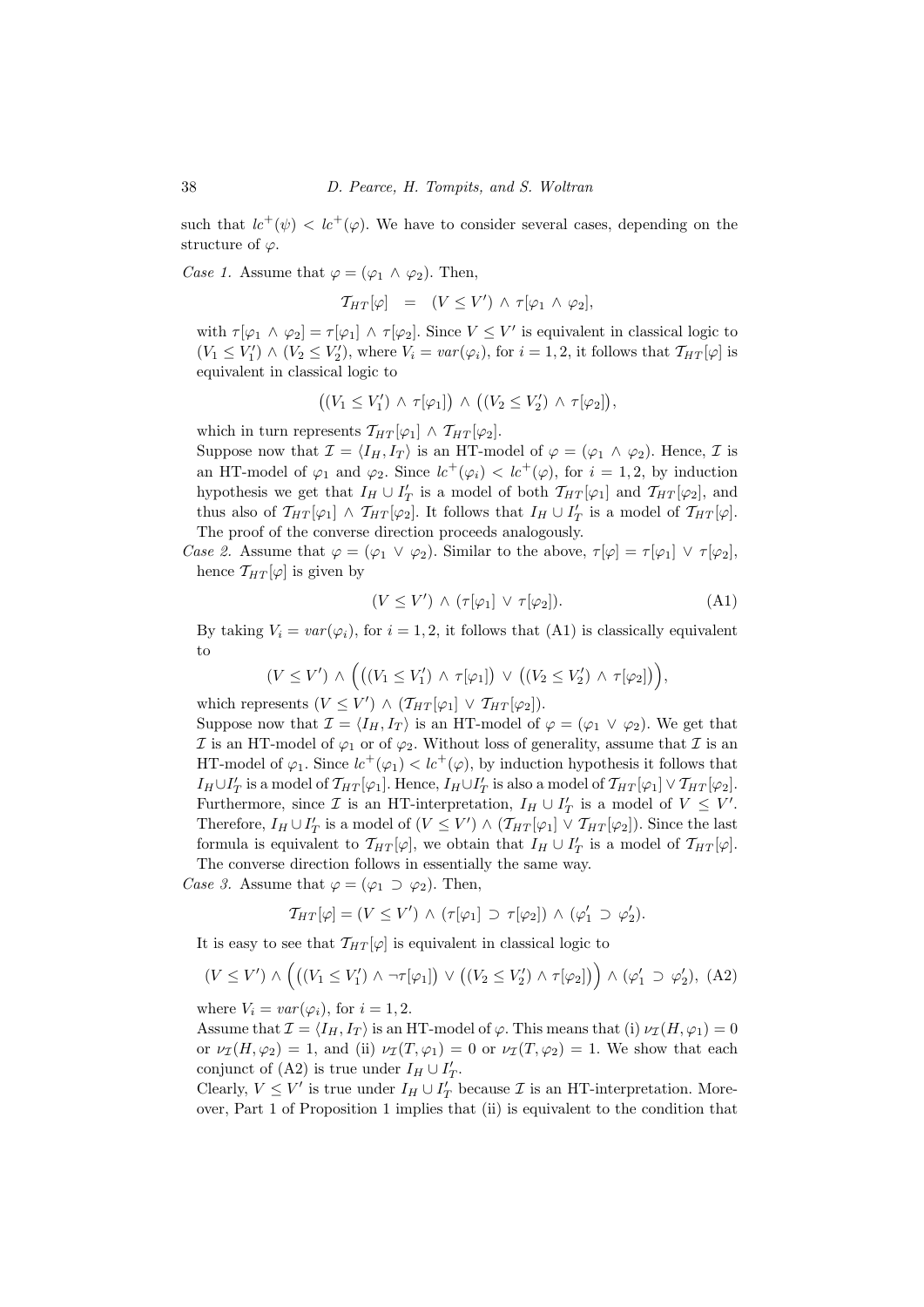$\nu_{I_T}(\varphi_1) = 0$  or  $\nu_{I_T}(\varphi_2) = 1$ . From the latter we obtain by a simple renaming that  $I_H \cup I'_T$  is a model of  $(\varphi'_1 \supset \varphi'_2)$ . It remains to show that  $I_H \cup I'_T$  is a model of

$$
((V_1 \le V'_1) \land \neg \tau[\varphi_1]) \lor ((V_2 \le V'_2) \land \tau[\varphi_2]). \tag{A3}
$$

From (i) we know that either  $\nu_{\mathcal{I}}(H, \varphi_1) = 0$  or  $\nu_{\mathcal{I}}(H, \varphi_2) = 1$ , or both. Similar to arguments in the induction base, one can show that  $\nu_{\mathcal{I}}(H, \varphi_1) = 0$  implies that  $I_H \cup I'_T$  is a model of  $(V_1 \le V'_1) \land \neg \tau[\varphi_1]$ . Now assume that  $\nu_{\mathcal{I}}(H, \varphi_2) = 1$ , i.e., *I* is an HT-model of  $\varphi_2$ . Since  $lc^+(\varphi_2) < lc^+(\varphi)$ , by induction hypothesis we get that  $I_H \cup I'_T$  is a model of  $(V_2 \le V'_2) \wedge \tau[\varphi_2]$ . Hence, in either case, we can conclude that  $I_H \cup I'_T$  is a model of (A3). This shows that if  $\mathcal I$  is an HT-model of  $\varphi$ , then  $I_H \cup I'_T$  is a model of  $\mathcal{T}_{HT}[\varphi]$ . The proof of the converse direction follows in a similar fashion.

## References

- Arieli, O. and Denecker, M. 2003. Reducing preferential paraconsistent reasoning to classical entailment. Journal of Logic and Computation 13, 4, 557–580.
- Baral, C. 2003. Knowledge Representation, Reasoning and Declarative Problem Solving. Cambridge University Press.
- Ben-Eliyahu, R. and Dechter, R. 1994. Propositional semantics for disjunctive logic programs. Annals of Mathematics and Artificial Intelligence 12, 53–87.
- BESNARD, P., SCHAUB, T., TOMPITS, H., AND WOLTRAN, S. 2005. Representing paraconsistent reasoning via quantified propositional logic. In Inconsistency Tolerance, L. Bertossi, A. Hunter, and T. Schaub, Eds. LNCS, vol. 3300. Springer, 84–118.
- Cabalar, P. and Ferraris, P. 2006. Propositional theories are strongly equivalent to logic programs. Submitted draft.
- Cabalar, P., Pearce, D., and Valverde, A. 2005. Reducing propositional theories in equilibrium logic to logic programs. In Proceedings of the 12th Portuguese Conference on Artificial Intelligence (EPIA 2005), C. Bento, A. Cardoso, and G. Dias, Eds. LNCS, vol. 3808. Springer, 4–17.
- Chen, Y., Lin, F., and Li, L. 2005. SELP A system for studying strong equivalence between logic programs. In Proceedings of the 8th International Conference on Logic Programming and Nonmonotonic Reasoning (LPNMR 2005), C. Baral, G. Greco, N. Leone, and G. Terracina, Eds. LNCS, vol. 3662. Springer, 442–446.
- Church, A. 1956. Introduction to Mathematical Logic, Volume I. Princeton University Press.
- Clark, K. L. 1978. Negation as failure. In Logic and Data Bases, H. Gallaire and J. Minker, Eds. Plenum Press, 127–138.
- DE JONGH, D. AND HENDRIKS, L. 2003. Characterizations of strongly equivalent logic programs in intermediate logics. Theory and Practice of Logic Programming 3, 3, 259– 270.
- Delgrande, J., Schaub, T., Tompits, H., and Woltran, S. 2004. On computing solutions to belief change scenarios. Journal of Logic and Computation 14, 6, 801–826.
- DIX, J., GOTTLOB, G., AND MAREK, V. 1996. Reducing disjunctive to non-disjunctive semantics by shift-operations. Fundamenta Informaticae XXVIII, (1/2), 87–100.
- EGLY, U., EITER, T., TOMPITS, H., AND WOLTRAN, S. 2000. Solving advanced reasoning tasks using quantified Boolean formulas. In Proceedings of the 17th National Conference on Artificial Intelligence (AAAI 2000 ). AAAI Press/MIT Press, 417–422.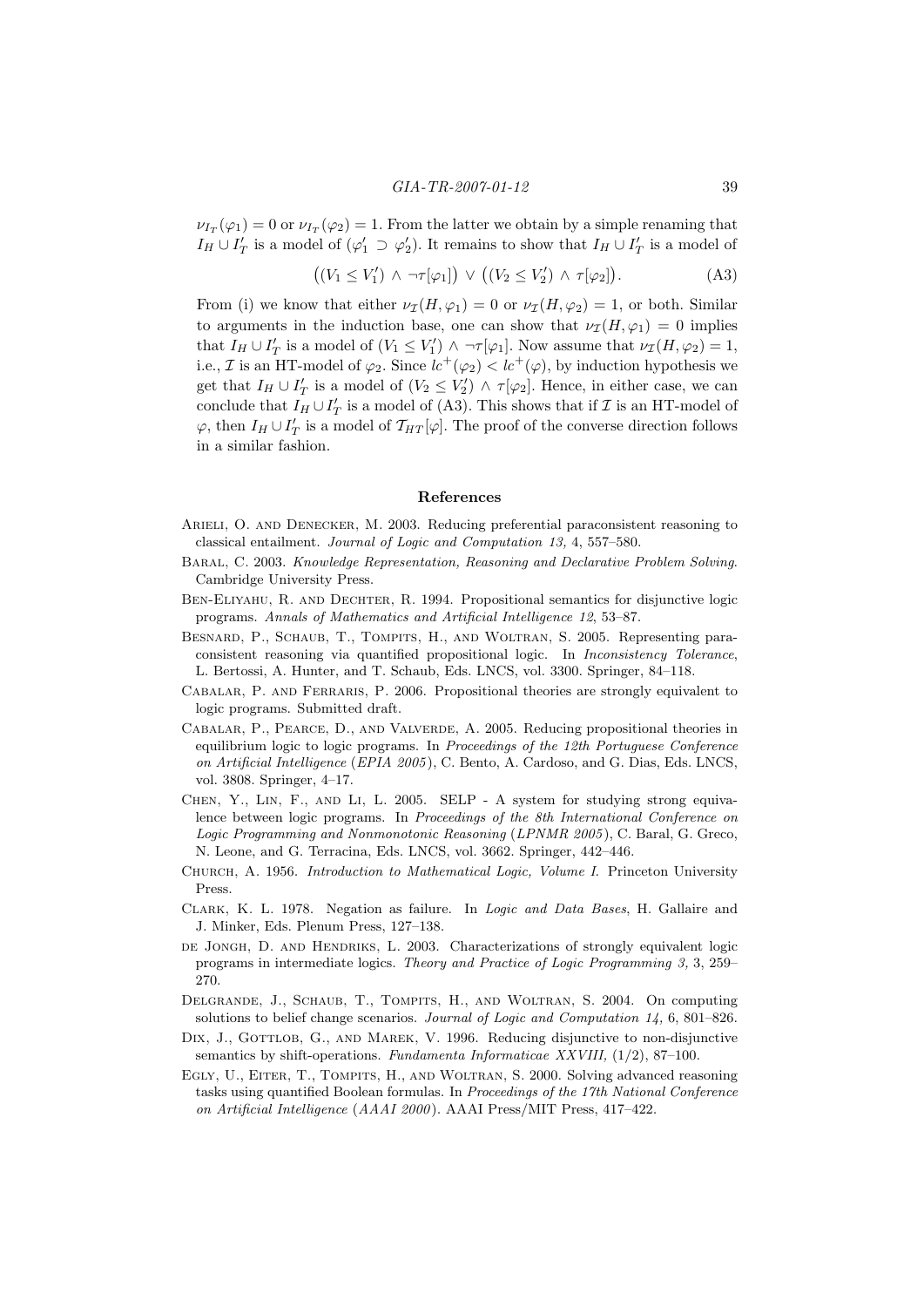- Egly, U., Seidl, M., Tompits, H., Woltran, S., and Zolda, M. 2004. Comparing different prenexing strategies for quantified Boolean formulas. In Proceedings of the 6th International Conference on Theory and Applications of Satisfiability Testing (SAT 2003 ). Selected Revised Papers, E. Giunchiglia and A. Tacchella, Eds. LNCS, vol. 2919. 214–228.
- EITER, T., FABER, W., AND TRAXLER, P. 2005. Testing strong equivalence of nonmonotonic datalog programs - implementation and examples. In Proceedings of the 8th International Conference on Logic Programming and Nonmonotonic Reasoning (LPNMR 2005 ), C. Baral, G. Greco, N. Leone, and G. Terracina, Eds. LNCS, vol. 3662. Springer, 437–441.
- Eiter, T. and Fink, M. 2003. Uniform equivalence of logic programs under the stable model semantics. In Proceedings 19th International Conference on Logic Programming (ICLP 2003 ), C. Palamidessi, Ed. LNCS, vol. 2916. Springer, 224–238.
- Eiter, T., Fink, M., Tompits, H., and Woltran, S. 2004a. On eliminating disjunctions in stable logic programming. In Proceedings of the 9th International Conference on Principles of Knowledge Representation and Reasoning (KR 2004 ). AAAI Press, 447– 458.
- Eiter, T., Fink, M., Tompits, H., and Woltran, S. 2004b. Simplifying logic programs under uniform and strong equivalence. In Proceedings of the 7th International Conference on Logic Programming and Nonmonotonic Reasoning (LPNMR 2003 ), V. Lifschitz and I. Niemelä, Eds. LNCS, vol. 2923. Springer, 87–99.
- Eiter, T., Fink, M., Tompits, H., and Woltran, S. 2005. Strong and uniform equivalence in answer-set programming: Characterizations and complexity results for the non-ground case. In Proceedings of the 20th National Conference on Artificial Intelligence (AAAI 2005), M. Veloso and S. Kambhampati, Eds. AAAI Press / The MIT Press, 695–700.
- Eiter, T., Fink, M., and Woltran, S. 2005. Semantical characterizations and complexity of equivalences in stable logic programming. Tech. Rep. INFSYS RR-1843-05-01, Institut für Informationssysteme, Technische Universität Wien, Austria. Accepted for publication in ACM Transactions on Computational Logic.
- EITER, T. AND GOTTLOB, G. 1995. On the computational cost of disjunctive logic programming: Propositional case. Annals of Mathematics and Artificial Intelligence 15, 3– 4, 289–323.
- EITER, T., GOTTLOB, G., AND MANNILA, H. 1997. Disjunctive Datalog. ACM Transactions on Database Systems 22, 3, 364–418.
- EITER, T., KLOTZ, V., TOMPITS, H., AND WOLTRAN, S. 2002. Modal nonmonotonic logics revisited: Efficient encodings for the basic reasoning tasks. In *Proceedings of* the 11th International Conference on Automated Reasoning with Analytic Tableaux and  $Related Methods (TABLEAUX 2002)$ , U. Egly and C. Fermüller, Eds. LNCS, vol. 2381. Springer, 100–114.
- Eiter, T., Tompits, H., and Woltran, S. 2005. On solution correspondences in answer set programming. In Proceedings of the 19th International Joint Conference on Artificial Intelligence (IJCAI 2005 ), L. Pack Kaelbling and A. Saffiotti, Eds. Professional Book Center, 97–102.
- ERDEM, E. AND LIFSCHITZ, V. 2001. Fages' theorem for programs with nested expressions. In Proceedings of the 18th International Conference on Logic Programming (ICLP 2001 ), P. Codognet, Ed. LNCS, vol. 2237. Springer, 242–254.
- ERDEM, E. AND LIFSCHITZ, V. 2003. Tight logic programs. Theory and Practice of Logic Programming 3, 4–5, 499–518.
- Faber, W. and Konczak, K. 2005. Strong equivalence for logic programs with preferences. In Proceedings of the 19th International Joint Conference on Artificial Intelli-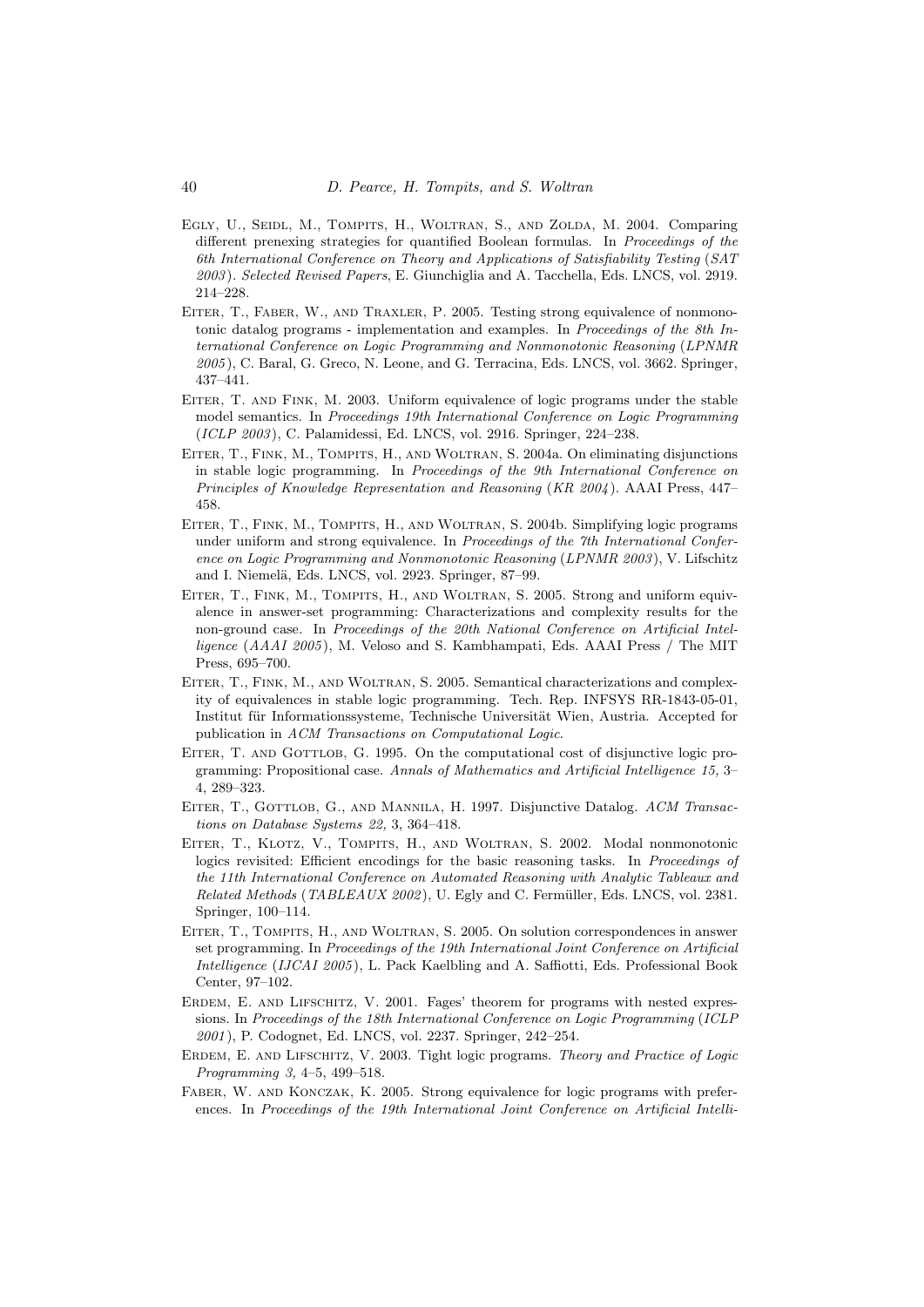gence (IJCAI 2005), L. Pack Kaelbling and A. Saffiotti, Eds. Professional Book Center, 430–435.

- Fages, F. 1994. Consistency of Clark's completion and existence of stable models. Methods of Logic in Computer Science 1, 51–60.
- FERRARIS, P. 2005. Answer sets for propositional theories. In Proceedings of the 8th International Conference on Logic Programming and Nonmonotonic Reasoning (LPNMR 2005 ), C. Baral, G. Greco, N. Leone, and G. Terracina, Eds. LNCS, vol. 3662. Springer, 119–131.
- FERRARIS, P., LEE, J., AND LIFSCHITZ, V. 2006. A generalization of the Lin-Zhao theorem. Annals of Mathematics and Artificial Intelligence. To appear.
- FERRARIS, P., LEE, J., AND LIFSCHITZ, V. 2007. A new perspective on stable models. In Proceedings of the 20th International Joint Conference on Artificial Intelligence (IJCAI  $2007$ ). To appear.
- Garey, M. R. and Johnson, D. S. 1979. Computers and Intractability. W. H. Freeman.
- Gebser, M., Lee, J., and Lierler, Y. 2006. Elementary sets for logic programs. In Proceedings of the 21st National Conference on Artificial Intelligence (AAAI 2006). AAAI Press.
- GELFOND, M. AND LIFSCHITZ, V. 1991. Classical negation in logic programs and disjunctive databases. New Generation Computing 9, 3–4, 365–385.
- GELFOND, M., LIFSCHITZ, V., PRZYMUSINSKA, H., AND TRUSZCZYŃSKI, M. 1991. Disjunctive defaults. In Proceedings of the 2nd Conference on Principles of Knowledge Representation and Reasoning  $(KR'91)$ , J. Allen, R. Fikes, and B. Sandewall, Eds. Morgan Kaufmann, 230–237.
- Gelfond, M., Przymusinska, H., and Przymusinski, T. C. 1989. On the relationship between circumscription and negation as failure. Artificial Intelligence 38, 1, 75–94.
- Gelfond, M., Przymusinska, H., and Przymusinski, T. C. 1990. On the relationship between CWA, minimal model, and minimal herbrand model semantics. International Journal of Intelligent Systems 5, 549–564.
- GÖDEL, K. 1932. Zum intuitionistischen Aussagenkalkül. Anzeiger der Akademie der Wissenschaften in Wien, 65–66.
- Gurevich, Y. 1977. Intuitionistic logic with strong negation. Studia Logica 36, 1-2, 49–59.
- Heyting, A. 1930. Die formalen Regeln der intuitionistischen Logik. Sitzungsberichte der Preussischen Akademie der Wissenschaften, 42–56. Reprint in Logik-Texte: Kommentierte Auswahl zur Geschichte der Modernen Logik, Akademie-Verlag, 1986.
- Inoue, K. and Sakama, C. 1998. Negation as failure in the head. Journal of Logic Programming 35, 1, 39–78.
- Inoue, K. and Sakama, C. 2004. Equivalence of logic programs under updates. In Proceedings of the 9th European Conference on Logics in Artificial Intelligence (JELIA 2004 ), J. J. Alferes and J. A. Leite, Eds. LNCS, vol. 3229. Springer, 174–186.
- JANHUNEN, T. 2001. On the effect of default negation on the expressiveness of disjunctive rules. In Proceedings of the 6th International Conference on Logic Programming and Nonmonotonic Reasoning (LPNMR 2001), T. Eiter, W. Faber, and M. Truszczynski, Eds. LNCS, vol. 2173. Springer, 93–106.
- JANHUNEN, T. 2004. Representing normal programs with clauses. In Proceedings of the 16th Eureopean Conference on Artificial Intelligence (ECAI 2004), R. L. de Mántaras and L. Saitta, Eds. IOS Press, 358–362.
- JANHUNEN, T. AND OIKARINEN, E. 2002. Testing the equivalence of logic programs under stable model semantics. In Proceedings of the 8th European Conference on Logics in Artificial Intelligence (JELIA 2002), S. Flesca, S. Greco, N. Leone, and G.Ianni, Eds. LNCS, vol. 2424. Springer, 493–504.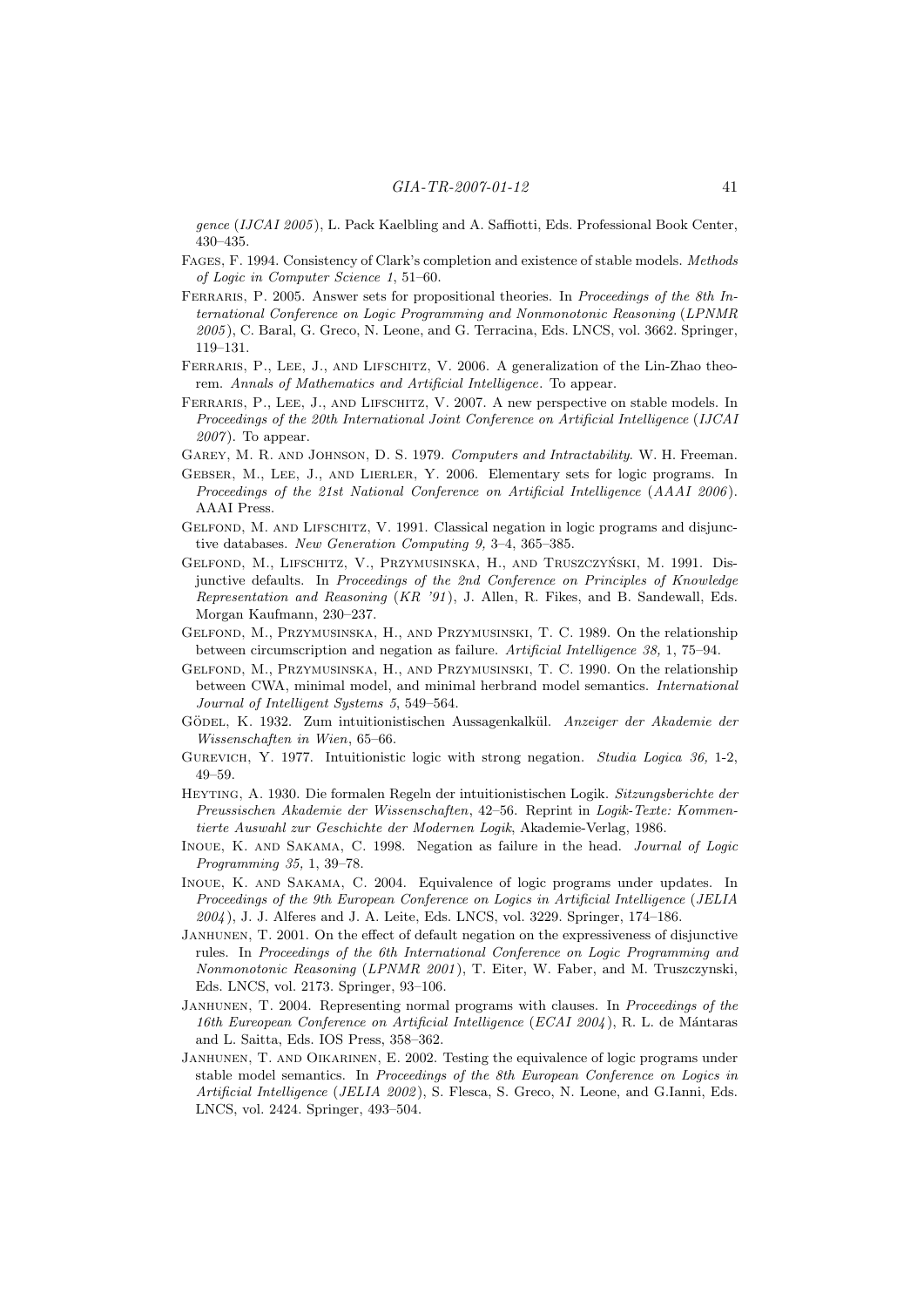- Kowalski, V. 1968. The calculus of the weak "law of excluded middle". Mathematics of the USSR 8, 648–658.
- Le Berre, D., Narizzano, M., Simon, L., and Tacchella, A. 2005. The second QBF solvers comparative evaluation. In Proceedings of the 7th International Conference on Theory and Applications of Satisfiability Testing (SAT 2004 ), Revised Selected Papers, H. Hoos and D. Mitchell, Eds. LNCS, vol. 3542. Springer, 376–392.
- Lee, J. 2005. A model-theoretic counterpart of loop formulas. In Proceedings of the 19th International Joint Conference on Artificial Intelligence (IJCAI 2005), L. Pack Kaelbling and A. Saffiotti, Eds. Professional Book Center, 503–508.
- LEE, J. AND LIFSCHITZ, V. 2003. Loop formulas for disjunctive logic programs. In Proceedings of the 19th International Conference on Logic Programming (ICLP 2003), C. Palamidessi, Ed. LNCS, vol. 2916. Springer, 451–465.
- Leone, N., Pfeifer, G., Faber, W., Eiter, T., Gottlob, G., Perri, S., and Scarcello, F. 2006. The DLV system for knowledge representation and reasoning. ACM Transactions on Computational Logic 7, 3, 499–562.
- LEŚNIEWSKI, S. 1929. Grundzüge eines neuen System der Grundlagen der Mathematik. Fundamenta Mathematica 14, 1–81.
- LIERLER, Y. 2005. Disjunctive answer set programming via satisfiability. In Proceedings of the 8th International Conference on Logic Programming and Nonmonotonic Reasoning (LPNMR 2005), C. Baral, G. Greco, N. Leone, and G. Terracina, Eds. LNCS, vol. 3662. Springer, 447–451.
- LIFSCHITZ, V. 1994. Circumscription. In Handbook of Logic in Artificial Intelligence and Logic Programming, D. M. Gabbay, C. J. Hogger, and J. A. Robinson, Eds. Clarendon Press, 297–352.
- LIFSCHITZ, V., PEARCE, D., AND VALVERDE, A. 2001. Strongly equivalent logic programs. ACM Transactions on Computational Logic 2, 4, 526–541.
- Lifschitz, V., Tang, L., and Turner, H. 1999. Nested expressions in logic programs. Annals of Mathematics and Artificial Intelligence 25, 3-4, 369–389.
- Lifschitz, V. and Turner, H. 1994. Splitting a logic program. In Proceedings of the 11th International Conference on Logic Programming (ICLP '94 ). MIT Press, 23–38.
- Lin, F. 1991. A Study of Nonmonotonic Reasoning. Ph.D. thesis, Stanford University, California, USA.
- Lin, F. 2002. Reducing strong equivalence of logic programs to entailment in classical propositional logic. In Proceedings of the 8th International Conference on Principles of Knowledge Representation and Reasoning (KR 2002 ), D. Fensel, F. Giunchiglia, D. McGuinness, and M.-A. Williams, Eds. Morgan Kaufmann, 170–176.
- Lin, F. and Zhao, Y. 2002. ASSAT: Computing answer sets of a logic program by SAT solvers. In Proceedings of the 18th National Conference on Artificial Intelligence (AAAI 2002 ). AAAI Press/MIT Press, 112–117.
- Linke, T., Tompits, H., and Woltran, S. 2004. On acyclic and head-cycle free nested logic programs. In Proceedings of the 20th International Conference on Logic Programming (ICLP 2004), B. Demoen and V. Lifschitz, Eds. LNCS, vol. 3132. Springer, 225–239.
- Liu, L. and Truszczynski, M. 2005. Properties of programs with monotone and convex constraints. In Proceedings of the 20th National Conference on Artificial Intelligence  $(AAAI 2005)$ , M. Veloso and S. Kambhampati, Eds. AAAI Press, 701–706.
- LUKASIEWICZ, J. AND TARSKI, A. 1930. Untersuchungen über den Aussagenkalkül. Comptes Rendus Séances Société des Sciences et Lettres Varsovie 23, Cl. III, 30–50.
- MAHER, M. J. 1988. Equivalence of logic programs. In Foundations of Deductive Databases and Logic Programming, J. Minker, Ed. Morgan Kaufmann Pub., 627–658.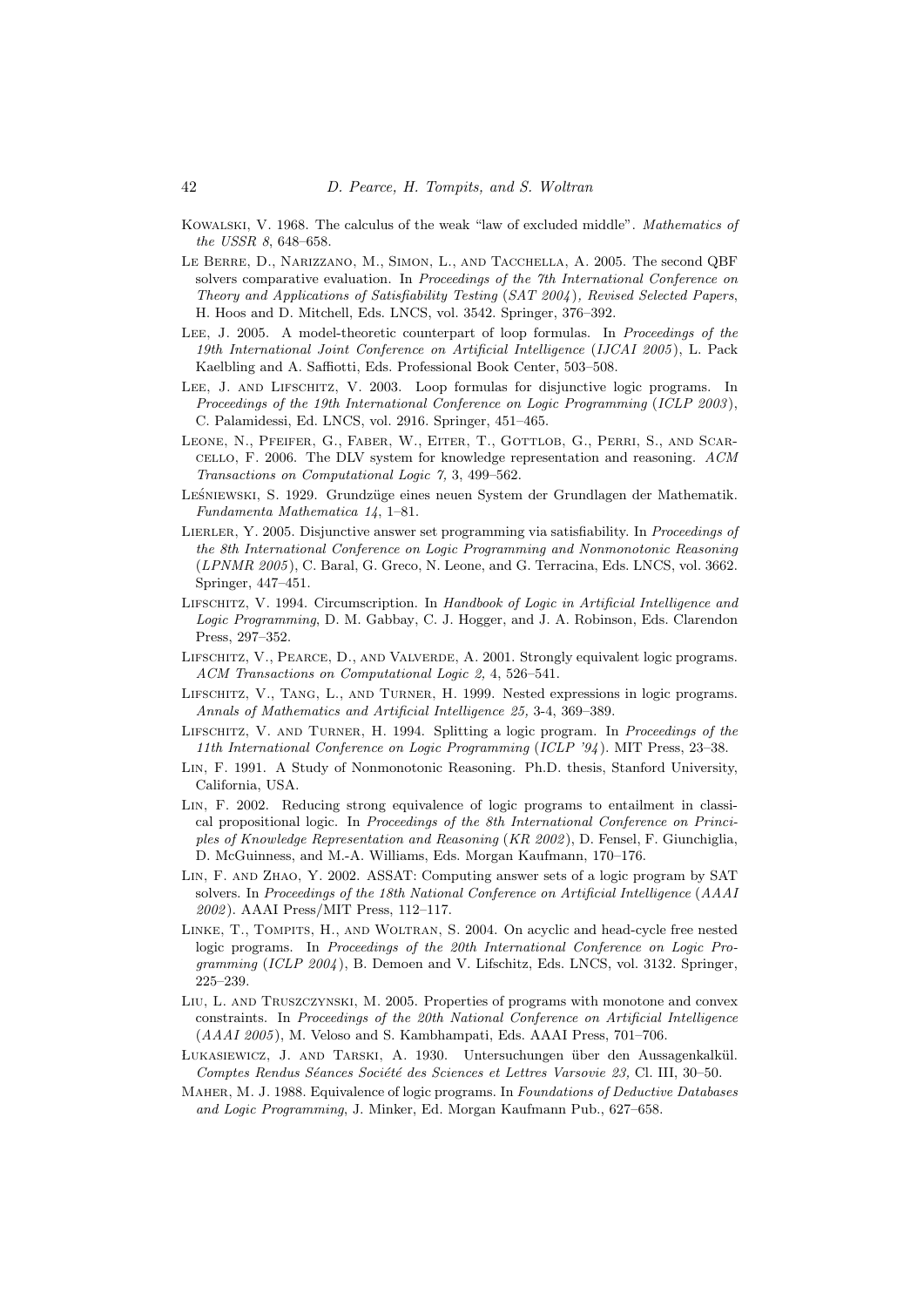- McCarthy, J. 1980. Circumscription a form of nonmonotonic reasoning. Artificial Intelligence 13, 27–39.
- Meyer, A. R. and Stockmeyer, L. J. 1973. Word problems requiring exponential time. In ACM Symposium on Theory of Computing (STOC '73 ). ACM Press, 1–9.
- Mundici, D. 1987. Satisfiability in many-valued sentential logic is NP-complete. Theoretical Computer Science 52, 1-2, 145–153.
- NELSON, D. 1949. Constructible falsity. Journal of Symbolic Logic 14, 2, 16–26.
- OETSCH, J., SEIDL, M., TOMPITS, H., AND WOLTRAN, S. 2006a. cc<sup>T</sup>: A correspondencechecking tool for logic programs under the answer-set semantics. In Proceedings of the 10th European Conference on Logics in Artificial Intelligence (JELIA 2006 ), M. Fisher, W. van der Hoek, B. Konev, and A. Lisitsa, Eds. LNCS, vol. 4160. Springer, 502–505.
- OETSCH, J., SEIDL, M., TOMPITS, H., AND WOLTRAN, S. 2006b. cc<sup>T</sup>: A tool for checking advanced correspondence problems in answer-set programming. In Proceedings of the 15th International Conference on Computing (CIC 2006 ), A. Gelbukh and S. S. Guerra, Eds. IEEE Computer Society Press, 3–10.
- Oikarinen, E. and Janhunen, T. 2004. Verifying the equivalence of logic programs in the disjunctive case. In Proceedings of the 7th International Conference on Logic Programming and Nonmonotonic Reasoning ( $LPNMR$  2003), V. Lifschitz and I. Niemelä, Eds. LNCS, vol. 2923. Springer, 180–193.
- Oikarinen, E. and Janhunen, T. 2006. Modular equivalence for normal logic programs. In Proceedings of the 11th International Workshop on Nonmonotonic Reasoning (NMR 2006 ), J. Dix and A. Hunter, Eds. University of Clausthal, Department of Informatics, Techical Report, IfI-06-04, 10–18.
- Osorio, M., Navarro, J. A., and Arrazola, J. 2005. Safe beliefs for propositional theories. Annals of Pure and Applied Logic 134, 1, 63–82.
- PAPADIMITRIOU, C. 1994. Computational Complexity. Addison-Wesley.
- Pearce, D. 1997. A new logical characterisation of stable models and answer sets. In Non-Monotonic Extensions of Logic Programming, J. Dix, L. Pereira, and T. Przymusinski, Eds. LNCS, vol. 1216. Springer, 57–70.
- PEARCE, D. 1999. From here to there: Stable negation in logic programming. In What is Negation?, D. Gabbay and H. Wansing, Eds. Kluwer, 161–181.
- Pearce, D. 2004. Simplifying logic programs under answer set semantics. In Proceedings of the 20th International Conference on Logic Programming (ICLP 2004), B. Demoen and V. Lifschitz, Eds. LNCS, vol. 3132. Springer, 210–224.
- PEARCE, D. 2006. Equilibrium logic. Annals of Mathematics and Artificial Intelligence 47, 3–41.
- PEARCE, D., DE GUZMÁN, I., AND VALVERDE, A. 2000a. Computing equilibrium models using signed formulas. In Proceedings of the 1st International Conference on Computational Logic (CL 2000), J. Lloyd, V. Dahl, U. Furbach, M. Kerber, K.-K. Lau, C. Palamidessi, L. M. Pereira, Y. Sagiv, and P. J. Stuckey, Eds. LNCS, vol. 1861. Springer, 688–702.
- PEARCE, D., DE GUZMÁN, I., AND VALVERDE, A. 2000b. A tableau calculus for equilibrium entailment. In Proceedings of the 9th International Conference on Automated Reasoning with Analytic Tableaux and Related Methods (TABLEAUX 2000), R. Dyckhoff, Ed. LNCS, vol. 1847. Springer, 352–367.
- Pearce, D., Sarsakov, V., Schaub, T., Tompits, H., and Woltran., S. 2002. A polynomial translation of logic programs with nested expressions into disjunctive logic programs: Preliminary report. In Proceedings of the 19th International Conference on Logic Programming (ICLP 2002 ), P. Stuckey, Ed. LNCS, vol. 2401. Springer, 405–420.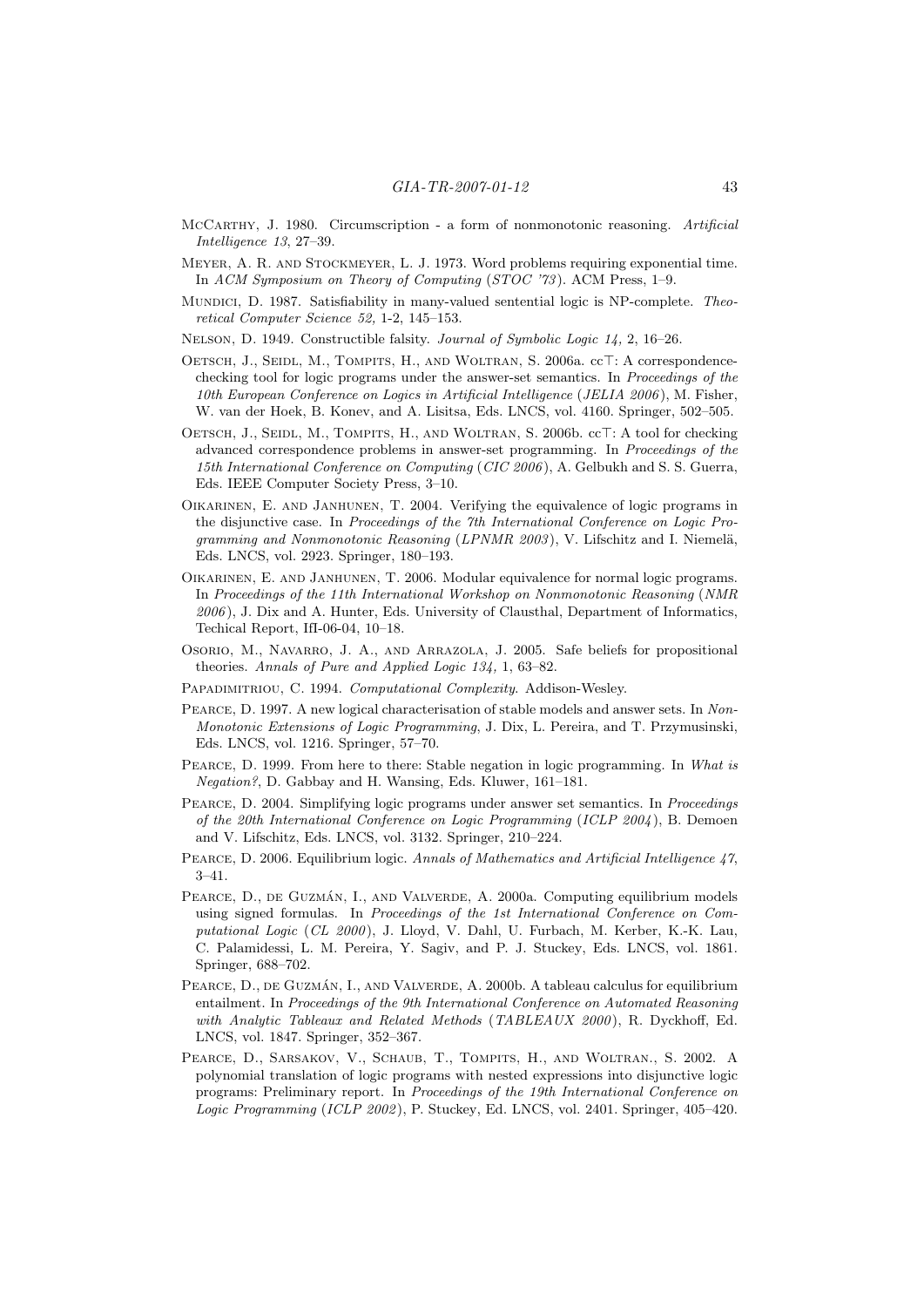- PEARCE, D., TOMPITS, H., AND WOLTRAN., S. 2001. Encodings for equilibrium logic and logic programs with nested expressions. In Proceedings of the 10th Portuguese Conference on Artificial Intelligence (EPIA 2001 ), P. Brazdil and A. Jorge, Eds. LNCS, vol. 2258. Springer, 306–320.
- PEARCE, D. AND VALVERDE, A. 2004a. Synonymous theories in answer set programming and equilibrium logic. In Proceedings 16th European Conference on Artificial Intelligence (ECAI 2004 ). 388–392.
- PEARCE, D. AND VALVERDE, A. 2004b. Towards a first order equilibrium logic for nonmonotonic reasoning. In Proceedings of the 9th European Conference on Logics in Artificial Intelligence (JELIA  $2004$ ), J. J. Alferes and J. A. Leite, Eds. LNCS, vol. 3229. Springer, 147–160.
- PEARCE, D. AND VALVERDE, A. 2004c. Uniform equivalence for equilibrium logic and logic programs. In Proceedings of the 7th International Conference on Logic Programming and Nonmonotonic Reasoning (LPNMR 2003), V. Lifschitz and I. Niemelä, Eds. LNCS, vol. 2923. Springer, 194–206.
- Pearce, D. and Wagner, G. 1991. Logic programming with strong negation. In Workshop on Extensions of Logic Programming, Proceedings, P. Schroeder-Heiste, Ed. LNAI, vol. 475. Springer, 311–326.
- Rintanen, J. 1999. Constructing conditional plans by a theorem prover. Journal of Artificial Intelligence Research 10, 323–352.
- Russell, B. 1906. The theory of implication. American Journal of Mathematics 28, 2, 159–202.
- Sagiv, Y. 1988. Optimising datalog programs. In Foundations of Deductive Databases and Logic Programming, J. Minker, Ed. Morgan Kaufmann, 659–698.
- Sarsakov, V., Schaub, T., Tompits, H., and Woltran, S. 2004. nlp: A compiler for nested logic programming. In Proceedings of the 7th International Conference on Logic Programming and Nonmonotonic Reasoning (LPNMR 2003), V. Lifschitz and I. Niemelä, Eds. LNCS, vol. 2923. Springer, 361–364.
- SIMONS,  $P$ ., NIEMELÄ, I., AND SOININEN, T. 2002. Extending and implementing the stable model semantics. Artificial Intelligence 138, 181–234.
- Srzednicki, J. and Stachniak, Z., Eds. 1998. Lesniewski's Systems Protothetic. Dordrecht.
- STOCKMEYER, L. J. 1976. The polynomial-time hierarchy. Theoretical Computer Science 3, 1, 1–22.
- Tompits, H. and Woltran, S. 2005. Towards implementations for advanced equivalence checking in answer-set programming. In Proceedings of the 21st International Conference on Logic Programming (ICLP 2005), M. Gabbrielli and G. Gupta, Eds. LNCS, vol. 3668. Springer, 189–203.
- Turner, H. 2001. Strong equivalence for logic programs and default theories (made easy). In Proceedings of the 6th International Conference on Logic Programming and Nonmonotonic Reasoning (LPNMR 2001 ), T. Eiter, W. Faber, and M. Truszczynski, Eds. LNCS, vol. 2173. Springer, 81–92.
- Turner, H. 2003. Strong equivalence made easy: Nested expressions and weight constraints. Theory and Practice of Logic Programming 3, 4-5, 609–622.
- VALVERDE, A. 2004. tabeql: A tableau based suite for equilibrium logic. In *Proceedings* of the 9th European Conference on Logics in Artificial Intelligence (JELIA 2004 ), J. J. Alferes and J. A. Leite, Eds. LNCS, vol. 3229. Springer, 734–737.
- van Dalen, D. 1986. Intuitionistic logic. In Handbook of Philosophical Logic, Volume III: Alternatives to Classical Logic, D. Gabbay and F. Guenthner, Eds. Synthese Library, vol. 166. D. Reidel Publishing Co., Dordrecht, Chapter III.4, 225–339.